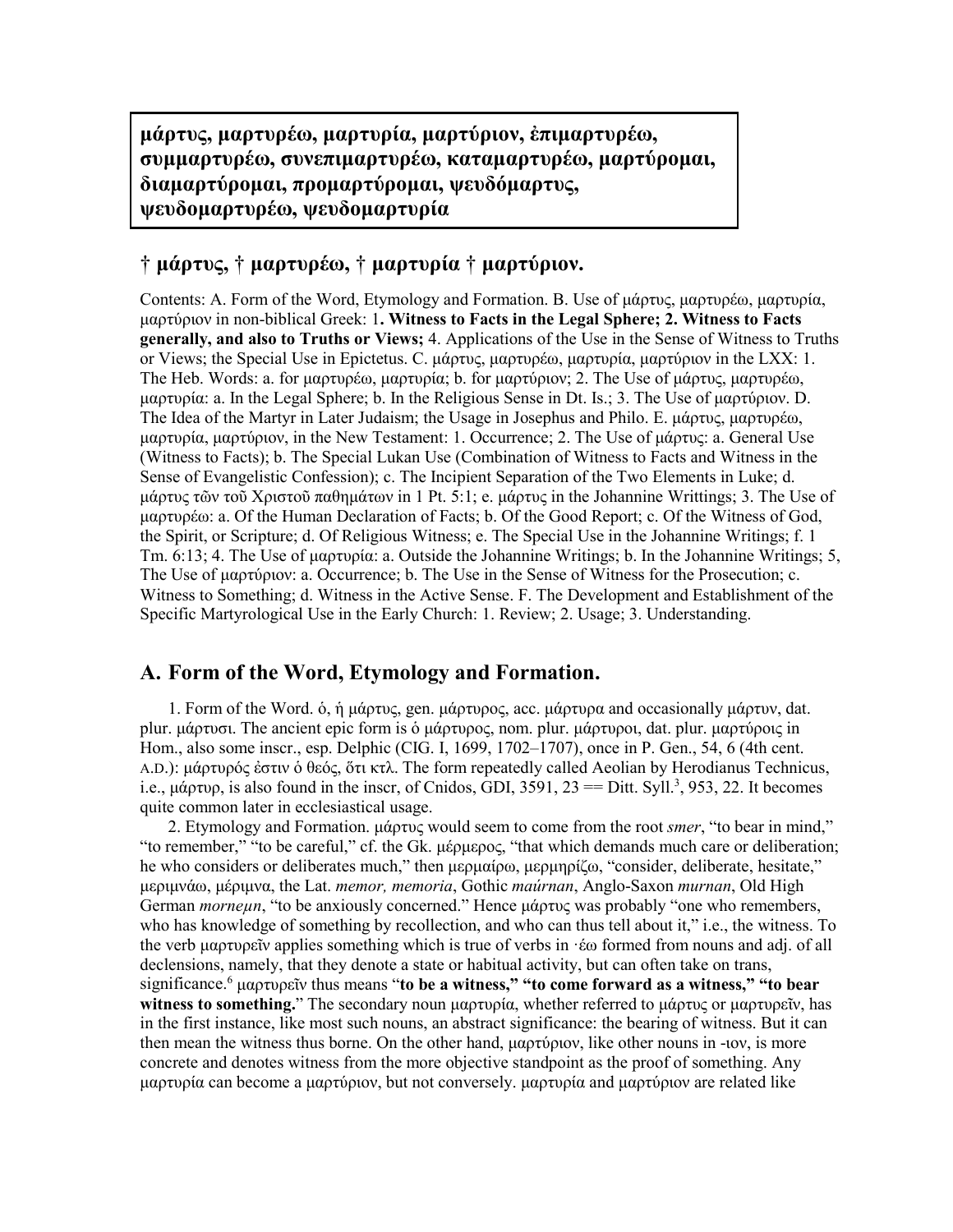ναυαγία ("shipwreck") and τὰ ναυάγια ("the remains of the ship") or γυμνασία ("bodily exercise") and γυμνάσιον ("the place of exercise").

### **B. Use of μάρτυς, μαρτυρέω, μαρτυρία, μαρτύριον in non-biblical Greek.**

1. **Witness to Facts in the Legal Sphere. The proper sphere of μάρτυς is the legal, where it denotes one who can and does speak from personal experience about actions in which he took part and which happened to him, or about persons and relations known to him. He may be a witness at a trial, or, in legal transactions of different kinds, a solemn witness in the most varied connections. The witness at a trial and his μαρτυρίαι are dealt with fully** by Aristot. in his Rhet. and also by Anaximenes of Lampsacos in his Ars Rhetorica ad Alexandrum, which is found among the works of Aristot.<sup>10</sup> The inscr. and esp. the pap. offer an almost inexhaustible number of examples of the solemn witness in every possible kind of written agreement and record, including official records.

The function of the witness is normally denoted by the verb  $\mu\alpha\rho\tau\nu\rho\epsilon\tilde{\nu}\nu$ . This can be used in the abs., "to come forward as a witness," but also commonly with the dat. to denote the one for whom one testifies or the agreement to which one is a witness, then the acc., or  $\pi \epsilon \rho i$  and the gen., or an  $\delta \tau$ clause, for the content of the statement in so far as the witness is testifying to anything specific. Similarly, the noun μαρτυρία, in acc. with its basic meaning as a *nomen actionis*, is used for the coming forward of a witness, or the giving of the witness. But it can then denote the witness itself. Often it is hard to differentiate. A fine example of the legal use of μαρτυρεῖν, μαρτυρία is to be found in P. Hal., 1, lines 222–233 (3rd cent. B.C.), a passage which concerns the summoning and examining of witnesses: line 222: εἰς μαρτυρίαν κλῆσις. Ε[ἰς] μαρτυρίαν καλείσθω ἐναντίον (223) δύο κλ[η]τόρων παρόντα ἀγορεύοντα καθ' ἓν ἕκαστον ὅτι ἂ[ν] (224) δέηι μ[αρ]τυρεῖν. ὁ δὲ καλεσάμενος γραφέτω τὴν μαρ (225) τυρίαν εἰς π[ι]ν[ά]κι[ον], ὁ δὲ κληθεὶς μαρτυρείτω ἐ[π]ὶ [τῆ]ι (226) ἀρχῆι καὶ ἐπὶ τ[ῶι] δικαστηρίωι ἐφ' οἷς παρῆν ἢ εἶδε[ν ὀ]μόσας (227) τὸν ν[ό]μιμον ὅρκ[ο]ν ἀληθῆ μαρτυρεῖν τὰ ἐν τῶι π[ινα]κίωι (228) γεγρα[μμέν]α, ἄλλην δὲ μὴ μαρτυρείτ[ω. Ἐ]ὰν <δὲ> μὴ φῆι [[παρα]] (229) παρεῖναι μηδὲ ἰδεῖν περὶ ὧν ἂν κελεύηι μαρτυρεῖν (230), ἐξομοσάσθω τὸν νόμιμον ὅρκον παραχρῆμα μήτε εἰδέ[ν]αι μήτε (231) παρεῖναι περὶ ὧν ἂν κληθῆι εἰς μαρτυρίαν. ἐὰν δ[ὲ] (232) τῆς μαρτυρίας τὰ μὲν φῆι εἰδέναι, τὰ δὲ μή, ἃ μὲν ἂν φῆ[ι] (233) συνειδέναι, μαρτυρείτω, ἃ δ' ἂν φῆι μὴ συνειδέναι, ἐξομο[ς]άσθ[ω].

In the case of μαρτύριον, on the other hand, there is no special affinity to the sphere of the courts or the law generally. This denotes the objective, witness, the proof, which can be adduced to confirm a statement or fact, whether this be the saying of a third person (e.g., a poet—a very common use), or a series of facts, or something which serves as proof. In the latter case one sees clearly the objective character of the term: The olive wreath with which bravery is crowned is laid up in the temple of the gods of war—μαρτύριον εἰς τὴν τῶν ἀριστείων κρίσιν παντὸς τοῦ βίου κτλ., Plat. Leg., XII, 943c. Every man becomes a poet when *eros* lays hold of him: ᾧ δὴ πρέπει ἡμᾶς μαρτυρίῳ χρῆσθαι, ὅτι ποιητὴς ὁ Ἔρως ἀγαθός, Plat. Symp., 196e. The saying of Plato confirms this fact of experience. A writing may be handed to the authorities πρὸς μαρτύριον (Preisigke Sammelbuch, IV, 7363, 15 [168 A.D.]). For the assertion that many foods cause bad dreams, μαρτυρίοις ἐχρῶντο τοῖς τε κυάμοις καὶ τῇ κεφαλῇ τοῦ πολύποδος, Plut. Quaest. Conv., 8, 10 (II, 734 f.). μαρτύρια δὲ τούτων τρόπαια ἐστήσαντο τῶν πολεμίων, Gorg. Fr., 6 (II, 286, 8 f., Diels5). μαρτύριον δὲ τῶν εἰρημένων καὶ τὸ πᾶσι ὑπάρχειν … αὐτήν, Aristot. Part. An., III, 4, p. 666a, 22. μαρτύρια τὰ ἡμερινὰ ἔργα τῶν νυκτερινῶν ποιούμενος, … Dio C., 38, 22, 3. In support of the view that Caesar often showed clemency out of sheer generosity of soul, μέγιστον μὲν καὶ ἐκεῖνο μαρτύριόν ἐστιν …, Dio C., 44, 47, 1. The Carian graves on Delos are μαρτύριον to the settlements which the Carian pirates once established there, Thuc., I. 8, 1. Any recollection that the stem word originally belonged to the legal sphere, esp. trials, has now completely faded. The ref. is always to the proving of facts.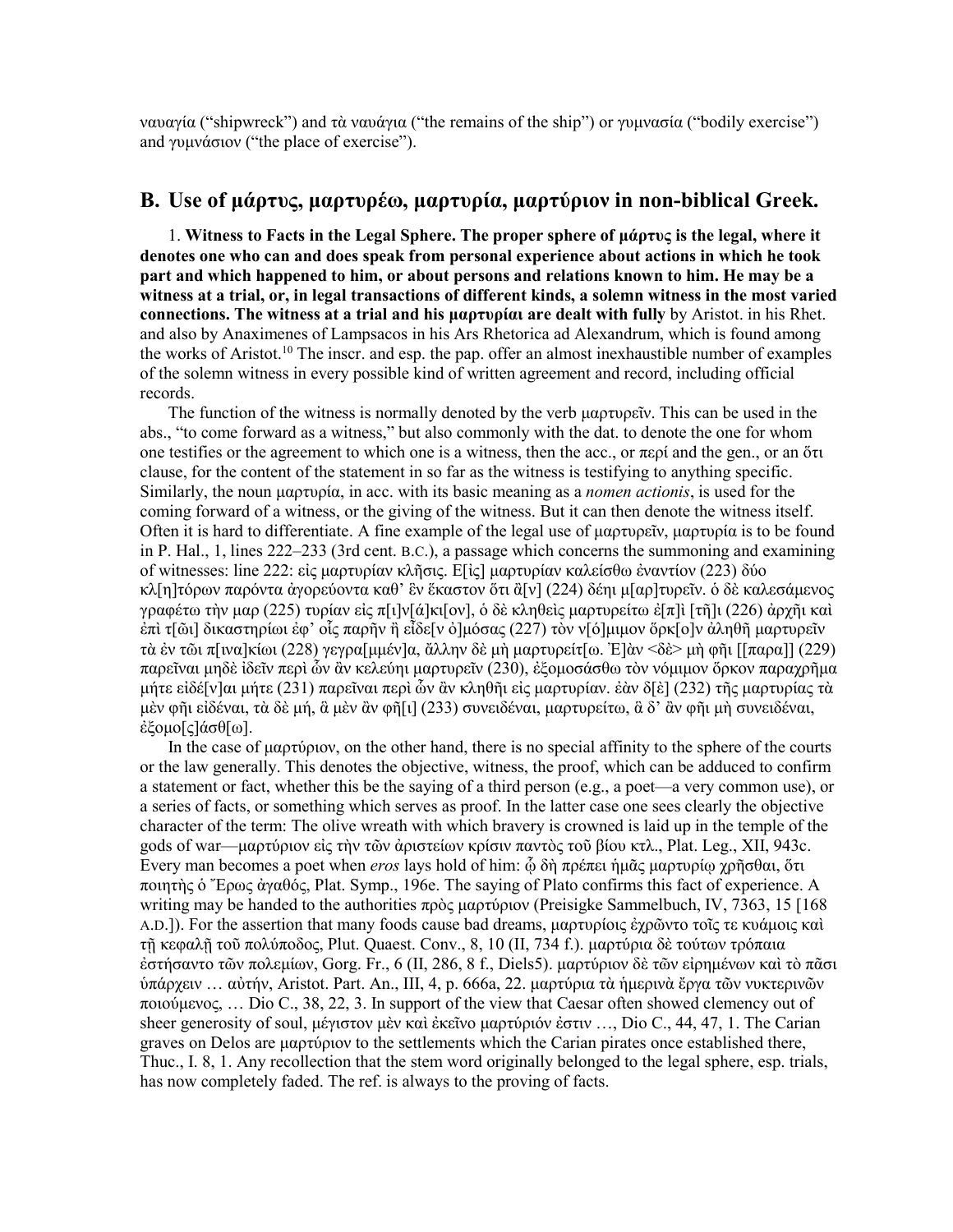2. Witness to Facts generally, and also to Truths or Views. But the stem words μάρτυς, μαρτυρεῖν and μαρτυρία also find a very general use outside the legal sphere. In so doing they undergo a broadening of meaning and thus come to be used in two senses. The group now refers not merely to the establishment of events or actual relations or facts of experience on the basis of direct personal knowledge. It signifies also the proclamation of views or truths of which the speaker is convinced. It thus relates to things which by their very nature cannot be submitted to empirical investigation. This distinction is plainly developed by Aristot. in Rhet., I, 15. Aristot. first compares πίστεις ἄτεχνοι and ἔντεχνοι, i.e., natural means of proof and those fashioned by methodical art (I, 2, p. 1355b, 35 f.). He cites five πίστεις ἄτεχνοι: νόμοι, μάρτυρες, συνθῆκαι, βάσανοι (statements under torture), ὅρκοι, which he discusses in detail (I, 15, p. 1375a, 24 f.). Among witnesses he distinguishes between those who belong to the past and those who belong to the present (παλαιοί and πρόσφατοι). Among the past witnesses are those who testify to past events and those who testify to the future. To the latter group belong χρησμολόγοι (those who expound oracles), but also αἱ παροιμίαι μαρτύριά ἐστιν. In relation to πρόσφατοι μάρτυρες we have the judgments of worthy persons which are made without respect to the immediate point at issue, but on the other hand we may also have μάρτυρες μετέχοντες τοῦ κινδύνου. Of these it is then said (p. 1376a, 12 ff.): οἱ μὲν οὖν τοιοῦτοι τῶν τοιούτων μόνον μάρτυρές εἰσιν, εἰ γέγονεν ἢ μή, εἰ ἔστιν ἢ μή, περὶ δὲ τοῦ ποῖον οὐ μάρτυρες οἷον εἰ δίκαιον ἢ ἄδικον, εἰ συμφέρον ἢ ἀσύμφορον. Hence a distinction is made between μαρτυρίαι περὶ τοῦ πράγματος and those περὶ τοῦ ἤθους. Only in the former case do we have legal witnesses in the sense of Anaximenes (→ n. 10). Though the terms μάρτυς, μαρτυρεῖν, μαρτυρία are used on both sides, the sense is obviously quite different. In the former case the reference is to the examination of facts observable from without, whether these be events or states. In the latter case the reference is to ethical judgments, to expressions of moral convictions, or more generally to views. On the one hand, statements are made about objective events, on the other personal convictions are made known. On the one hand the point at issue is whether a thing is or was really so, on the other whether it is true and valid from the standpoint of the one who states it.

Yet the distinction does not arise merely at this point. It is to be noted already when μάρτυρες is used with reference to the future. For in this case witness can be borne only by the faith that this or that will happen, no matter what may be the basis of this faith. The fact that the terms μάρτυς, μαρτυρεῖν, μαρτυρία can embrace both meanings is of decisive importance for their further history.

3. Applications of the General Use in the Sense of Witness to Facts. In this sense there was from very early times a use with ref. to the gods. Appeal was made to the gods as witnesses in treaties, solemn agreements or declarations, assurances and oaths. Even if no other witness was present, they, the omniscient, could confirm the truth of a statement or the fact of an agreement. Those who appealed to them as witnesses did so in the belief that should they be lying, or should they break the agreement, they would fall victim to divine punishment. The word is also used for men as witnesses by eye or ear to all kinds of things. It would be superfluous to give examples of this everyday use. Finally, there is a figur. use for impersonal witnesses.<sup>17</sup> In the same way μαρτυρεῖν is used in the sense of to confirm or prove, and similarly μαρτυρία. These words even have the weaker sense of "making a statement about someone or something," or a "statement thus made," esp. in a favourable sense, i.e., a good witness, or the confirmation of, e.g., a fact of experience.<sup>18</sup>

4. Applications of the Use in the Sense of Witness to Truths or Views; the Special Use in Epictetus. The sense of testifying to a view held, or a truth of which one is convinced, may first be illustrated by some examples from Plato. The χορός of young men up to 30 yrs. of age is first devoted to the task of convincing youth that the best life is also the happiest—τὸν … Παιᾶνα ἐπικαλούμενος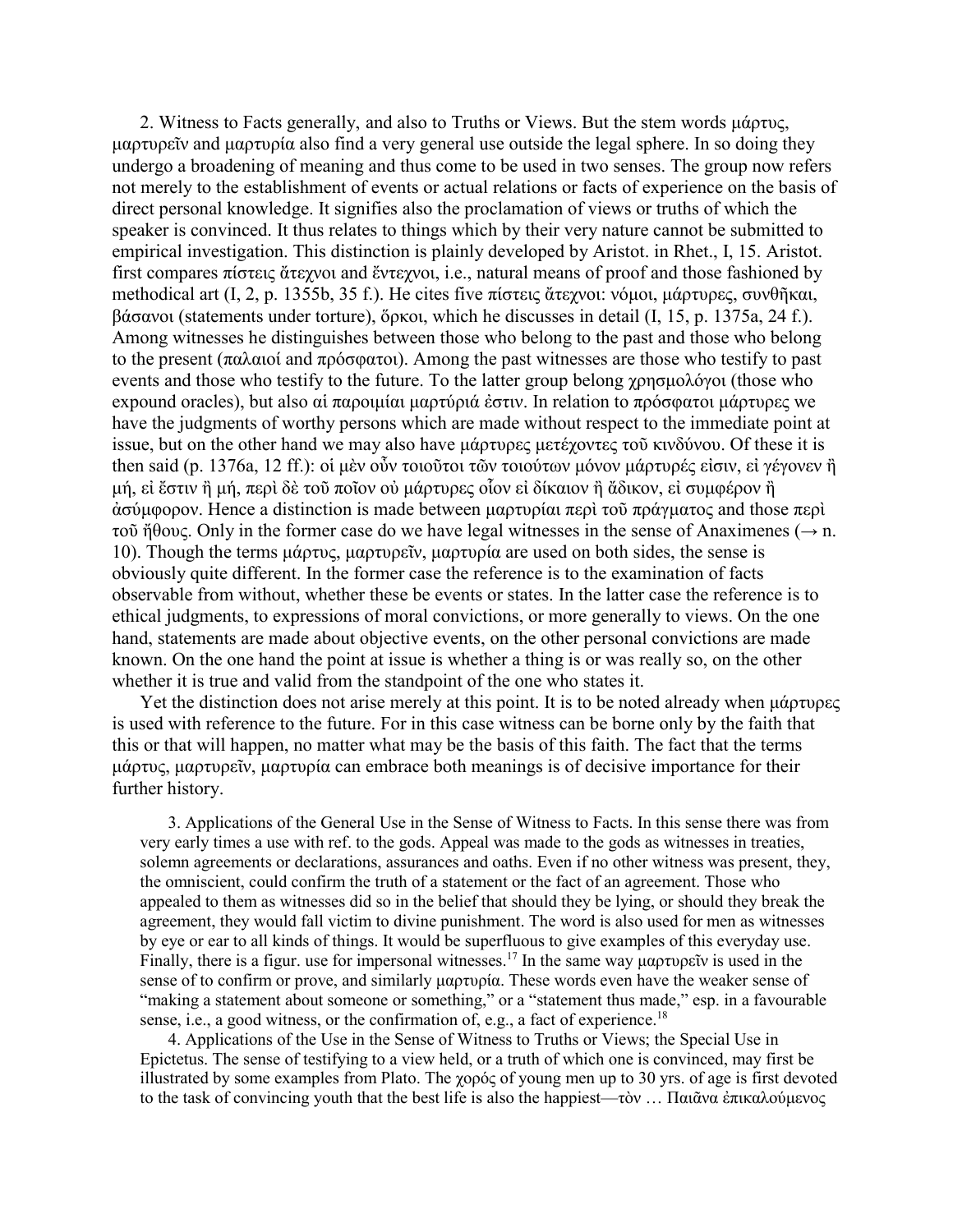μάρτυρα τῶν λεγομένων ἀληθείας πέρι, Leg., II, 664c. The Athenian rejects the homosexuality of the Spartans—μάρτυρα παραγόμενος τὴν τῶν θηρίων φύσιν, Leg., VIII, 836c. For the view that the brave conduct of citizens in revolution is to be more highly estimated than bravery in battle against external foes, the Athenian appeals to the poet Theognis of Megara—ποιητὴν δὲ καὶ ἡμεῖς μάρτυρ' ἔχομεν, Θέογνιν κτλ., Leg., I, 630a. τὸν ἀδικοῦντα οὐκ εὐδαίμονα εἶναι is a basic conception of Socrates. Polos can easily adduce a swarm of witnesses to contest the truth of this teaching: ἐὰν βούλῃ κατ' ἐμοῦ μάρτυρας παρασχέσθαι ὡς οὐκ ἀληθῆ λέγω· μαρτυρήσουσί σοι, ἐὰν μὲν Βούλῃ, Νικίας κτλ., Gorg., 472a. In the opposite evaluations of ecstasy μάρτυσι καὶ ἐπαινέταις χρώμενοι ἐπαινοῦμεν ἑκάτεροι—both parties support their views by witnesses and panegyrists, Leg., I, 638d. Here it is particularly worth noting that μάρτυρες and ἐπαινέται are obviously felt to be synonymous.

In all these examples the ref. is not to facts which are to be established by the witness but to views or convictions which he approves, expresses and emphatically champions as right, to truths which he accepts and espouses. This takes place in the form of the judgments which he makes. But the trial of Socrates, and the way it is handled in Plato's Apol., show that men are more effectively convinced by conduct than by word. If the terms μάρτυς, μαρτυρεῖν, μαρτυρία are not used in this sense here, materially the whole Apol. is one long glorification of Socrates from the standpoint that he invincibly demonstrated the truth of what he taught by his conduct both in life and esp. in death. Socrates is a model of loyalty to conviction irrespective of the consequences, and he is extolled as such, as a moral hero.

When centuries later Epictet. magnifies the πεπαιδευμένος as the divinely called witness to practical philosophical wisdom, apart from the Stoic garb he simply reduces to a formula a view which is already present in Plato's Apol. and which had considerable influence. In fact the theme of the philosopher as a witness plays a considerable role in Epictet., and he gives us the most important examples of the use of the terms μάρτυς, μαρτυρεῖν, μαρτυρία in this sense.<sup>21</sup> The philosopher, the true Cynic, is or ought to be a witness to the truth of Stoic-Cynic wisdom with its doctrine of the unimportance of everything external, of everything which one cannot control. The πεπαιδευμένος shows himself to be a witness when he maintains a cheerful equanimity of soul in face of disgrace, exile, or whatever else may befall him. He comes forward as a divinely summoned witness to testify to God in face of accusers who question the divine government of the world: ὡς μάρτυς ὑπὸ τοῦ θεοῦ κεκλημένος. "ἔρχου σὺ καὶ μαρτύρησόν μοι· σὺ γὰρ ἄξιος εἶ προαχθῆναι μάρτυς ὑπ' ἐμοῦ. μή τι τῶν ἐκτὸς τῆς προαιρέσεως ἀγαθόν ἐστιν ἢ κακόν; μή τινα βλάπτω; …" (God does not ordain ill to any man when the external blows of fate smite him?) God has based the true profit of each on his own decision. τίνα μαρτυρίαν δίδως τῷ θεῷ; The man struck by misfortune begins to complain. Epictet. writes: ταῦτα μέλλεις "μαρτυρεῖν" καὶ καταισχύνειν τὴν κλῆσιν ἣν κέκληκεν, ὅτι σε ἐτίμησεν ταύτην τὴν τιμὴν καὶ ἄξιον ἡγήστο προσαγαγεῖν εἰς μαρτυρίαν τηλικαύτην; Diss.:, I, 29, 44–49. On the philosopher's view of temporal evils, Zeus willed τοῖς ἀλλοις ἀνθρώποις προάγειν με μάρτυρα τῶν ἀπροαιρέτων, namely, as witnesses to the unimportance of ἀπροαίρετα. Zeus sends evils, not out of ill-will or indifference, ἀλλὰ γυμνάζων καὶ μάρτυρι πρὸς τοὺς ἄλλους χρώμενος (III, 24, 110–114). The philosophically educated are μάρτυρες, οἷς μόνοις χρῆται [ὁ θεὸς] παραδείγμασιν πρὸς τοὺς ἀπαιδεύτους, ὅτι καὶ ἔστι καὶ καλῶς διοικεῖ τὰ ὅλα … καὶ ὅτι ἀνδρὶ ἀγαθῷ οὑδέν ἐστι κακὸν οὔτε ζῶντι οὔτε ἀποθανόντι … (III, 26, 28). Practical Stoic-Cynic wisdom is thus the truth which the true philosopher in the sense of Epictet. attests by the steadfast equanimity with which he accepts all the blows of fate. Thereby he is also a witness for God against those who accuse Him. Thereby he proves himself a μάρτυς, with the sense of being called and brought to this position by Zeus. In this consists his μαρτυρία. In some cases this may involve suffering death. But this is not essential to the concept of the witness in Epictet. Naturally, he attests the truth of this view of life by words too. But Epictet. applies the terms μάρτυς, μαρτυρεῖν μαρτυρία, not to this, but to practical demonstration in a crisis, to the οὐ λόγῳ, ἀλλ' ἔργῳ τὰ τοῦ καλοῦ καὶ ἀγαθοῦ ἐκτελεῖν, III, 24, 110. Nor is it the point to prove the factuality of external events. The point is to express conviction as to the truth of a doctrine by one's conduct in adverse circumstances.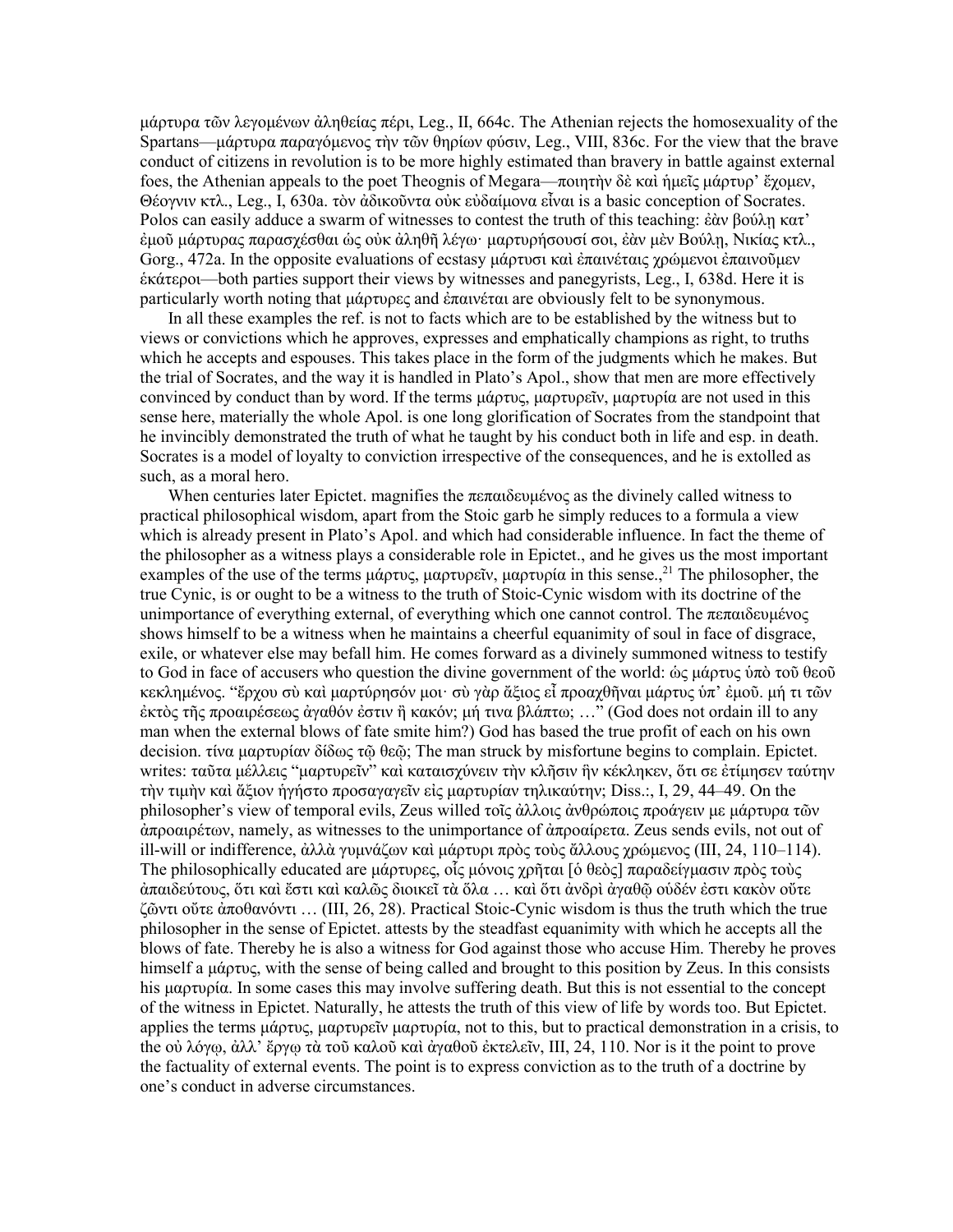Yet there can be no question of a technical use of the words. How little this is so may be seen from Diss., III, 22, 87 f., where Epictet. uses μάρτυς of the body of the philosopher: The health of the body is a proof, a witness to the correctness of the Cynic ideal of a simple and natural mode of life which despises luxury. The term is sometimes used in Epictet. for an act which confesses a truth. In the last resort this would be death, though it does not have to be. Neither Socrates, nor Musonius, nor any other of the lauded models of a genuine philosophical attitude are described as μάρτυρες. The relation between Christian usage and that of Epictet. (if one may speak of such) is only external.

## **C. μάρτυς, μαρτυρέω, μαρτυρία, μαρτύριον in the LXX.**

1. The Hebrew Words.

When we consider μάρτυς κτλ. in the LXX attention is directed primarily to μαρτύριον. In respect of μάρτυς, μαρτυρεῖν, μαρτυρία the LXX remains by and large within the confines of popular usage and its various possibilities. The only exception is 4 Macc. 12:16 (A): οὐκ ἀπαυτομολῶ τῆς τῶν ἀδελφῶν μου μαρτυρίας, if we are to follow A with Swete and not to read  $\alpha$ ριστείας (λ) with Rahlfs. But a few passages in Dt. Is. also have a bearing. The main interest, however, centres on μαρτύριον.

a: μάρτυς occurs some 60 times, always for Heb. דֵע with the single exception of Gn. 31:47, unless we are to follow Rahlfs there in reading τῆς μαρτυρίας (D). In this verse the original is שְׂהֲדוּתַא 
שׂהָדוּתַא (שׂהֲדוּתַא end by the Aramean Laban. The cairn erected on the occasion of his covenant with Jacob is called by him אֲלָעֲד and by Jacob בַּלְעֲד On the other side, דֵּע is some 8 or 9 times rendered μαρτύριον some 6 times μαρτυρεῖν, and a few times, inexactly, by other terms, though without any particular significance. μαρτυρεῖν (some 15 times), when there is a Heb. original, is used once each for ענה and עוּד q, and twice for עוּד hi, which is usually translated → διαμαρτύρεσθαι. μαρτυρία (some 10 times, 6 times with Heb. equivalent) is found in Gn. 31:47 for  $\binom{31}{47}$  in the verses mentioned in  $\rightarrow$  n. 25 for  $\vec{v}$ , in  $\psi$  18:7 for  $\vec{v}$ . We usually μαρτύριον), and in 1 Βασ. 9:24 for הַמֹּעֲדָ $\alpha$ , unless (with Rahlfs) we read μαρτύριον here, as usually in the LXX.

b. In the case of μαρτύριον things are rather complicated. Used some 250 times, it is first the rendering of דְּמוֹעֵד, almost always (over 100 times) in the expression הֵלְ $\chi$ הוֹעֲד $\chi$  (ή) σκηνὴ (τοῦ) μαρτυρίου. Some 40 times it is used for ה ָדֵע and דוּתֵע, 8 or 9 times for דֵע, once for ה ָעוּד ְתּ In many cases the use of μαρτύριον is very mechanical, and is to be explained by the view of the translator that the Heb. term to be translated was in some way connected with  $\ddot{v}$ ,  $\ddot{v}$ ,  $\ddot{v}$ , which is not always true, and which can make it hard to make sense of the rendering. This is very generally true of the rendering of דֵמוֹע by μαρτύριον. דֵמוֹע means the agreement or appointment (Ju. 20:38), or the content of the agreement, or the place or time agreed upon or appointed. The expression דֵמוֹע לֶהֹא means the appointed place where Yahweh will meet with Moses by agreement to impart His demands for Israel (Ex. 25:22). When the expression is rendered ἡ σκηνὴ τοῦ μαρτυρίου, it is obviously because the translator in some way perceived עוּד, דֵע as a constituent part in דֵמוֹע. The rendering is Jinguistically incorrect, but materially not unsuitable, and certainly not without point ( $\rightarrow$  485). But when μαρτύριον is used in translation of שְׁמוּאֵל (שָׂם) שְׁמוּאֵל (1 S. 13:8), of נוֹעֵד הַיָּמִים (1 S. 13:11), or of  $7$ ן בוֹעֲדְ דִּוְדָ $(1 S. 20:35)$ , the Greek makes no sense. For  $7\frac{1}{2}$  here means the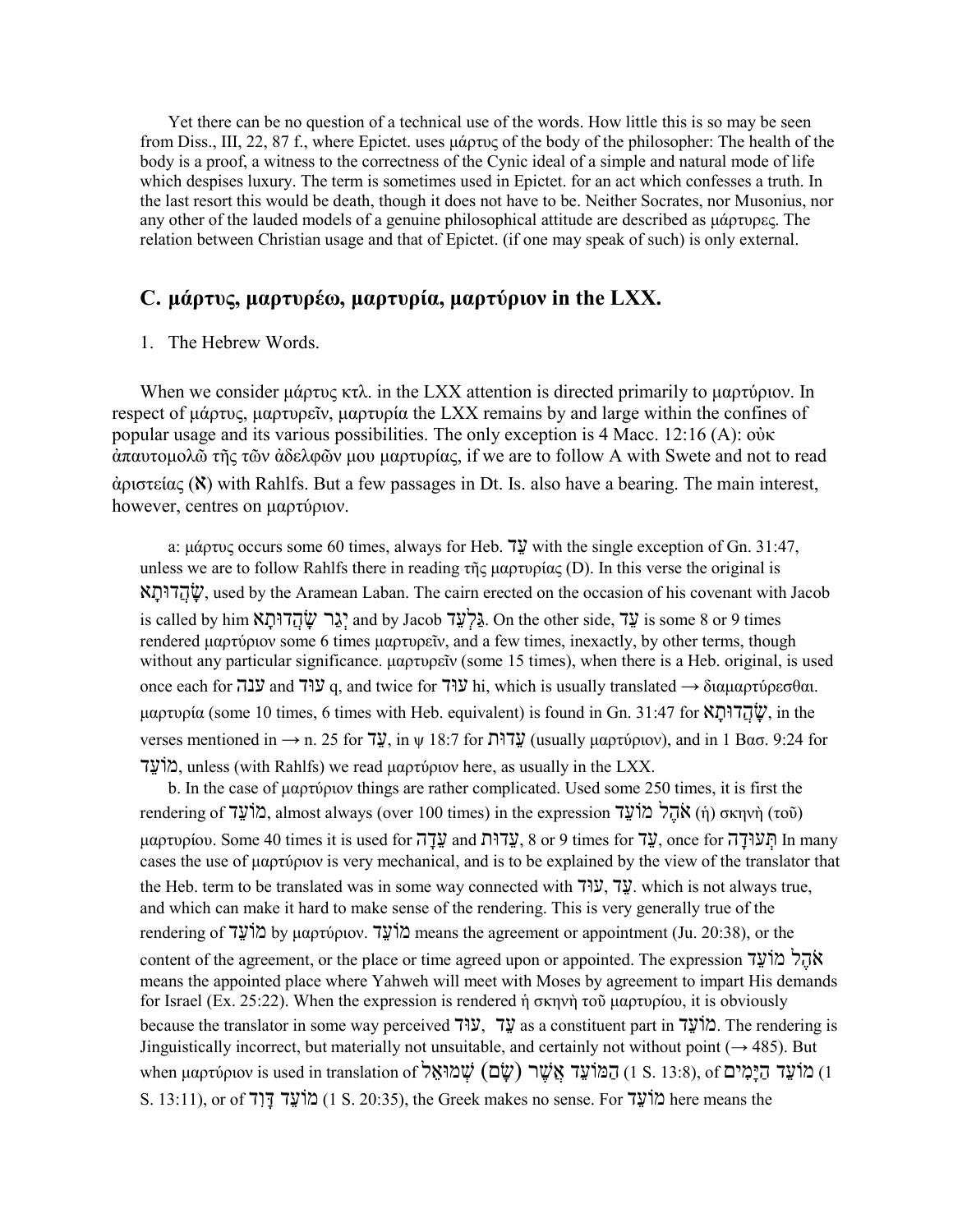appointed time, and is elsewhere properly rendered καιρός (e.g., 2 Βασ. 20:5) or ὅρος (e.g., Ex. 9:5). Equally mechanical and meaningless is the use of μαρτύριον in Mi. 7:18 (God does not hold His wrath  $\vec{y}$ לָעֲל) and Prv. 29:14 (the throne of the king who deals justly with the lowly will stand  $\vec{y}$ ), where the rendering εἰς μαρτύριον can be explained only in terms of a false reading of דֵעָל, cf. also Am. 1:11 and Hos. 2:14: καὶ θήσομαι αὐτὰ εἰς μαρτύριον, HT: דָעַד, On the other hand, in Zeph. 3:8 the LXX is right in reading  $\vec{\tau}$ לָעֲד == εἰς μαρτύριον instead of the Mas.  $\vec{\tau}$ לָעָד. In Iερ. 37:20 (30:20 HT): τὰ μαρτύρια αὐτῶν == מֲדָת הָנֵף 30:34: עֲדָתָם , and in Job 15:34: עֲדָת הַנֵּף = μαρτύριον  $\alpha$ ασεβοῦς, עֲדָה ("congregation") is confused by LXX with  $\gamma$ עֲדָה ("commandments"). Literally, but by reason of the corruption of the text quite obscurely, μαρτύριον is put for דוּתֵע in 4 Βασ. 11:12. Nor can the Gk. reader make much of μαρτύριον τῷ Ἀσάφ == ף ָס ָאְל דוּתֵע in the title of ψ 79.

### 2. The Use of μάρτυς, μαρτυρέω, μαρτυρία.

a. In the Legal Sphere. In the LXX, too, μάρτυς belongs to the legal world and denotes the witness before the judgment, in the first instance the witness for the prosecution, cf. Nu. 5:13; 35:30; Dt. 17:6, 7; 19:15. False witness stands under the severe threat of the *lex talionis*, Dt. 19:16 ff. The μάρτυς ἄδικος, δόλοις or ψευδής, also the overhasty witness (μάρτυς ταχύς) is particularly worthy of contempt, Ex. 23:1; ψ 26:12; 34:11; Prv. 6:19; 12:17, 19; 19:5, 9; 21:28, whereas the μάρτυς πιστός is praised, Prv. 14:25, 5. μαρτυρεῖν is used for judicial witness in Nu. 35:30; Dt. 19:15, 18; Sus. 41; μαρτυρία in Prv. 25:18. The witness to an agreement is found in Ιερ. 39(32):10. 25, 44 and Rt. 4:9, 10, the eye- or ear-witness to an event in Lv. 5:1; Nu. 23:18; Is. 8:2. For an appeal to Yahweh as witness cf. the agreement between Laban and Jacob in Gn. 31:44, and the pact between David and Jonathan in 1 S. 20:23, 42; also the agreement of the Jews who wish to go down to Egypt and Jeremiah in Ιερ. 49(42):5. Yahweh can also be a witness in judgment in Mal. 3:5; Ιερ. 36(29):23. He is a witness to the integrity of Samuel in 1 S. 12:5 f. (along with the king), to the innocence of Job (16:19): ἰδοὺ ἐν οὐρανοῖς ὁ μάρτυς μου; to the innocence of those who die rather than fight on the Sabbath in 1 Macc. 2:37, to what goes on in the inner part of man in Wis. 1:6; ψ 88:37 (ὁ μάρτυς ἐν οὐρανῷ πιστός). In the judgment of Yahweh the people are witnesses against themselves (Jos. 24:22), the song of Moses bears witness (μαρτυρεῖν) against Israel (Dt. 31:19, 21), and illegitimately begotten children are μάρτυρες πονηρίας κατὰ γονέων (Wis. 4:6). μαρτυρία is used generally and weakly for the proof or confirmation of something in Sir. 31:23 f. and 4 Macc. 6:32 (the death of Eleazar is a proof that λογισμός rules over the πάθη; otherwise I would have given them τὴν τῆς ἐπικρατείας μαρτυρίαν, and confirmed their superiority). Similarly in Lam. 2:13 μαρτυρεῖν simply means to declare. In a few verses not mentioned here the bearing is obscure (cf. Ex. 21:36; 1 S. 9:24; 1 K. 17:20; 2 Ch. 28:10; Wis. 17:10).

b. In the Religious Sense. Along with all these passages in which there is nothing distinctive as compared with non-biblical popular use, a few verses from Dt. Is. deserve special attention.<sup>27</sup> We refer to the sections Is. 43:9–13 and 44:7–11. Here Yahweh arranges before the nations a kind of trial in which it will be shown who is truly God, Yahweh or the gods of the Gentiles. The nations seem to be here both spectators and also judges who will decide (v. Rad). But they are also interested parties as advocates and witnesses on behalf of their gods. They are interested witnesses who must come forward to demonstrate the deity of their gods from their experiences (43:9; 44:9). To this extent they are also accusers of Yahweh, though vanquished by Him, 44:11. For these witnesses or deities have nothing whereof to testify. They see nothing and hear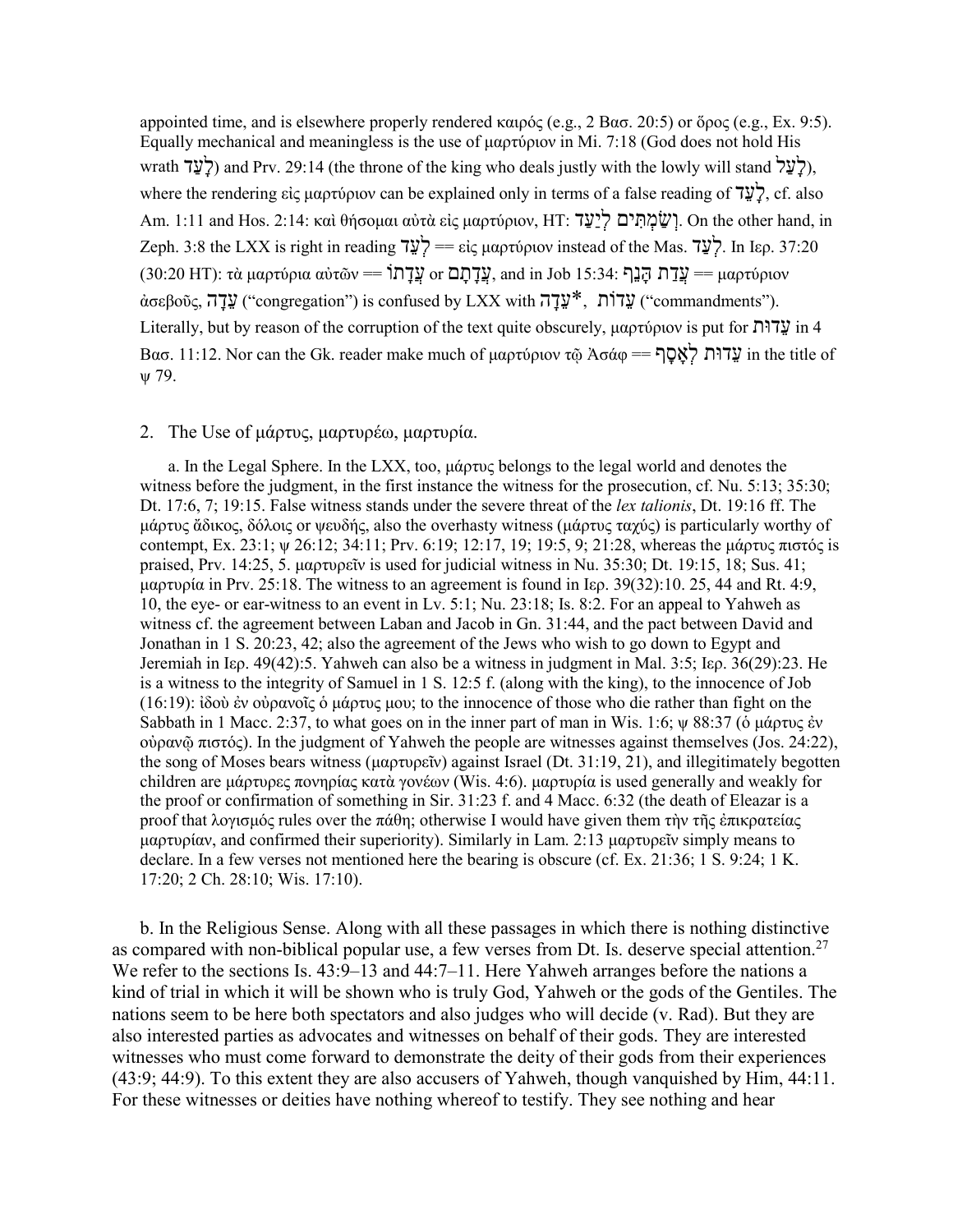nothing. The makers of idols are impotent. Their favoured gods are of no use to them. In this trial they will be put to shame (44:9–11). In contrast, Israel is told three times: "You are my witnesses," 43:10, 12; 44:8. "Ye are my witnesses, saith the Lord, and my servant whom I have chosen, that ye may know, and believe me, and understand that I am he: before me there was no god formed, neither shall there be after me. I, even I, am the Lord; and beside me there is no saviour. I have declared, and have saved, and I have shewed, and there was no strange god among you: therefore ye are my witnesses, saith the Lord. I am God. Yea, from eternity I am he; and there is none that can deliver out of my hand," 43:10–13. "Who is like unto me? Let him come forth, and call, and declare it to me, and set in order for me … and the things that are coming, and shall come, let them shew unto them. Fear not, neither be afraid, Have not I told thee long before, and declared it? Yea, ye are my witnesses. Is there a God beside me? Yea, there is no rock; I know not any," 44:7–9. In this trial between God and the nations and their gods, Israel, on the basis of the guidance, deliverance and revelation which is grounded in its election and which it has experienced, will declare to the nations of the world the uniqueness, reality, and deity of God. Hence they are His witnesses. For the prophets the deity of God is a fact, His particular saving action in the history of Israel is a fact. But it is not the kind of fact which can be observed and attested like any other externally demonstrable fact. It is a fact which is certain only to faith, which only the man who is not blind and deaf can see and attest, 43:8. The content of the witness is thus a religious truth of which the witness is convinced on the basis of his experience. It is a religious certainty whose content he emphatically represents, for whose acknowledgment he strives, but for the correctness of which he cannot give any rational proof or present any empirical demonstration. It is grounded, then, on the prophetic experience of revelation which is original, and which by nature is not subject to rational control. This is certainty to the prophet. It is also certainty to Israel in so far as it follows the spiritual leadership of prophecy. The witness to this reality of God which is believed and experienced in faith bears the character of a religious confession advanced with the claim to recognition.

If one compares the statements of Dt. Is. with those of Epictet., too much stress should not be laid on the fact that in Epictet. we have the witness of conduct whereas in Dt. Is. we have witness of mouth. The decisive point is the difference in content. The view of the witness in Dt. Is. is superior to that in Epictet. to the same degree that the prophetic historical view of God in the OT is superior to the rational Enlightenment philosophy of Epictet. The witness of Epictet. retreats into the capsule of apathy. The witness of Dt. Is. proclaims with holy passion the living God, whether by his conduct or by his existence (v. Rad). On the one hand we have philosophy or religion, on the other revelation. The word draws its life from its content.

Significant though this is, however, it is to be noted that one cannot speak of a witness concept in Dt. Is., though the great goal of evangelising the nations shines before him, 42:4; 49:6; 62:10;  $\rightarrow \lambda \alpha$  6, 37. In him the term is a figurative one which he uses from time to time without in any way developing a technical use. In particular, there is no more precise connection between the function of witness discharged by the servant of Yahweh, Israel, and the suffering of the *'ebed Yahweh*, especially if we are to see in this *'ebed* a figure like the suffering king. It is thus straining things exegetically to press the metaphor, to pour all that the book says about the servant of the Lord into the figure of the witness of Yahweh, to speak of the prophetic martyr theology of Dt. Is., or even to work this up into a formal theological system. There is certainly no direct connection with the early Christian concept of the witness, let alone with the concept of the martyr in the 2nd century Church.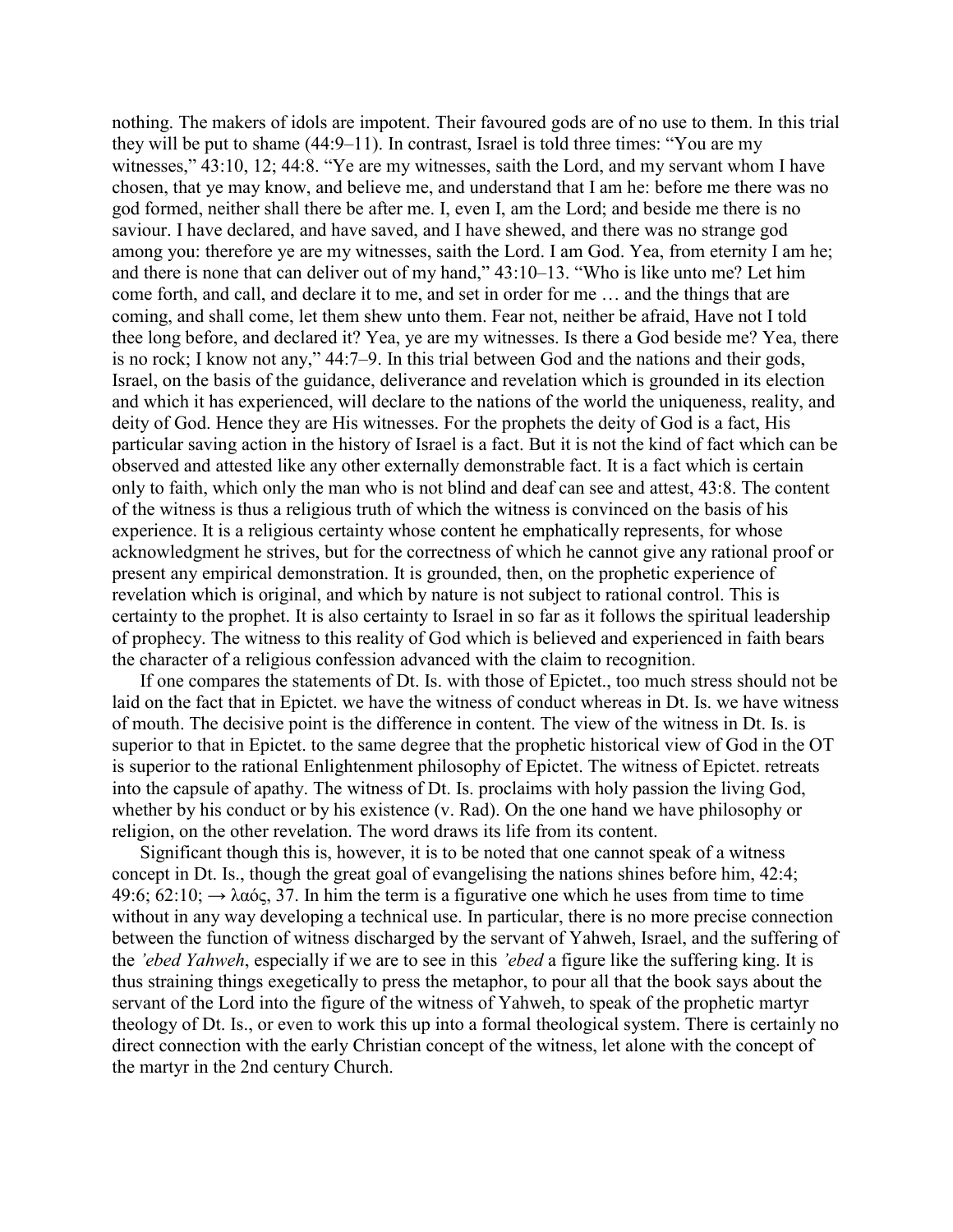#### 3. The Use of μαρτύριον.

In respect of μαρτύριον one may first see traces of the popular use, though this quickly takes on a religious flavour. The total picture is thus controlled by a distinctively religious use.

In the sense of an objective witness or means of demonstration or the confirmation of the factuality of events or the correctness of an assertion, we find μαρτύριον in connection with the drawing off of the shoe in Rt. 4:7 in testimony of the renunciation of the right of redemption to Boaz. The 7 lambs which Abimelech receives from Abraham serve as a μαρτύριον that Abraham has dug the well of Beersheba, or as an acknowledgment of this fact by Abimelech, Gn. 21:30. The cairn in Gn. 31:44 serves as a μαρτύριον to the fact of the agreement between Jacob and Laban. In the same sense the altar erected by the Jordan in Jos. 22 is a μαρτύριον to the compact made there. In Is. 55:4 we read with ref. to David: μαρτύριον ἐν ἔθνεσιν ἔδωκα αὐτόν, which means that David, in virtue of all that Yahweh has granted him, is a factual proof of Yahweh's grace and power—in Sir. 36:14 there seems to be prayer for a similar proof of the authenticity of faith in Yahweh. But the witness to facts can also be accusation. The stone of Shechem serves as a  $\mu\alpha$   $\beta$  to the fact of the covenant made with Yahweh, and this is a threat when Israel breaks the covenant, Jos. 24:27. Thus the Law laid up in the ark can be ἐν ὑμῖν εἰς μαρτύριον in the sense of accusing witness, like the song of Moses extolling the acts of Yahweh towards Israel, Dt. 31:19, 26. On the other side Yahweh Himself can become εἰς μαρτύριον, not in leveling accusations, but in executing judgment, Mi. 1:2; Zeph. 3:8. Through the judgment which He executes He establishes beyond cavil the fact of the guilt of those on whom it falls. This is how Hos. 2:14 LXX is to be understood. God will make the devastated plantings of Israel εἰς μαρτύριον, namely, a proof of the reality of their sin and also of His judgments on them: cf. the expression μαρτύριον τῆς μονηρίας (Wis. 10:7) with ref. to the wasted and smoking fields of Sodom etc. Thus the witness against men becomes an attestation of God Himself. It is this thought which controls the expressions σκηνῆ τοῦ μαρτυρίου, κιβωτὸς τοῦ μαρτυρίου. This does not really correspond to Gk. usage, according to which there is something objective about the word μαρτύριον. For the tent or ark cannot be described as μαρτύριον. Nor can it be said that there is in them an objective μαρτύριον or demonstration. One can think only in terms of the tables of the Law which acc. to Ex. 25:15 (16), 20 (21) are laid up in the ark. But these are τὰ μαρτύρια. Hence the phrase σκηνὴ τοῦ μαρτυρίου neither could nor did suggest these to the Gk. reader—the phrase is σκηνὴ τοῦ μαρτυρίου, never σκηνὴ τῶν μαρτυρίων—but it pointed him to the fact that here the attestation of God takes place through the directions there imparted to Moses for Israel (Ex. 25:22). μαρτύριον always takes on here the sense of revelation, the revelation of divine commandments. If the rendering of דֵמוֹע לֶהֹא by σκηνὴ τοῦ μαρτυρίου is linguistically inexact, it is materially appropriate. But the term μαρτύριον is also materially appropriate in the admittedly not very many cases where the phrases (10:11 הֵל הַעֲדוּת (10:4:6 or) 24:6 .Ch. 24:6 הַעֲדוּת (Nu. 9:15; 17:22, 23; 18:2; 2 $\dot{x}$ or **ΓΙ' ΣΥΓ** (== κιβωτος τους μαρτυρίου, e.g., Ex. 25:10, 22; 26:33 f.; 40:5 A, 21; Nu. 4:5; 7:89) were being translated.

In all these combinations μαρτύριον is always in the sing. The only exception is ἡ κιβωτὸς τῶν μαρτυρίων in Ex. 30:6. This reminds us that acc. to Ex. 25:15 ff. τὰ μαρτύρια, the Mosaic Law (עֲדוּת), lay in the ark; cf. τὸ ἱλαστήριον τὸ ἐπὶ τῶν μαρτυρίων, Lv. 16:13; ἀπέναντι τῶν μαρτυρίων, Ex. 30:36; 40:20. To be sure, in Ex. 31:18; 32:15 we find πλάκες τοῦ μαρτυρίου. But elsewhere the plur. τὰ μαρτύρια is used for the concrete statutes of the divine attestation from which the Mosaic Law proceeded. This corresponds in some instances to  $\overline{D}$  U. but usually to the plur. of  $\overline{D}$ . This plur. is formally a par. for δικαιώματα, κρίματα, προστάγυατα, ἐντολαί, διαθήκη, νόμος (cf. Dt. 4:45; 6:17; 3 Βασ. 2:3; 4 Βασ. 17:13—15; 1 Ch. 29:19; Ιερ. 51:23; ψ 77:5; 80:5 f.; 98:7; 118 *passim*; 131:12).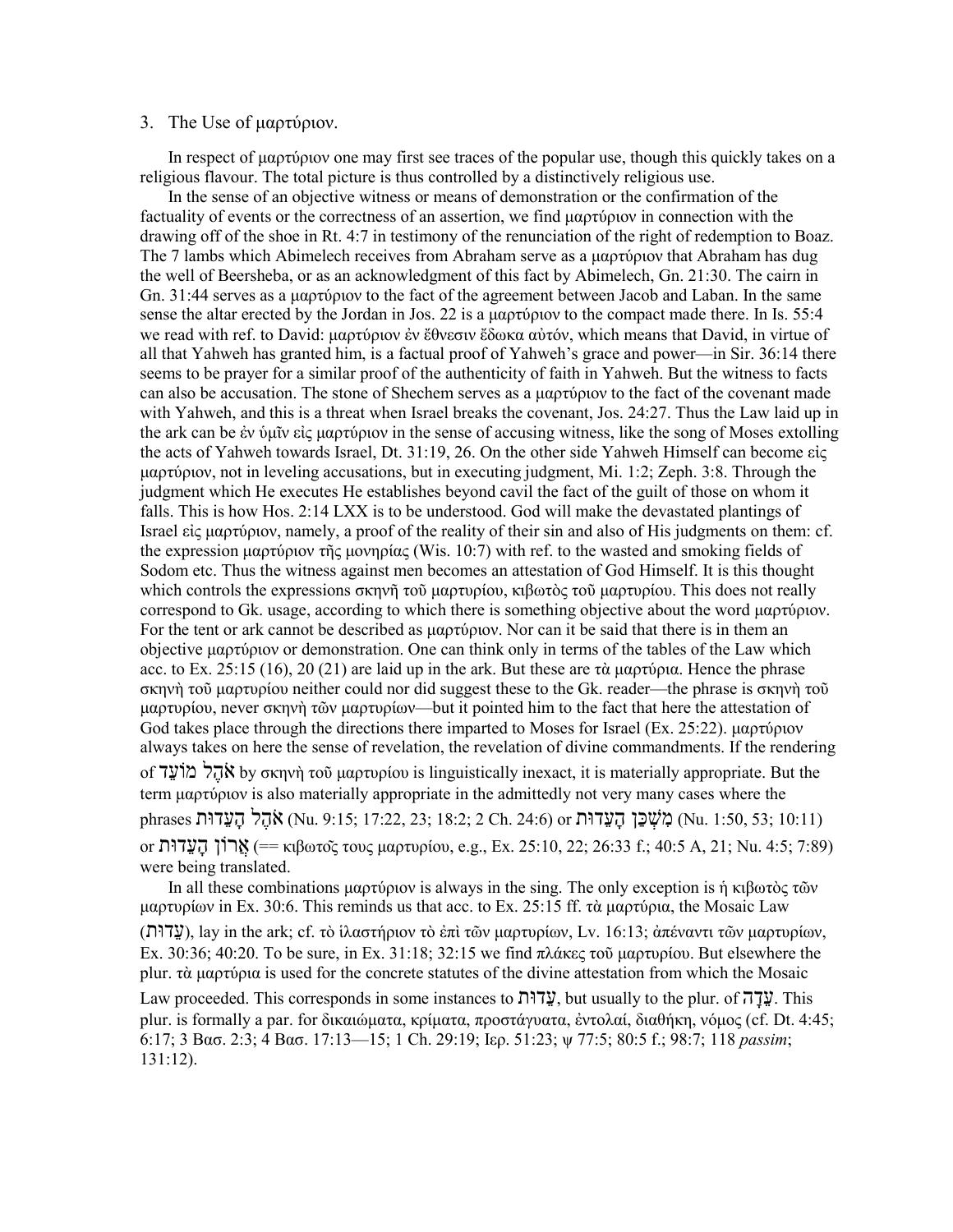Hence a distinctive point in the LXX use in so far as it goes beyond the popular is the fact that Yahweh Himself is the subject of the μαρτυρεῖν contained in μαρτύριον. But this μαρτυρεῖν is worked out in the revelation imparted to Moses. The commandments are its content. The full appropriation of the word μαρτύριον and its plural μαρτύρια for the self-witness of God in the Mosaic legislation is a highly significant process for the development of OT nomism.

## **D. The Idea of the Martyr in Later Judaism; the Usage in Josephus and Philo.**

"The Jewish religion is a religion of martyrdom. It is born out of martyrdom and the sufferings of the righteous in the Maccabean age. At the end of our epoch stands the figure of the martyr Akiba, who rejoices because in his martyrdom he first fulfils in truth the saying: Thou shalt love God with thy whole soul." Already in the early Church, cf. Orig. Exhort. **→** n. 24, it became the custom to bring the events to which we refer into close connection with the development of the early Christian μάρτῦ concept. Now it may well be that one can discern this kind of influence in the further history of the idea, so that in the Church's tradition the Maccabean martyrs could even be enrolled among the Christian martyrs.<sup>34</sup> Nevertheless, this approach is not correct so far as the origin of the early Christian concept is concerned, and it hampers a clear understanding of the uniqueness of this concept.

The figure of the prophet who for the sake of his mission, or the righteous man who for the sake of his piety, suffers calumny, persecution and even death, was known to Israel prior to the time of the Maccabees. One has only to remember Elijah, or the prophets put to death by Jezebel, or the martyrdom of the prophet Uriah (1 K. 19:10; Jer. 26:20 ff.). The true prophet says nothing to tickle the fancy of people. He is irrevocably committed to preach repentance. The echo which he finds is in all ages הְאֲתָּה זֶה עֹבר יִשְׂרָאֵל ( $1$  K.  $18:17$ ), and sometimes he must suffer the consequences. Alongside the prophet with his special mission is the righteous man (cf. Ps. 69:8– 10), and indeed the whole people, which is forced to complain: "For thy sake are we killed" (Ps. 44:22). This experience did, of course, reach its climax in the atrocities of the Syrian persecution, and it is only natural that now and later, when the newly kindled zeal found itself exposed to new pressures, attention should be directed to the figures who had defied the demand for apostasy, and crowned their faithfulness and obedience to the Law with steadfast endurance even to death. 1 Macc. tells their story with simple objectivity (chapters 1 and 2). 2 Macc. glories in the  $παρρησία$  with which the victims went to their execution, and in the obedience to the Law which triumphed over every pain. To 4 Macc., which in a Hellenistic spirit causes the depiction of the Maccabean martyrdoms to serve the message of the triumph of reason over sufferings, the whole of the OT from the murder of Abel onwards is a collection of illustrations of the true martyr spirit (18:11ff.). Josephus describes with quiet admiration the Essenes, who defy all threats,  $\ddot{v}$   $\ddot{\eta}$ βλασφημήσωσιν τὸν νομοθέτην ἢ φάγωσίν τι τῶν ἀσυνήθων, and who without any sign of pain, and even smiling (μειδιῶντες ἐν ταῖς ἀλγηδόσιν), suffer the most exqui-site tortures even to death (Bell., 2, 151–153; cf. also 1,648–655 on the σοφισταί, i.e., the rabbis Judas and Matthias and their 40 pupils, who died ὑπὲρ τοῦ πατρίου νόμου). We may also recall the martyrdom of Isaiah (who did not cry out when he was sawn asunder, for his mouth conversed with the Holy Ghost, Mart. Is. 5:14), En. 47:2; Hb. 11:35–38, and the adornment of the graves of the prophets (Mt. 23:29), whose violent death seems to have come to be taken for granted in the days of Jesus (Mt. 23:37; Lk. 13:33; Mt. 5:11 f.; Ac. 7:52). All this gives us some idea how vital for the people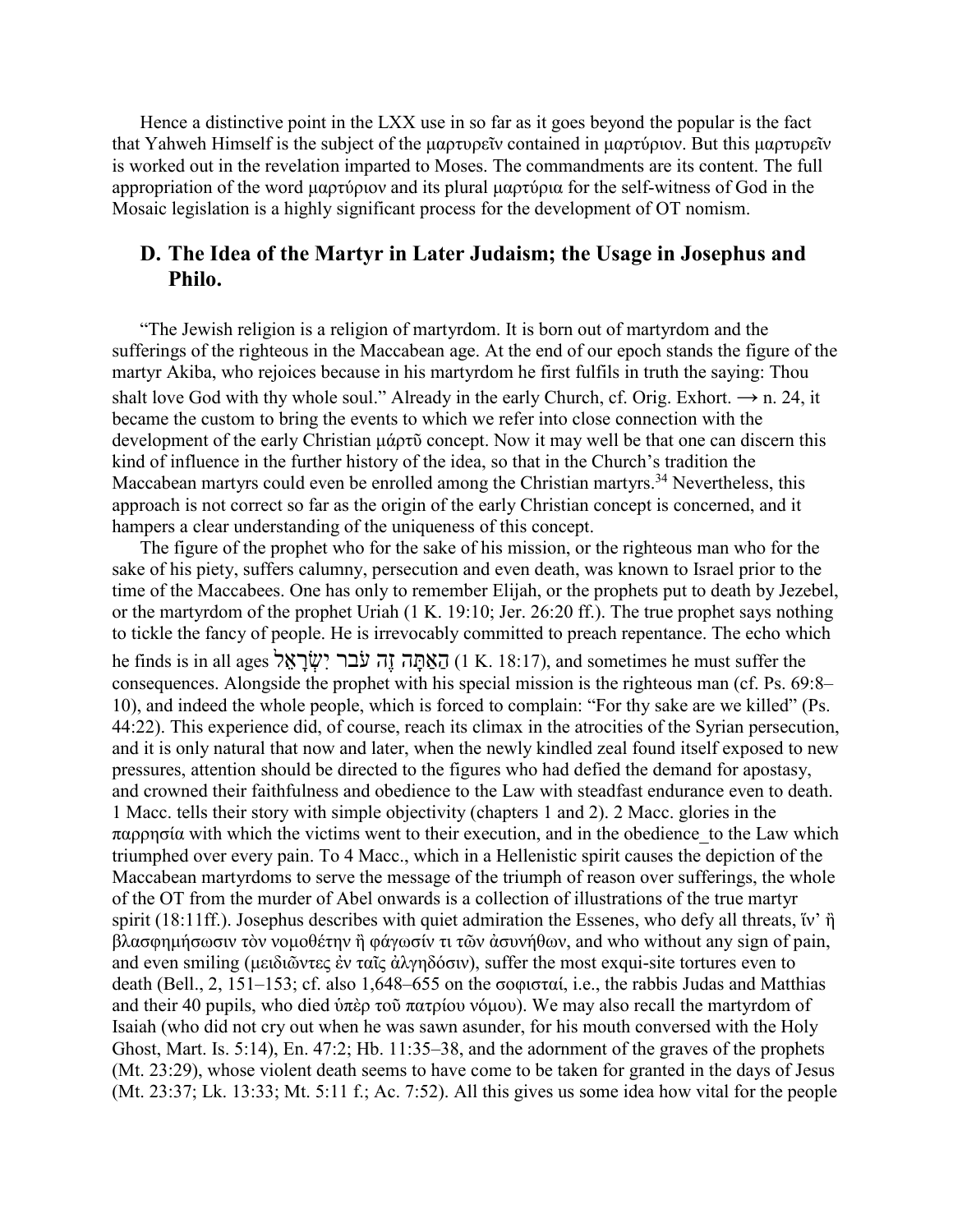was the ideal of the righteous man who proves his loyalty to the faith and the Law by suffering persecution and death. That this ideal lived on may be seen in the Rabbinic tradition concerning the end of various pious teachers of the Law in older and more recent times, especially R. Akiba in the Barcochba revolt.

But though this much is clear, and though the general regard for heroes of faith and obedience may be seen in the adornment of the stories and the legendary poetry (cf. Da. 3), nevertheless it is surprising that nowhere are the terms μάρτυς, μαρτυρεῖν, μαρτυρία used in this context.. This is no accident. In the case of the Christian martyr it is always recalled that witness is borne to someone (as in Is. 43 and 44), that he turns with a message to others. This is not so with the martyrs of Judaism. The high estimation of martyrs is wholly within the framework of the Pharisaic ideal of piety. Suffering and death for the Law is a work of piety *par excellence*. Nowhere is this more apparent than in the statement of R. Akiba already mentioned. Only if we take the word martyr in the very general sense to denote one who suffers for his convictions can it be used of the Maccabean heroes of faith and obedience. But this does not contribute to an understanding of the early Christian concept.

In keeping with this is the fact that there is nothing distinctive about the use of the terms μάρτυς κτλ. in the writings here in question. In Joseph. it is worth noting that in spite of the fixed usage of the LXX he simply says σκηνή or κιβωτός rather than σκηνὴ (or κιβωτὸς) τοῦ μαρτυρίου. He also avoids the plural μαρτύρια == ἐντολαί == νόμος Ant., 3, 6). Perhaps his *graeculi* had a hand in this. It is understandable that they should not take kindly to this use of the word μαρτύριον.

Nor does Philo's usage offer any deviation from the normal use. μάρτυς, μαρτυρεῖν, μαρτυρία belong to the legal sphere (witness at trials or to agreements), to the attestation of individual facts or events, or to facts of general experience,<sup>43</sup> or to the confirmation of certain views expressed or truths maintained, etc. Here, too, μαρτύριον usually has an objective nuance, e.g., as applied to quotations which show this or that statement to be correct, or to facts which serve as proof. There is in Philo not even the first impulse towards a specific use along the lines of that found in primitive Christianity.

# **E. μάρτυς, μαρτυρέω, μαρτυρία, μαρτύριον in the New Testament.**

### 1. Occurrence.

The distribution in the various writings is worth noting: μάρτυς 34 times (with Lk. 11:48 35 times), 4 (5) times in the Synoptics, 0 in Jn., 13 in Ac., 9 in Paul (incl. Past.); 2 in Hb., 1 in 1 Pt., 5 in Rev.; μαρτυρεῖν 76 times (with Lk. 11:48 77), 2 (3) in the Synoptics, 33 in Jn., 11 in Ac., 8 in Pl., 8 in Hb., 10 in 1 and 3 Jn., 4 in Rev.; μαρτυρία 37 times, 4 in the Synoptics, 14 in Jn., 1 in Ac., 2 in Pl. (Past.), 7 in 1 and 3 Jn., 9 in Rev.; μαρτύριον 20 times, 9 in the Synoptics, 0 in Jn., 2 in Ac., 6 in Pl., 1 in Hb., 1 in Jm., 1 in Rev. A striking feature is that we find μαρτυρεῖν 47 times in the Johannine writings, μαρτυρία 30 times, and μάρτυς and μαρτύριον not at all in the Gospel. A strong proportion of the instances of μάρτυς and μαρτυρεῖν is in Ac. This statistical finding seems to be external, but it is not, since it is connected with the development of the distinctively Christian use of the terms.

2. The Use of μάρτυς.

To understand the NT use it is basic to remember that non-biblical Gk. already uses the concept of witness both in the sense of witness to ascertainable facts and also in that of witness to truths, i.e., the making known and confessing of convictions ( $\rightarrow$  B.). Both uses are also found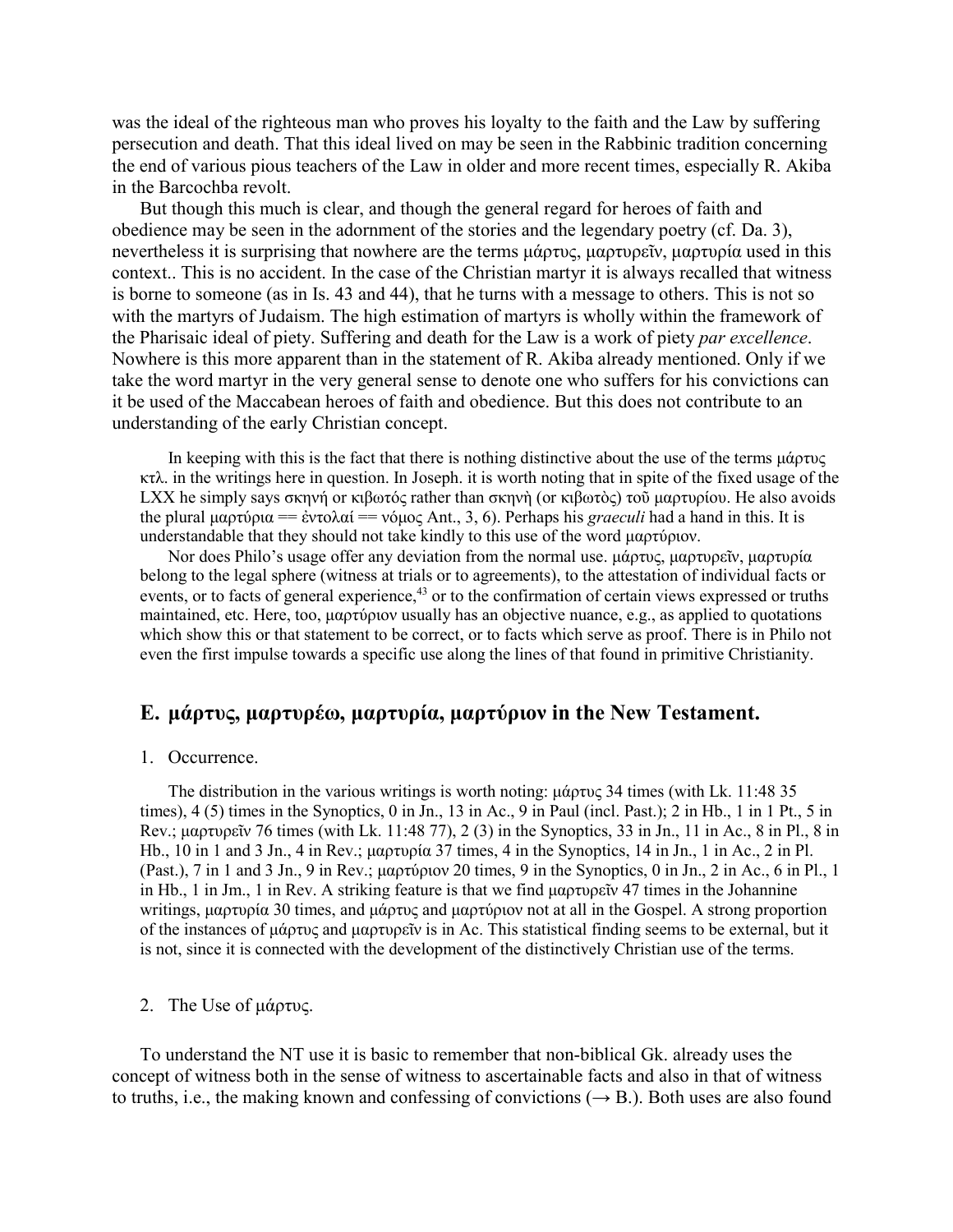in the NT, and the development of the distinctive Christian use is the result of their application to the content of Gospel proclamation and to the circumstances in which this took place.

a. General Use; Witness to Facts.

The original sense of witness to facts, i.e., the man who can speak about them from his own direct knowledge, especially in legal proceedings, is to be found in Mk.  $14:63 = Mt$ .  $26:65$ . When Jesus, in answer to the high-priest's question whether he was the Christ, confessed that He was the Son of Man of Daniel, the high-priest cried out in relief, for this blasphemy in the very ears of his fellow-members on the council made it unnecessary to proceed by the method of proof by witness, hitherto attempted in vain: τὶ ἔτι χρείαν ἔχομεν μαρτύρων. A trial witness, again in proceedings against blasphemy, is also meant in Ac. 6:13; 7:58. False witnesses (μάρτυρες ψευδεῖς) are set up to bring about the condemnation of Stephen, and though there seems to be no orderly sentence he is then stoned according to the statute in Dt. 17:7. In this connection we might also mention Hb. 10:28, where in the second warning against irremediable apostasy there is a reminder of the decree of Dt. 17:6 that if a man is guilty of an impious breach of the OT covenant by worshipping other gods, then he must be put to death by stoning if his act is proved by at least two or three witnesses.<sup>48</sup> The legal principle that one witness is not enough for condemnation is stated very generally in Dt. 19:15, and the regulation of Mt. 18:16 borrows from this verse. If in the brotherhood of the Christian community a disciple has offended against another, and the wounded party cannot turn him from his wrongdoing between themselves, then he must repeat the attempt before one or two others, ἵνα ἐπὶ στόματος δύο μαρτύρων ἢ τριῶν σταθῇ πᾶν ῥῆμα. If this attempt also fails, the statements of these witnesses about what has occurred will serve as a basis for the decision which must then be made by the community. According to 1 Tm. 5:19 the Deuteronomic principle that there must be more than one witness also applies when accusation is made against one of the elders of the Christian congregation. Again, in 2 C. 13:1 Paul appeals to the same principle to establish the seriousness of his intention of purifying the congregation on his approaching third visit: Τρίτον τοῦτο ἔρχομαι πρὸς ὑμᾶς· ἐπὶ στόματος δύο μαρτύρων καὶ τριῶν σταθήσεται πᾶν ῥῆμα.

Paul seems to compare his different visits to Corinth to two different but agreed witnesses in a trial who dispose of all doubts concerning the facts. The point at issue is his firm resolve to purify the congregation. On the very first visit his goal was a congregation which would separate itself from sin (cf. 1 C. 6:9). The second aimed to deal with flagrant abuses. It failed. The firmer, then, is Paul's resolve to create pure relations on his imminent new visit. In this case, the relation between the original saying in Dt. 19:15 and Paul's use of it is, of course, very loose. For there is no judicial process, nor are there two or three distinct witnesses, only the repeated assertion of the same witness. The point of comparison is merely that in virtue of repetition on the one side, different witnesses on the other, there can be no doubt as to specific facts in the one case, and a fixed purpose in the other. The seriousness of the statement is in both instances beyond all question. The passage is thus an example of the freedom with which the apostle makes use of OT sayings without concern as to their exact meaning. It is also an example of the freedom which he permits himself in the formal movement of thought.

The idea of a witness to facts takes on a more general sense beyond the judicial when Paul frequently calls upon God as a witness to processes and motives in his inner life, no other factual witnesses being available to prove the veracity and authenticity of what he affirms (R. 1:9; 2 C. 1:23; Phil. 1:8; 1 Th. 2:5), or when he invokes the Thessalonians, and with them God, who in the last resort is alone able to judge as He who knows the heart, as witnesses "how holily and justly and unblameably we behaved ourselves among you that believe" (1 Th. 2:10). The observation in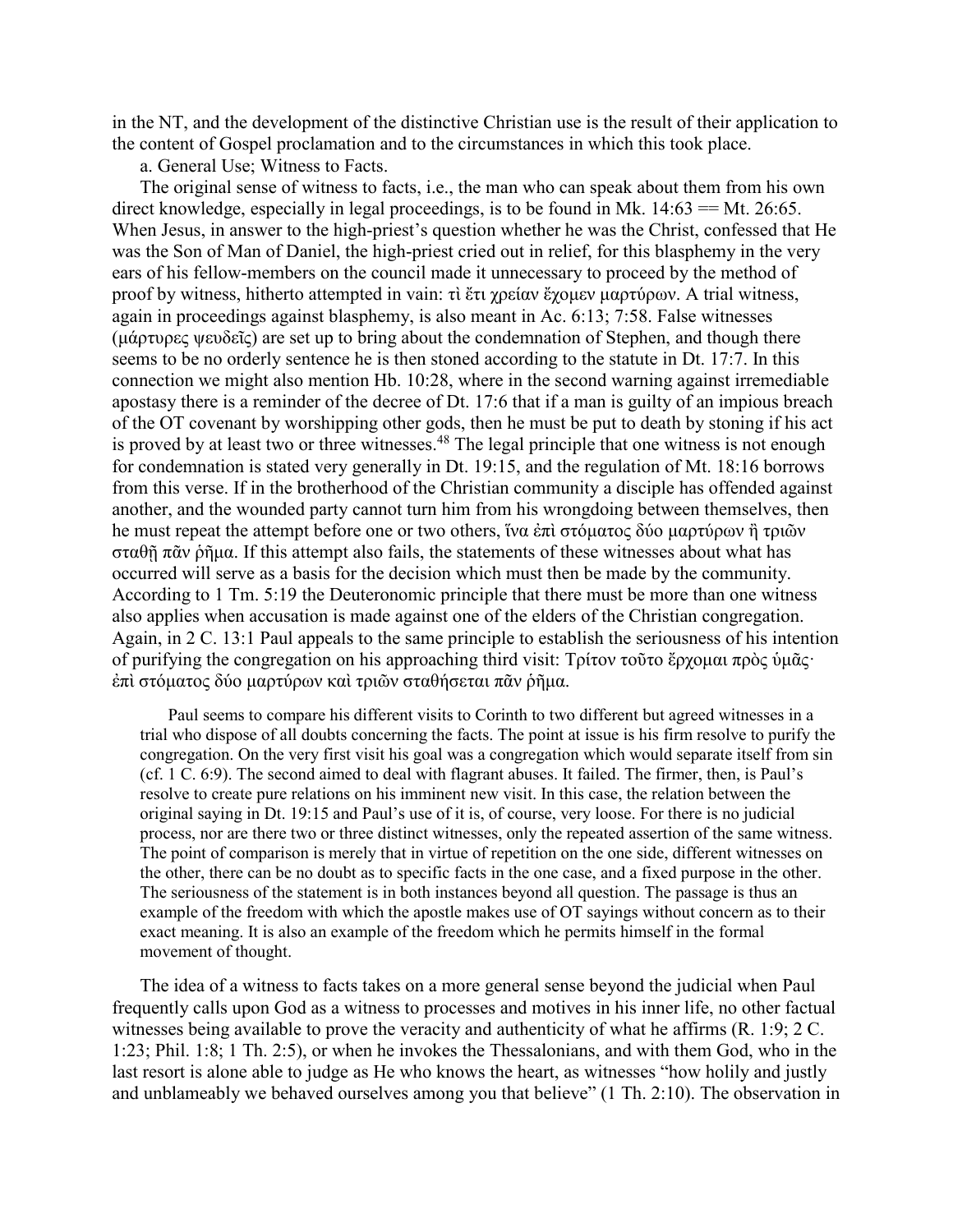2 C. 1:23 is rather different from these verses in the sense that here Paul appeals directly to God as witness (whereas elsewhere he is simply content to assert that God is his witness), and by adding μάρτυρα τὸν θεὸν ἐπικαλοῦμαι "ἐπὶ τὴν ἐμὴν ψυχήν" he invokes a formal curse against his own soul if his statement does not correspond to the truth. The saying thus takes on the formal character of an oath, though in this capacity it expresses an element which lends particular weight to the appeal to God as witness only where there is faith in Him, or at least no decided lack of faith.

μάρτυς is used for the human witness to facts in Lk. 11:48, where to the Jews who build the graves of the prophets whom their fathers killed Jesus proclaims: ἄρα μάρτυρές ἐστε καὶ συνευδοκεῖτε τοῖς ἔργοις τῶν πατέρων ὑμῶν. If the meaning of συνευδοκεῖτε is not very clear, it is obvious enough that the present generation with its cult of the graves bears witness to the fact that the fathers murdered the prophets. μάρτυς is used in the same sense, not only in 1 Th. 2:10, but also in 1 Tm. 6:12: Timothy has made the good confession (his baptismal confession) ἐνώπιον πολλῶν μαρτύρων (cf. Did., 7, 4; Just. Apol., I, 61). In the phrase ἃ ἤκουσας … διὰ πολλῶν μαρτύρων, ταῦτα παράθου in 2 Tm. 2:2 there is again a reference to the fact that Timothy has received baptism (or possibly ordination) in the presence of many witnesses, and that the tradition, the παραθήκη, has been committed to him thereby. The μάρτυς is also a witness to an externally perceptible event in Hb. 12:1. After the long list of examples of faith in c. 11, the author proceeds in 12:1: τοιγαροῦν καὶ ἡμεῖς, τοσοῦτον ἔχοντες περικείμενον ἡμῖν νέφος μαρτύρων, ὄγκον ἀποθέμενοι πάντα καὶ τὴν εὐπερίστατον ἁμαρτίαν, δι' ὑπομονῆς τρέχωμεν τὸν προκείμενον ἡμῖν ἀγῶνα κτλ. The readers are represented as runners who have entered the arena. They make ready to run by laying aside everything that would impede them. Around them on the stands are the packed ranks of spectators, the νέφος μαρτύρων, who with avid interest follow the course of the runners as eye-witnesses. The distinctive thing here is, of course, that this νέφος μαρτύρων consists of those who according to *c.* 11 have received witness (acknowledgment) from God because of their faith (ἐμαρτυρήθησαν, 11:2; cf. 11:4, 5, 39). As such, they bear witness by the very fact of their existence to the authenticity of faith. It thus seems that the factual witness is also implicitly a confessing witness. But the witness which a man receives is different from that which he gives. The movement from a passive "attested by reason of faith" to an active "witness to the validity of faith" is not intimated by the text itself. Without exact analysis one might easily presuppose here a technical use of μάρτυς which is certainly not present in Hb. One is forced to concede, however, that in 12:1 the term has a certain ambivalence in the light of c. 11.

b. The Special Lukan Use (Combination of Witness to Facts and Witness in the Sense of Evangelistic Confession).

In all the instances thus far adduced the use of μάρτυς remains within the framework of popular usage.

It is Luke's usage in Lk. 24:48 and Ac. which takes us beyond this, but in such a way that here, too, the term first denotes one who declares facts directly known to himself. The facts in question, however, are the facts of the history of Jesus, especially His resurrection, which is treated by Luke as no less an objective fact than the passion. But witness cannot be borne to these facts unless their significance is also indicated and an emphatic appeal is made for their recognition in faith. This, too, is from God's standpoint a fact. But it is a fact on a different level from that of the facts in the story of Jesus. It cannot be confirmed by witnesses; it can only be believed and then attested by proclamation. The distinctiveness of the object referred to in this witness implies also that the declaration of specific facts and the believing, confessing,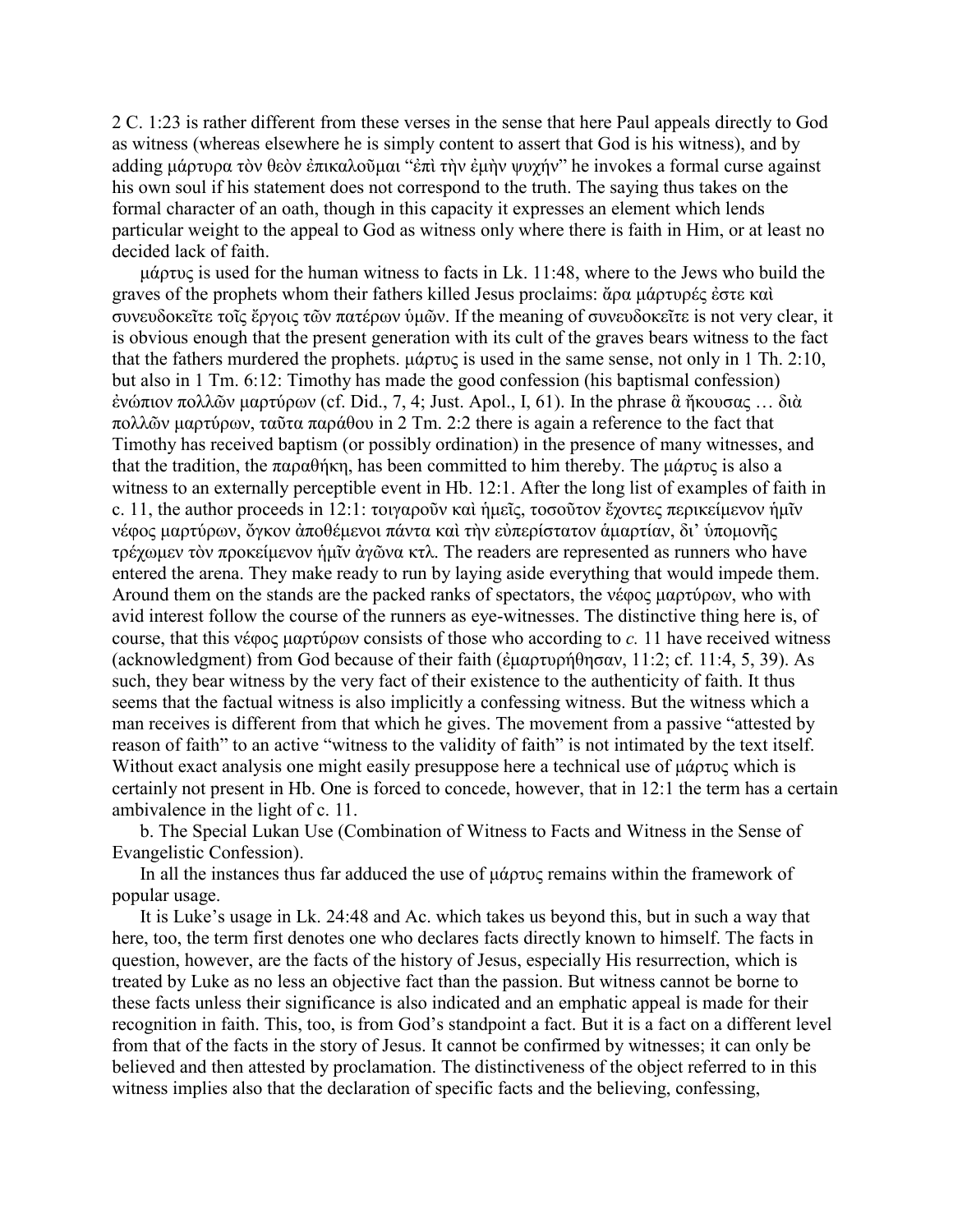evangelising confession of their significance are indissolubly united in the concept of the witness. The witness to facts and the witness to truth are one and the same—the unavoidable result of the fact that the Gospel presents a historical revelation. But the fact that Luke applies the concept of the witness to the content of the Gospel is grounded in his marked concern to expound clearly the historical foundations of the evangelical message. At issue are, not doctrines, myths, or speculations, but facts which took place in the clear light of history at a specific time and place, facts which can be established and on which one can rely.<sup>53</sup> Hence one must speak of witnesses. Nor are these witnesses in general. They are those who are qualified to be witnesses because they themselves lived through the events. They were indeed specifically called to be such (Lk. 24:47; Ac. 1:8, 22–26). They were given the necessary equipment for their task (Lk. 24:48; Ac. 5:32). Herein may be seen Luke's concept of, and interest in, the witness. This concept coincides with that of the apostle in the narrower sense, and, unless it undergoes reconstruction, it is equally bound to disappear as historical development proceeds.

All the essential elements are present already in the first and only instance in Lk., i.e., in the missionary command of the risen Lord to the eleven in Jerusalem (24:48). Jesus first shows that according to the statements of Scripture Christ had thus (i.e., as He did) to suffer and on the third day to rise again. He then says that on the basis of His name repentance for the remission of sins is to be proclaimed to all nations beginning at Jerusalem. In the last phrase the reference to scriptural statements becomes the missionary charge to the disciples. The addition ὑμεῖς μάρτυρες τούτων shows why the disciples are fitted for this task, and how they will discharge it. They are fitted because from experience they can bear witness to the factuality of the suffering and resurrection of Jesus, and also because they have grasped in faith the significance of Jesus, and can thus attest it. They discharge the task by proclaiming both the facts and their significance as they have grasped this in faith. Only thus does the *kerygma* become the *kerygma*. As special equipment they have the prospect of the Spirit whom the Father has promised and whom Jesus will send (v. 49).

What is intimated in Lk. is developed in Ac. The missionary charge to the apostolic band is repeated with the phrase ἔσεσθέ μου μάρτυρες (1:8). The primary thought is that they can and will proclaim from first-hand knowledge the story of Jesus (1:22; 10:39) and especially the fact of His resurrection (2:32; 3:15; 5:31 f.; 10:41). But in so doing they will always emphasise its saving significance (cf. esp. 10:42). It is at once apparent that this condition can be met only by a select circle whose members had the honour of personal encounter with the risen Lord (10:41; 1:22). These are μάρτυρες αὐτοῦ πρὸς τὸν λαόν (13:31).

The latter quotation from Paul's address in the synagogue at Pisidian Antioch is worth noting because here only the older apostles "who came up with him from Galilee to Jerusalem," and by whom "he was seen many days," are called μάρτυρες αὐτοῦ, whereas Paul uses of himself and Barnabas the word εὐαγγελίζεσθαι. The emphasis is, of course, that these are μάρτυρες αὐτοῦ πρὸς τὸν λαόν (i.e., Israel in Palestine), whereas ἡμεῖς ὑμᾶς εὐαγγελιζόμεθα (in the Hellenistic world outside Palestine, though first in the Synagogue). Nevertheless, the choice of terms is no accident. It is controlled by the fact that μάρτυς could not be used of Paul (or Barnabas) in the sense in which it had thus far been used in Ac.

c. The Incipient Separation of the Two Elements in Luke.

The more surprising it is, then, that the term is used of Paul in Ac. 22:15 and 26:16, and that Stephen, too, is called μάρτυς σου (of Jesus) in 22:20.

When Paul receives his sight back, Ananias tells him in 22:14 that God has foreordained him to know His will καὶ ἰδεῖν τὸν δίκαιον καὶ ἀκοῦσαι φωνὴν ἐκ τοῦ στόματος αὐτοῦ, ὅτι ἔσῃ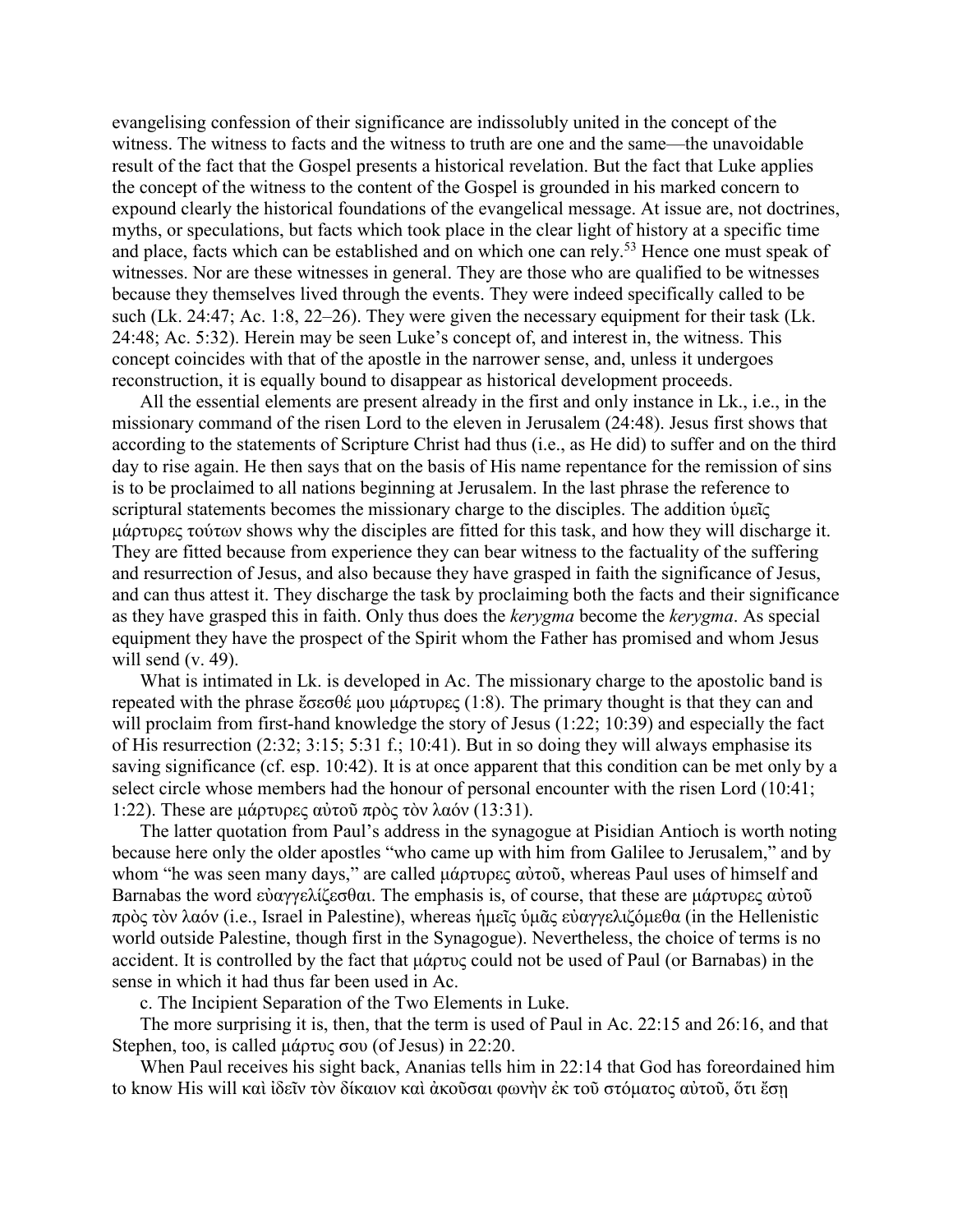μάρτυς αὐτῷ πρὸς πάντας ἀνθρώπους ὧν ἑώρακας καὶ ἤκουσας. In 26:16 Jesus Himself says to Paul on the Damascus road: εἰς τοῦτο γὰρ ὤφθην σοι, προχειρίσασθαί σε ὑπηρέτην καὶ μάρτυρα ὧν τε εἶδές [με] ὧν τε ὀφθήσομαί σοι κτλ. In both passages the concept of the witness is applied to Paul's missionary work in the sense of the witness to facts, as in the case of the older apostles in the passages previously mentioned. But in this sense, in the sense of Ac. 1:22, he is not really a witness to facts. At best, he is this only with reference to the Damascus vision, and in both instances the concept is limited to this and to the visions which followed. But limited, or totally reorientated in this way, the concept is not very well adapted to characterise the content of Paul's missionary work. For the heart of this is the crucifixion, not the Damascus vision. Hence both passages must be regarded as an artificial and not wholly successful attempt to make applicable to Paul the concept of the factual witness which was so decisive for Luke in respect of the older apostles. Apart from the Damascus appearance, Paul could be described as a witness only in respect of the implied element of witness to the significance of the person and story of Jesus, i.e., in the sense of the confessing witness. That this is so may be seen in Ac. 22:15, for here (and here alone) we read ἔσῃ μάρτυς αὐτῷ (for Christ) where one might have expected the genitive. Paul will bear witness for Him by expounding His significance and summoning to faith in Him. Naturally, an assertion of the factuality of the story of Jesus is contained in this witness. But the witness can no longer be called such because he can tell the story from his own experience. Paul is not a factual witness in the same sense as the older apostles. For he cannot guarantee the story of Christ from first-hand knowledge. He is, however, a witness to truth who seeks to propagate the Christian faith by confession. The result is that, when the term μάρτυς is applied to Paul, the second aspect begins to predominate over the first, whereas the reverse is true when the term is used of the older apostles. The two elements begin to separate, and this enables the term to survive when by the very nature of the case there are no more apostolic witnesses to the facts in the original sense.

A further step is taken when Stephen is called "thy witness" in Ac. 22:20. It is true that the phrase ἐξεχύννετο τὸ αἷμα Στεφάνου τοῦ μάρτυρός σου does not mean that here already we have the later ecclesiastical martyr concept. The genitive σου shows that we are still wholly in the sphere of the original sense. Stephen is not called a witness because he dies; he dies because he is a witness of Christ and because of his evangelistic activity. Nevertheless, there is no sense any more of the man who from first-hand knowledge can bear witness to the facts of Jesus' history. He is simply the confessional witness. All the apostles were, of course, confessional witnesses. But Stephen is called this in an emphatic and distinctive way because by suffering death he gave final proof of the seriousness of his confessional witness. His martyrdom underlies the fact, not that he is called μάρτυς, but that he is so in this emphatic way. To this degree the usage here prepares the ground for the later technical use in the Church. The fact of persecution rather than special ecstatic experiences of the martyrs led to the development of this specialised usage.

d. 1 Pt. 5:1.

A distinctive and equivocal use is to be found in the phrase μάρτυς τῶν τοῦ Χριστοῦ παθημάτων with which Peter in 1 Pt. 5:1 establishes the authority of his admonition to the elders of the community concerning the way in which they should discharge their office: πρεσβυτέρους … παρακαλῶ ὁ συμπρεσβύτερος καὶ μάρτυς τῶν τοῦ Χριστοῦ παθημάτων. He can give the admonitions of 2f. because he has the same task as the presbyters, though in a wider circle, and yet at the same time he is μάρτυς τῶν τοῦ Χριστοῦ παθημάτων. At a first glance it might seem that Peter is here calling himself an eye-witness of the passion of Jesus in order to remind the presbyters of His exemplary attitude to suffering. But the continuation ὁ καὶ τῆς μελλούσης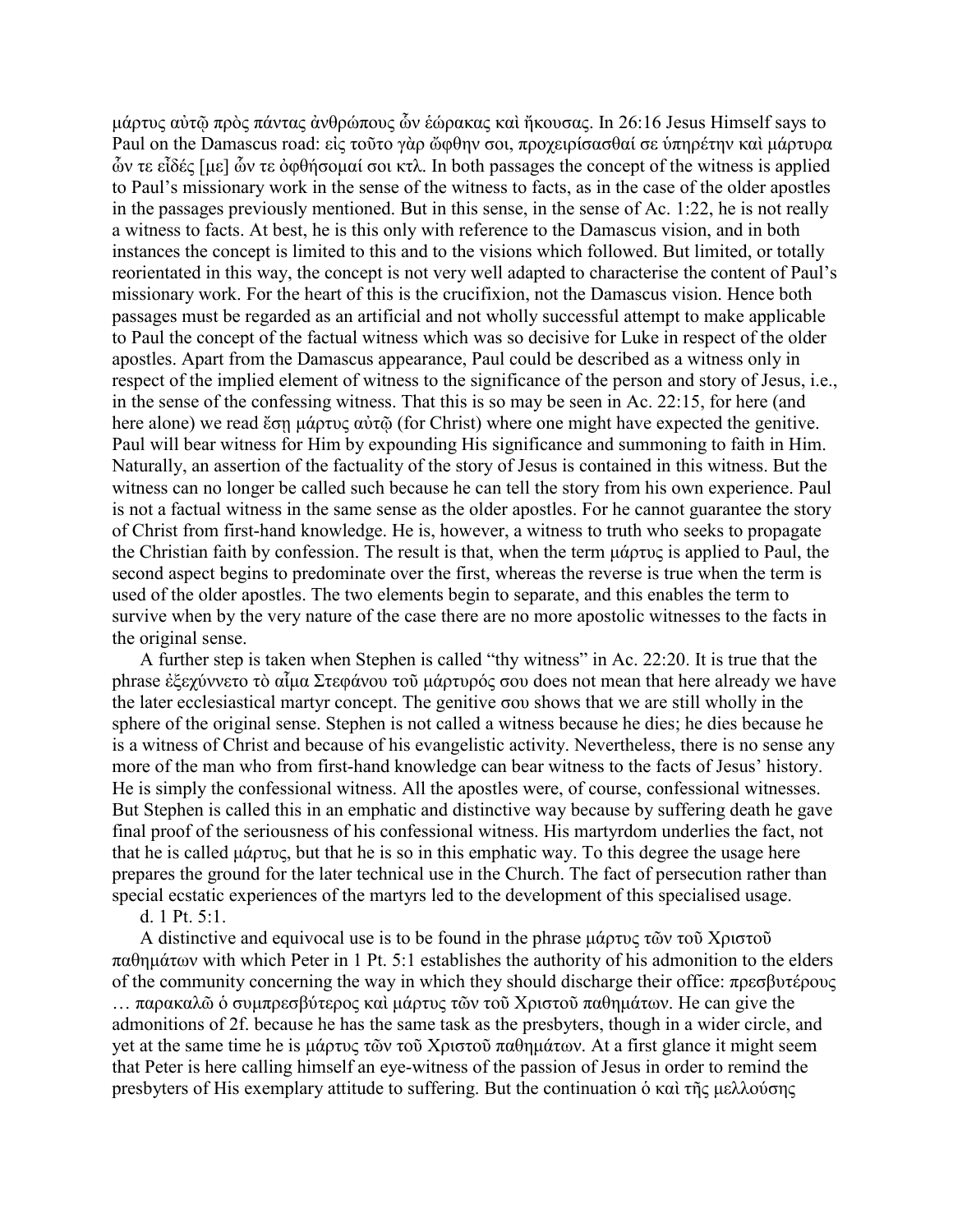ἀποκαλύπτεσθαι δόξης κοινωνός shows that the reference is to personal participation, including participation in Christ's sufferings, and not just to being there as an eye-witness (cf. the description of the sufferings of Christians in persecution as κοινωνεῖν τοῖς τοῦ Χριστοῦ παθήμασιν in 4:13). That the sufferings endured in persecution or in fulfilment of the missionary call should be thought of in this way is a common notion in the  $NT<sup>59</sup>$ . The expression also implies that Peter knew persecution, to whose patient and even joyful endurance he repeatedly summoned (1:6f.; 2:20; 3:14; 4:1, 12f.), from his own experience, so that he was well able to speak of it and of its meaning and blessing. He does not speak as a blind man speaks of colour when he gives directions as to the right attitude under pressure. He speaks as one who from his own life can say what is meant by the παθήματα τοῦ Χριστοῦ. There can here be no question of a technical martyrological sense, for Peter is still alive.

e. μάρτυς in the Johannine Writings.

Of the Johannine writings, only Rev. uses μάρτυς. In 2 of the 5 references Jesus Christ Himself is thus designated (1:5; 3:14). Of the others 11:3 refers to the two prophets who bear witness for 1260 days in Jerusalem, now doomed to be destroyed by the Gentiles, and who are then put to death by the beast. They are not witnesses because they are put to death, but by reason of their prophetic activity. Similarly Antipas in 2:13 is not a witness because he is put to death; he is put to death because he is a witness, i.e., in the sense of proclamation of the Gospel. Yet he is a faithful witness (emphatic) because he cannot be deflected from his witness by death. This gives us the clue to 17:6 where it is said that the woman is drunk ἐκ τοῦ αἵματος τῶν ἁγίων καὶ ἐκ τοῦ αἵματος τῶν μαρτύρων Ἰησοῦ. The term μάρτυρες cannot be taken here in the later martyrological sense because there is reference also to "martyred" saints. To note this is decisive for a true grasp of the concept of witness in Rev. Those who suffer death for their evangelistic witness are mentioned as well as those who are killed simply because of their faith. Not every committed Christian who dies for his faith is called μάρτυς. The name is reserved for those who are at work as evangelistic witnesses. There is no further place here for the idea of the witness to historical facts. The witness is now the one who persuasively declares the truth of the Gospel. But again not every one who does this is μάρτυς. The term is reserved for those who prove the final seriousness of their witness by suffering death. These are faithful witnesses, and only faithful witnesses are witnesses in the full sense, true witnesses. The concept of the witness in Rev. is the same as that of Ac. 22:20.

In this light one can truly see why Jesus Christ Himself is called ὁ μάρτυς ὁ πιστός in Rev. 1:5 and ὁ μάρτυς ὁ πιστὸς καὶ ἀληθινός in 3:14. The phrase is taken from ψ 88:37: ὁ μάρτυς ἐν οὐρανῷ πιστός. In the psalm it applies to God; here it has a Messianic reference. The sense may be seen from 1:1, 2. The revelation is the revelation of Jesus Christ, who simply passes on what He has received from God. Hence it is called μαρτυρία Ἰησοῦ Χριστοῦ (1:2). This task He reliably fulfils. This is emphasised in the salutation (1:5) and at the beginning of the last letter (3:15), where it brings out the seriousness of the warning therein contained. But this does not exhaust the meaning of the term. Jesus Christ bears the title, not merely with reference to the revelation, but also more generally: I am born and have come into the world ἵνα μαρτυρήσω τῇ ἀληθείᾳ (Jn. 18:37). He showed Himself faithful to this calling by dying. In evaluating His designation as μάρτυς πιστός one cannot overlook the fact that the martyr Antipas bears the same title. The crucified Lord is the model of the Christian witness.

3. The Use of μαρτυρέω.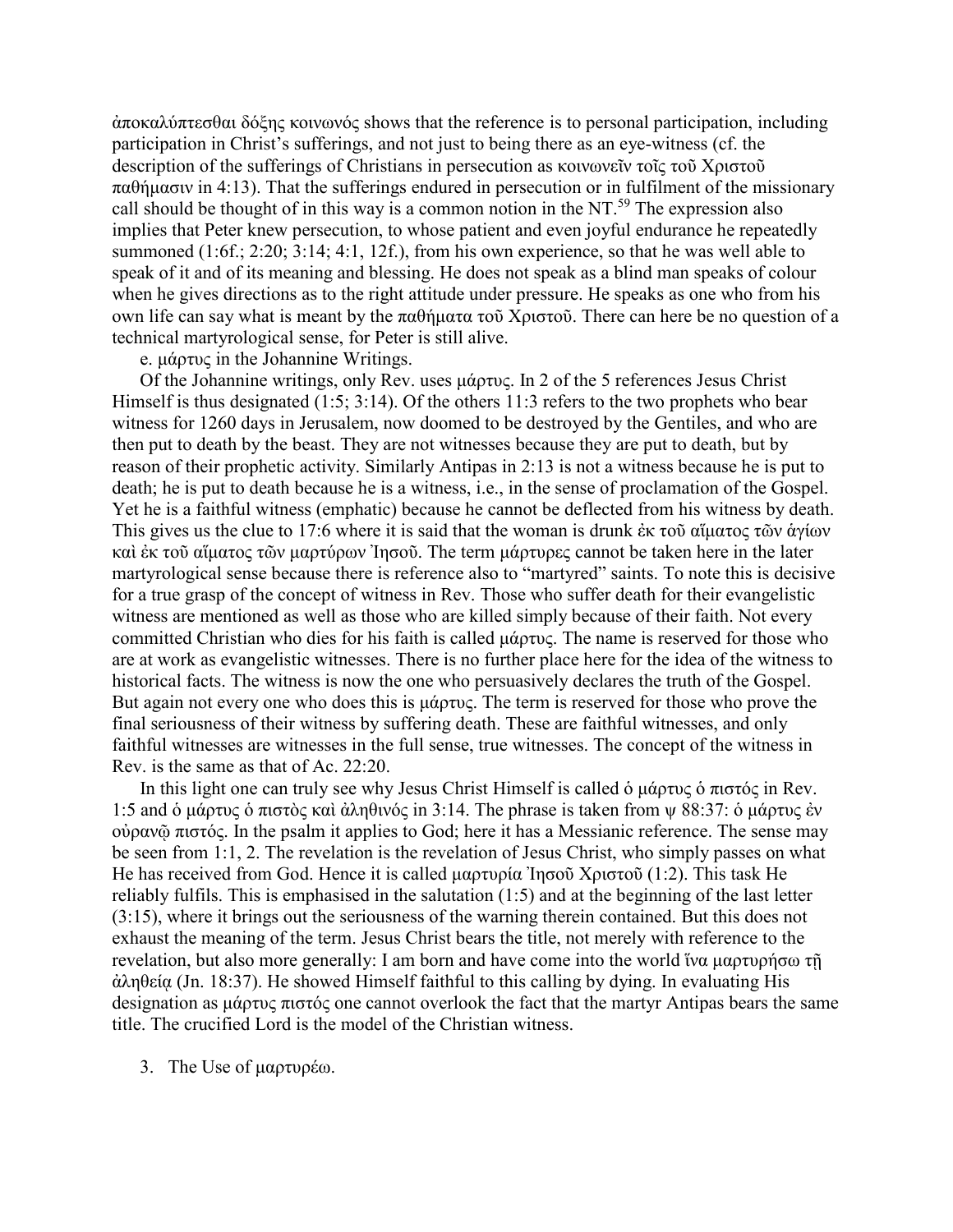#### a. Of the Human Declaration of Facts.

μαρτυρεῖν denotes the activity of a μάρτυς. It is first used in the NT for the declaration or confirmation, on the basis of first-hand knowledge, of individual acts or general facts of experience, though it so happens that there is no special use for testifying in court. Cf. Mt. 23:31 (of the Pharisees, with reference to the cult of the graves of the prophets): μαρτυρεῖτε ἑαυτοῖς ὅτι υίοί έστε τῶν φονευσάντων τοὺς προφήτας. R. 10:2 (with reference to the Jews): μαρτυρῶ ... αὐτοῖς ὅτι ζῆλον θεοῦ ἔχουσιν. Gl. 4:15: μαρτυρῶ … ὑμῖν, ὅτι εἰ δυνατὸν τοὺς ὀφθαλμοὺς ὑμῶν ἐξορύξαντες ἐδώκατὲ μοι. Cf. Col. 4:13 (of Epaphras): μαρτυρῶ … αὐτῷ ὅτι ἔχει πολὺν πόνον ὑπὲρ ὑμῶν. 2 C. 8:3 (of the contributions of the Macedonian churches to the collection): γνωρίζομεν … ὅτι κατὰ δύναμιν, μαρτυρῶ, καὶ παρὰ δύναμιν … ἔδωκαν. 1 C. 15:15: ἐμαρτυρήσαμεν κατὰ τοῦ θεοῦ ὅτι ἤγειρεν τὸν Χριστόν (i.e., if there is no resurrection of the dead, as some maintain in Corinth, and hence if Christ is not raised). Ac. 22:5: ὡς καὶ ὁ άρχιερεὺς μαρτυρεῖ μοι καὶ πᾶν τὸ πρεσβυτέριον (that Paul has persecuted the Christian movement). Ac. 26:5: The Jews are προγινώσκοντές με ἄνωθεν, ἐὰν θέλωσι μαρτυρεῖν, ὅτι κατὰ τὴν ἀκριβεστάτην αἵρεσιν τῆς ἡμετέρας θρησκείας ἔζησα Φαρισαῖος. Jn. 2:25: Jesus did not need ἵνα τις μαρτυρήσῃ περὶ τοῦ ἀνθρώπου· αὐτὸς γὰρ ἐγίνωσκεν τί ἦν ἐν τῷ ἀνθρώπῳ. Jn. 3:28 (the Baptist): αὐτοὶ ὑμεῖς μοι μαρτυρεῖτε ὅτι εἶπον· οὐκ εἰμὶ ἐγὼ ὁ χριστός. Jn. 18:23: The servant of the high-priest should say what is the κακόν in what Jesus said. Jn. 19:35: ὁ ἑωρακὼς μεμαρτύρηκεν (concerning the spear wound in the side of Jesus). Cf. also Jn. 4:39; 12:17. With reference to the future Jn. 13:21 (intimation of the treachery of Judas) and Rev. 22:18 (with reference to the threat which protects the book). As concerns a general fact of experience Jn. 4:44: Ἰησοῦς ἐμαρτύρησεν ὅτι προφήτης ἐν τῇ ἰδίᾳ πατρίδι τιμὴν οὐκ ἔχει.

b. Of the Good Report.

To this section belong all the verses in which μαρτυρεῖν is used in the abs. for "to give a good report," whether actively with the dat. of the person to whom it applies (so Lk. 4:22; cf. also Ac. 13:22 and Hb. 11:4) or passively in the sense of receiving a good report (the seven in Ac. 6:3; Cornelius, 10:22; Timotheus, 16:2; Ananias, 22:12; with special grounds, the widow, who must be ἐν ἔργοις καλοῖς μαρτυρουμένη, 1 Tm. 5:10; cf. also 3 Jn. 3, 6, 12). For the meaning is always that on the basis of direct observation the nature or conduct of those concerned is said to be satisfactory and the one who judges is ready in some sense to vouch for it.

c. Of the Witness of God, the Spirit, or Scripture.

A special group is formed by passages in which God, the Spirit, or Scripture is the subject of such judgments (Ac. 13:22; 15:8; Hb. 11:2, 4, 5, 39) or guarantees the correctness of specific statements. Thus the term can often mean "to declare emphatically, on the guarantee of an existing authority"; cf. Hb. 7:8: μαρτυρούμενος ὅτι ζῇ (of Melchisedec); Hb. 7:17: μαρτυρεῖται … ὅτι σὺ ἱερεὺς εἰς τὸν αἰῶνα κατὰ τὴν τάξιν Μελχισέδεκ (of Christ in ψ 109:4); Hb. 10:15: μαρτυρεῖ δὲ ἡμῖν καὶ τὸ πνεῦμα τὸ ἄγιον (with reference to Jer. 31:33); R. 3:21: μαρτυρουμένη ὑπὸ τοῦ νόμου καὶ τῶν προφητῶν (of the righteousness of God which is revealed without Law); Ac. 10:43 (τούτῳ πάντες οἱ προφῆται μαρτυροῦσιν, ἄφεσιν ἁμαρτιῶν λαβεῖν διὰ τοῦ ὀνόματος αὐτοῦ πάντα τὸν πιστεύοντα εἰς αὐτόν). On the other hand, in Ac. 14:3 (παρρησιαζόμενοι ἐπὶ τῷ κυρίῳ τῷ μαρτυροῦντι τῷ λόγῳ τῆς χάριτος αὐτοῦ, διδόντι δημεῖα καὶ τέρατα γίνεσθαι …) the thought is that the apostolic proclamation is supported by the factual divine witness of miracles, which confirm the truth of the Gospel (cf. Hb. 2:4).

d. Of Religious Witness.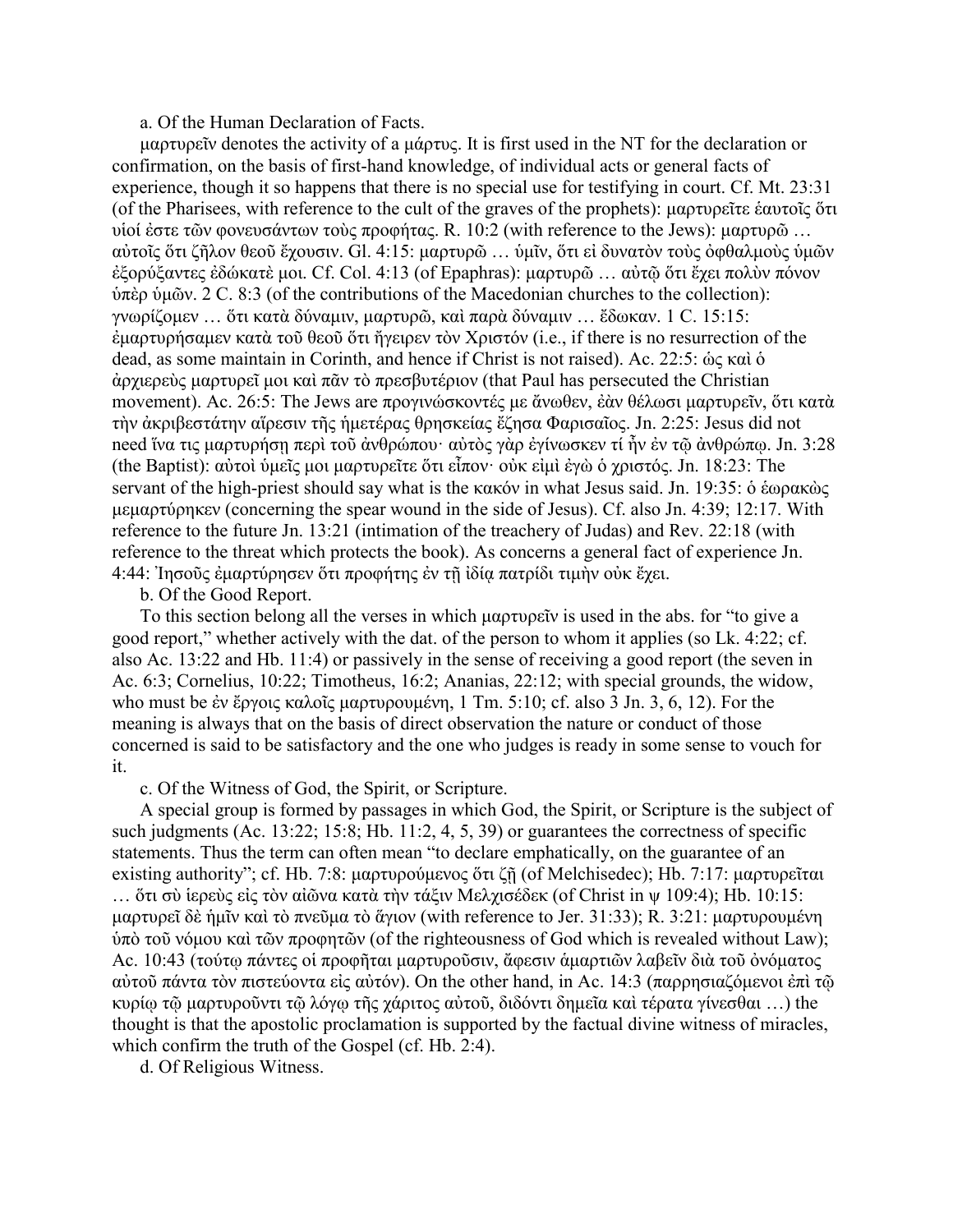The three last passages are distinguished from those which precede by the fact that here μαρτυρεῖν refers to the central content of the Gospel as such. Seen from the standpoint of faith this content is a fact. God has established it. But it is a fact of higher order which cannot be observed and attested like other facts of earthly occurrence. If the witness refers to this, it becomes the witness to revealed and believed truth. The factual witness in the popular sense becomes evangelistic confession. But where the whole life revolves around this centre, and the proclamation of this truth is the task which takes precedence of all else, the word becomes almost, one might say, unavoidably—a technical term for this activity. It has this character in Ac. 23:11, where Paul in a night vision is given the direction: ώς ... διεμαρτύρω τὰ περὶ ἐμοῦ εἰς Ἰερουσαλήμ, οὕτω δε δεῖ καὶ εἰς 'Ρώμην μαρτυρῆσαι. Here we see how language is shaped by the actual forces of historical development.

e. The Special Use in the Johannine Writings.

The final sense leads us close to the Johannine use in the Gospel and the First Epistle, except that here the reference is solely to the figure of Jesus as such, to His person and significance. To be sure, the verb sometime occurs with no specific reference (cf. 2:25; 3:28; 4:39, 44; 12:17; 13:21; 18:23). The Johannine usage is given its distinctive colouring by the numerous passages which speak of witness to Jesus. This is not witness to the factuality of His history, though this is presupposed and even emphasised (1 Jn. 1:2; 4:14; Jn. 15:27; 21:24; also 3:11, in so far as the address of Jesus here actually becomes the preaching of the Evangelist). Nor is it witness to certain significant events in the story, whether His birth, death or resurrection, with the sole exception of 19:35. The witness is simply to the nature and significance of His person. Hence μαρτυρεῖν περὶ αὐτοῦ, 1:15; in the addresses of Jesus περὶ ἐμοῦ or περὶ ἐμαυτοῦ, 5:31–39; 8:13– 18; 10:25; 15:26; but 3:26  $\tilde{\phi}$  σὺ μεμαρτύρηκας (of the Baptist). The content of this witness is ὅτι οὗτός ἐστιν ὁ υἱὸς τοῦ θεοῦ, 1:34; hence His eternity, 1:15, or ὅτι ὁ πατήρ με ἀπέσταλκεν, 5:36f.; or ὅτι ὁ πατὴρ ἀπέσταλκεν τὸν υἱὸν σωτῆρα τοῦ κόσμου, 1 Jn. 4:14; or ὅτι ζωὴν αἰώνιον ἔδωκεν ὁ θεὸς ἡμῖν καὶ αὕτη ἡ ζωὴ ἐν τῷ υἱῷ αὐτοῦ ἐστιν, 1 Jn. 5:10 f. If it is emphatically said of the Baptist that he himself is not the light, but has simply come ίνα μαρτυρήση περὶ τοῦ φωτός, the content of the witness is that Jesus, the incarnate Logos, is this light, the light of the world which Jesus attests Himself to be in 8:12, the light which is the light of life for those who believe in Him (1:7) or who follow Him (8:12). Because He is the incarnate Word, because He has come from heaven, when He speaks of God He bears witness to what He has seen and heard (cf. 3:32; cf. also 3:11). He is the truth  $(14:6)$  and thus to bear witness to it  $(5:33; 18:37)$  is to bear witness to Him (3:26) or about Him (5:32). For this is always to declare Him as the σωτὴρ τοῦ κόσμου sent by God (4:42). This took place, and does take place, through the Scriptures (5:39), through the Baptist (1:7f., 15, 32, 34; 3:26; 5:33), through God (5:32, 37; 8:18), through the works which the Father causes Him to do (5:36; 10:25), through Jesus Himself, since in His divine mission He is in the Fourth Gospel the only theme of His addresses (5:31; 8:13 f., 18). It is only the reverse side of His self-witness that He testifies to the world which hates Him that its works are evil (7:7). When Jesus Himself no longer stays on earth, there follows the witness of the Spirit who is the Spirit of truth or simply the truth (15:26; 1 Jn. 5:6), and who especially in baptism and the Lord's Supper bears His witness to the Son of God as the One who gives eternal life (1 Jn. 5:5–11). For believers constantly have fresh experience of Him as such in the sacraments. Finally, the witness is given by the disciples themselves (15:27; 1 Jn. 4:14). Their witness is confession. μαρτυρεῖν and ὁμολογεῖν merge into one another (1 Jn. 4:14 f.).

The ref. in 1 Jn. 5:7 is to three who bear witness now (μαρτυροῦντες). Hence the water and blood of v. 8 can hardly be the baptism and death of Jesus (the latter is given a specific anti-gnostic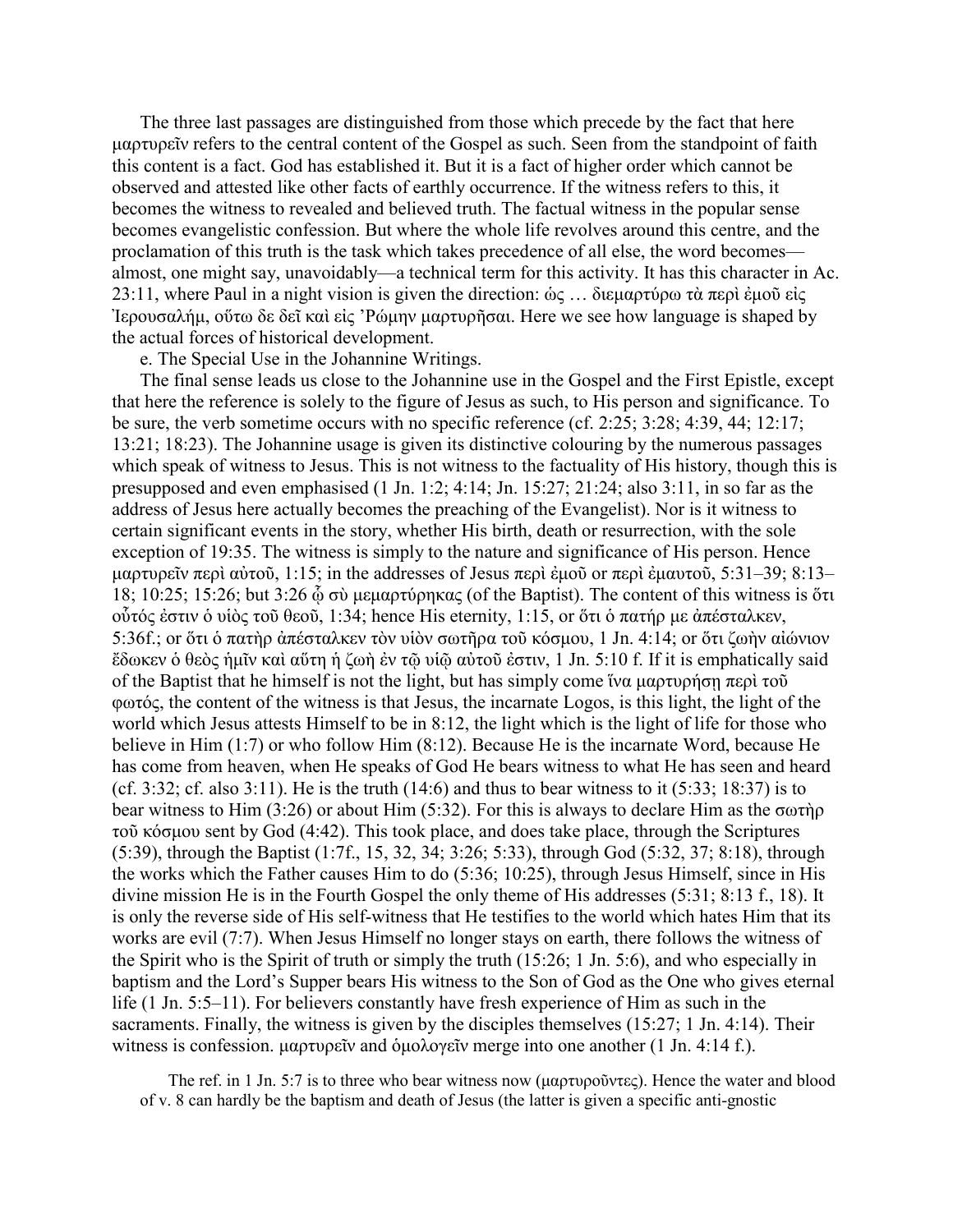emphasis). They must surely refer to the sacraments observed by the community. Basically there is only one witness of the Spirit who gives inward assurance to believers. Only recollection of the legal rule (Dt. 17:6; 19:15; cf. Mt. 18:16; also Jn. 8:17) leads to the mention of three witnesses in v. 8. If the concepts of water and blood here undergo a change without any specific note to this effect, this corresponds to the Johanninc love of an interrelated wealth of elastic terms. It is not impossible that there is even a ref. to the happening in Jn. 19:34 f., and that here, too, the two sacraments are in view. For the emphasis here on the witness to the truth of what took place shows how decisively important the event was for the Evangelist. Nor is there any wholly satisfying explanation of it apart from the relation suggested.

The author of Jn. and 1 Jn. certainly claims to have been a witness in the historical sense, i.e., an eye-witness to the historical Jesus. But in his view of the witness this is not so important as it is for Lk., namely, to prove the historicity of certain events. It is important in the much deeper sense of endowment with the possibility of receiving a direct impression of the δόξα of Jesus ὡς μονογενοῦς παρὰ πατρὸς πλήρης χάριτος καὶ ἀληθείας, to which he is inescapably bound to testify. The man who is simply an eye-witness in the historical sense sees nothing of this δόξα. It is disclosed only to the believer (1 Jn. 5:9 f.). Nor is it disclosed merely to believers who were eye-witnesses in the historical sense, but to all believers. For ὁ πιστεύων εἰς τὸν υἱὸν τοῦ θεοῦ ἔχει τὴν μαρτυρίαν ἐν αὐτῷ, 1 Jn. 5:10. Hence new witnesses can arise, i.e., those who confess evangelistically who Jesus was and what He signified. With this clear and decisive development of the concept of the religious witness, and its separation from that of the historical witness, we are on the same line as that noted in respect of μάρτυς in Ac. 22:20 (Stephen) and Rev. 2:13; 11:3; 17:6. The only difference is that with the verb there is no discernible movement towards reserving the term for those witnesses who have suffered martyrdom as such.

Nor is there any such movement in Rev. Here μαρτυρεῖν occurs only 4 times, and it refers always to the contents of the book in so far as these are attested to the recipients by Jesus Christ (22:20) or by the divine (1:2; 22:16), apart from 22:18, where the divine, addressing "every man that heareth the words of the prophecy of this book," bears witness to the threat by which it is protected.

f. 1 Tm. 6:13.

There is perhaps an intimation of the later use in the one verse not yet discussed, namely, 1 Tm. 6:13, where Timothy is admonished ἐνώπιον … Χριστοῦ Ἰησοῦ τοῦ μαρτυρήσαντος ἐπὶ Ποντίου Πιλάτου τὴν καλὴν ὁμολογίαν. The good confession, an expression which seems to be chosen as a parallel to the preceding (baptismal?) profession of Timothy, is Jesus' acknowledgment of His Messianic mission which He made expressly, or by patiently suffering death as the Messiah, or by both. The fact that the verb μαρτυρεῖν is used for this confession of the passion (rather than the ὁμολογεῖν used for Timothy's profession in v. 12), is worth noting, and reminds us of what was said at the end of a.

4. The Use of μαρτυρία.

a. μαρτυρία outside the Johannine Writings.

μαρτυρία occurs in the NT only 7 times outside the Johannine writings, where it is found 30 times. Of the 7, 6 are religiously neutral. In 4 instances the term is court witness to facts, i.e., the witness for the prosecution in the trial of Jesus (Mk. 14:55, 56, 59; Lk. 22:71), cf.  $\rightarrow$  489. Once it is a good report; in 1 Tm. 3:7 it is said of the bishop that he must μαρτυρίαν καλὴν ἔχειν ἀπὸ τῶν ἔξωθεν; cf. → 496. Once it refers to a quotation from the poets: Tt. 1:13: ἡ μαρτυρία αὕτη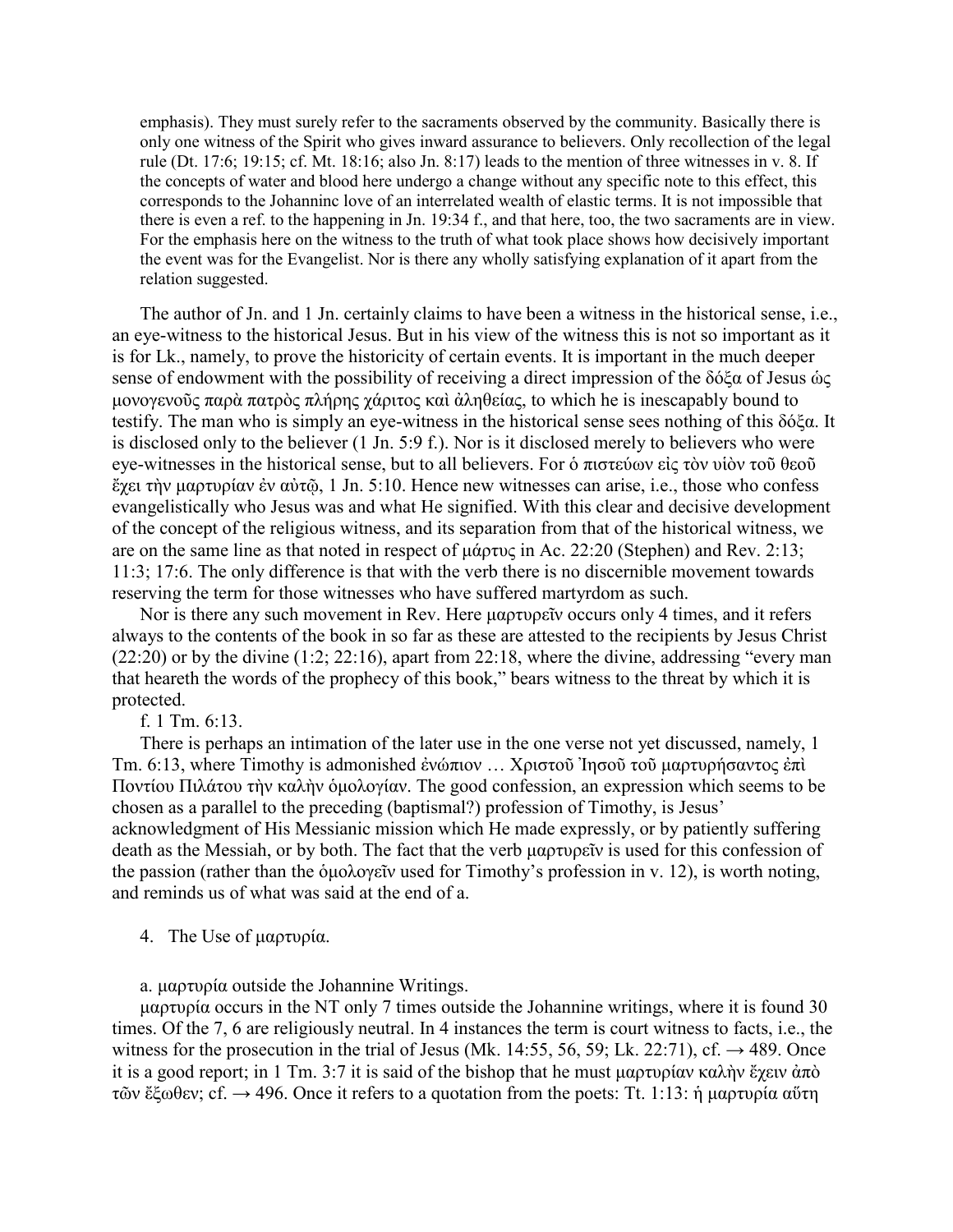ἐστὶν ἀληθής, with ref. to a verse of Epimenides concerning the moral worthlessness of the Cretans, cf.  $\rightarrow$  479. The term has a specific religious and Christian reference only at Ac. 22:18. Praying in the temple, Paul sees in an ἔκστασις the heavenly Christ who commands him to leave Jerusalem quickly διότι οὐ παραδέξονταὶ σου μαρτυρίαν περὶ ἐμοῦ, cf.  $\rightarrow$  493. μαρτυρία here is evangelistic witness for the faith, and Christ is its content.

b. μαρτυρία in the Johannine Writings.

It is the more surprising, then, that the specific religious and Christian ref. completely dominates the usage in the Johannine writings. It is true that in Jn. 8:17 μαρτυρία means human witness on the basis of Dt. 17:6; 19:15. In 3 Jn. 12 it means the witness of a good Christian report in the case of Demetrius. The first μαρτυρία in 1 Jn. 5:9: εἰ τὴν μαρτυρίαν τῶν ἀνθρώπων λαμβάνομεν, possibly carries with it a reminiscence of the Dt. passages, which is certainly present in v. 8. This would forge a link with the second μαρτυρία, the witness which men give one another.

The other passages (27) are dominated by the specific sense of the evangelistic witness to Christ's nature and significance which aims at faith. This is in keeping with the Johannine use of  $\rightarrow \mu \alpha \rho \tau \nu \rho \epsilon \tilde{\nu}$ . Corresponding to the fundamental meaning in accordance with the formation of the word ( $\rightarrow$  A.), μαρτυρία is twice used in the active sense of bearing witness (Jn. 1:7: John ἦλθεν εἰς μαρτυρίαν, ἵνα μαρτυρήσῃ, and Rev. 11:7 of the two prophetic witnesses: ὅταν τελέσωσιν τὴν μαρτυρίαν αὐτῶν). Elsewhere it has the passive sense of the witness given. It is given by the Baptist (1:19), by Jesus Himself (3:11, 32, 33; 8:13f., which is not in contradiction to 5:31, since here only autonomous self-witness is repudiated), by God through the works which He causes Jesus to do (5:32, 36), by the Evangelist, whose whole book is called a μαρτυρία (21:24), not merely or primarily in the sense of external historical attestation but in the sense of witness to what faith has come to know of Jesus. In 19:35, with its reference to the thrust of the spear in Jesus' side and, the blood and water which flow from it, it is stated with solemn emphasis: ὁ ἑωρακὼς μεμαρτύρηκεν, καὶ ἀληθινὴ αὐτοῦ ἐστιν ἡ μαρτυρία. The obvious point at issue here is not the historical attestation of a remarkable event but the witness to an event which intimates the saving efficacy of the death of Jesus and which is attested by a believer "that ye might believe."

In 1 Jn. 5:9–11, too, the reference is to God's witness to His Son. The content of this witness is ὅτι ζωὴν αἰώνιον ἔδωκεν ὁ θεὸς ἡμῖν καὶ αὕτη ἡ ζωὴ ἐν τῷ υἱῷ αὐτοῦ ἐστιν. According to the context this witness of God is identical with the witness of the Spirit referred to just before in v. 6f. The distinctive phrase in v. 10a (ὁ πιστεύων εἰς τὸν υἱὸν τοῦ θεοῦ ἔχει τὴν μαρτυρίαν ἐν αὐτῷ) shows that this witness of the Spirit is the *testimonium spiritus sancti internum* in virtue of which man may be sure of the content of the divine μαρτυρία.

The expression "to have the witness" leads to Rev., where it occurs more than once (6:9; 12:17; 19:10). But the most striking feature in Rev. is the phrase ἡ μαρτυρία Ἰησοῦ or Ἰησοῦ Χριστοῦ, which is found in 6 of the 9 occurrences (1:2, 9; 12:17; 19:10 twice; 20:4), cf. also 6:9. The gen. is a subj. gen. Only twice is there reference to human witness (11:7; 12:11). In many cases the λόγος τοῦ θεοῦ (1:2, 9; 6:9; 20:4) or ἐντολαὶ τοῦ θεοῦ (12:17) are closely related to the μαρτυρία Ἰησοῦ, so that we have a twofold expression. The combination is not to be construed as referring to the OT on the one hand and the Christian message on the other. We have rather a "plerophoric expression for the Christian revelation in general."<sup>68</sup> The Word of God and the witness of Jesus Christ are inseparably interwoven.

In 1:2 there is a special reference to the contents of the book. God has given these to Jesus Christ, who has then showed them as His witness to John. The difficult 19:10c is perhaps to be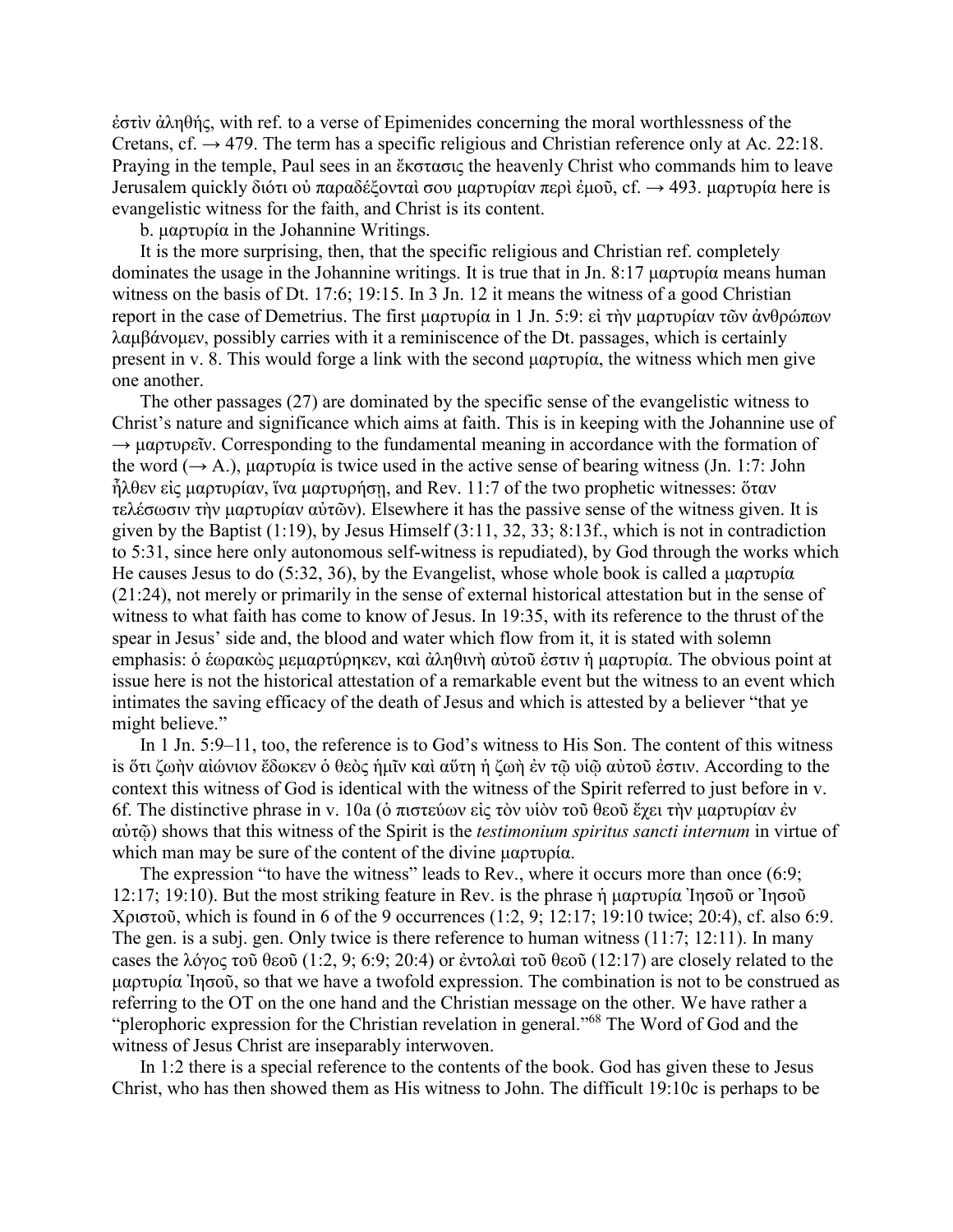taken in the same way. Here the angel of revelation forbids the self-prostration of the seer because he is only a fellow-servant with him and with his brothers who have the μαρτυρία Ἰησοῦ. The angel or the author—we need not go into this question here—then adds: ἡ γὰρ μαρτυρία Ἰησοῦ ἐστιν τὸ πνεῦμα τῆς προφητείας (v. 10c). According to the parallel 22:9 the brothers referred to are not believers in general but the prophets. Here, too, they are characterised as such. This is the point of v. 10c. If they have the μαρτυρία Ἰησοῦ, they have the spirit of prophecy, i.e., they are prophets, and as such they stand alongside the divine, who is himself a prophet, like the angel, who simply stands in the service of the μαρτυρία Ἰησοῦ (cf. 1:1). This is why the angel is their σύνδουλος. For as the mediators of what God seeks to impart the prophets are His δοῦλοι in a special sense, cf. 1:1; 10:7; 11:18; 22:3; also 19:2 and perhaps 2:20. The μαρτυρία Ἰησοῦ is the witness which they have, not as Christians, but as Christian prophets. They have it, not as a secure possession, but as a task, i.e., in order that they may pass it on, as John himself attests the witness of Jesus. This is why they are prophets. This is also what is indicated by the phrase ἔχειν τὴν μαρτυρίαν. The reference is to a special obligation resting on them. The idea of martyrdom does not arise.

In the other verses, however, μαρτυρία Ίησοῦ refers to the Christian revelation in general. This is particularly true of 1:9. For the reference can be only to the banishment of John to Patmos, which took place "for the word of God and the witness of Jesus," i.e., to prevent their further proclamation. This is also the meaning in 12:17 and 20:4, also in 6:9, where we do not have the genitive Ἰησοῦ (Χριστοῦ). Because of this witness the martyrs are slain (6:9) or beheaded (20:4), and according to 12:17 the dragon fights against them because they have this witness. One might think that this phrase, which occurs in 6:9, would simply denote Christians. But this does not seem to be so. In 6:9 the cry for vengeance is uttered by the souls of those who are slain διὰ τὸν λόγον τοῦ θεοῦ καὶ διὰ τὴν μαρτυρίαν (sc. Ἰησοῦ). They are comforted "until their fellow-servants also and their brethren, that should be killed as they were, should be fulfilled." There is a distinction between the fellow-servants and the brethren. The latter are Christians in general. The former are servants in the same special sense as those who cry. They thus have a special task, which is naturally to proclaim the μαρτυρία Ἰησοῦ. The phrase ἔχειν τὴν μαρτυρίαν again seems to be designed to express this. Things are much the same in 20:4, where those who are beheaded for the witness of Jesus and the Word of God are accompanied by those who have not worshipped the beast or his image nor accepted his mark on their foreheads and hands. Only in 12:17 does ἔχειν τὴν μαρτυρίαν Ἰησοῦ seem to refer to Christians in general. For the formula οἱ τηροῦντες τὰς ἐντολὰς τοῦ θεοῦ καὶ ἔχοντες τὴν μαρτυρίαν Ἰησοῦ is comprised under one article and relates to the total remnant of the seed of the woman.

In view of the statements of John's Gospel about the self-witness of Jesus, it is not surprising that occasionally in Rev. the Christian message of salvation should be called μαρτυρία Ἰησοῦ, perhaps in combination with λόγος or ἐντολαὶ τοῦ θεοῦ. Nevertheless the phrase is a remarkable one. For it involves the isolation of one expression which in the Gospel occurs with others (witness of the Baptist, of God). This expression alone is made a formula for the Gospel. This is possibly linked with the fact that the divine reserves the term  $\rightarrow \mu \dot{\alpha} \rho \tau \nu \zeta$  for those who have confirmed their witness by their death. It is also linked with the fact that Jesus, like Antipas, is from this standpoint given the title "faithful witness." In the expression μαρτυρία Ἰησοῦ there is a reminiscence of the passion of Jesus, cf. 1 Tm. 6:13. Under the impress of the current experience of the Church, μαρτυρία, like μάρτυς, takes on an affinity to the instances where death proved the final seriousness of the witness and his witness. The term begins to acquire a martyrological nuance. This may be seen in the phrase ἔχειν τὴν μαρτυρίαν Ἰησοῦ. For this is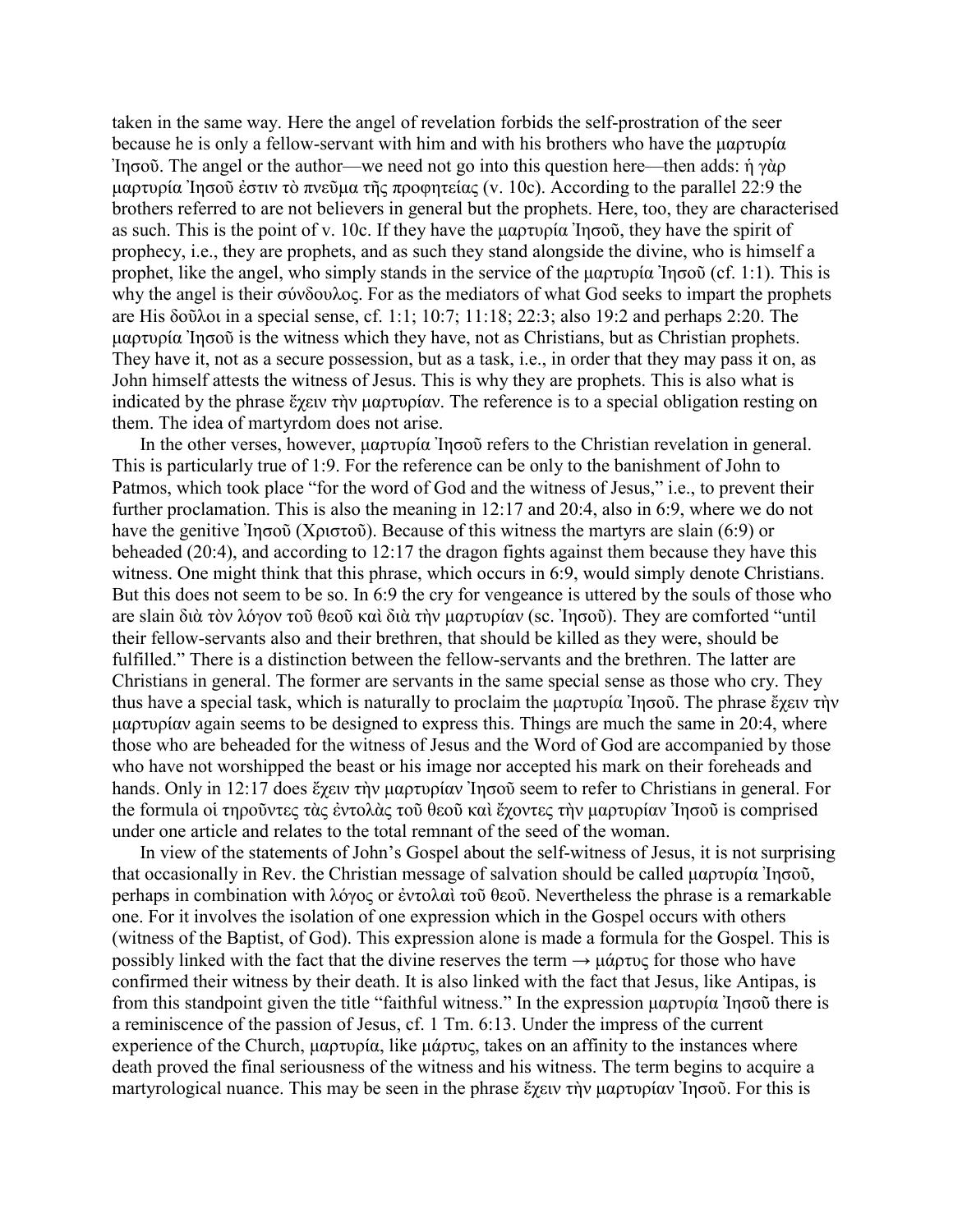used always of those who have suffered death or are in the total situation of martyrdom. Even in 11:7, which speaks of the μαρτυρία of the two prophets in Jerusalem, the term naturally means oral witness. But it is used of those who seal their witness with their death. In 12:11 the martyroLogical orientation of the word seems to be even plainer. After the victory of Michael and his angelic hosts over the dragon there is heavenly jubilation that "the accuser of our brethren is cast down." "And they overcame him διὰ τὸ αἷμα τοῦ ἀρνίου καὶ διὰ τὸν λόγον τῆς μαρτυρίας αὐτῶν, by the blood of the Lamb, and by the word of their testimony,"<sup>72</sup> i.e., the word which they attest, or rather, since they have given their lives, attested. Now here, too, the term means evangelistic confession of Jesus rather than the testimony of blood. Nevertheless, it is used of a confession which culminates in the sacrifice of life.

The results of this investigation of the terms μάρτυς, μαρτυρεῖν, μαρτυρία overlap and support one another. What we find in the Johannine writings, especially Rev., but also in some verses in Ac., forms a preliminary step towards the martyrological concept of the witness  $(\mu \dot{\alpha} \rho \tau \nu \zeta =$  martyr) which emerged at once in the early Church.

5. The Use of μαρτύριον.

#### a. Occurrence.

This word (used 20 times) is less common than μάρτυς, μαρτυρεῖν and μαρτυρία. It is not found at all in the Johannine writings except at Rev. 15:5, where the OT ἡ σκηνὴ τοῦ μαρτυρίου is adopted with ref. to the heavenly temple, cf. Ac. 7:44. Of the other 18 instances half are in the Synoptists (Mk. 1:44 par. Mt. 8:4; Lk. 5:14; Mk. 6:11 par. Lk. 9:5; Mt. 10:18 and 24:14 par. Mk. 13:9; Lk. 21:13; in fact there are thus only three references).

b. Use in the Sense of Witness for the Prosecution.

In respect of the use and meaning, our starting-point must be the fact that, unlike μαρτυρία, μαρτύριον does not mean the process of giving testimony. Even in witness we are to think less of the content than of the fact that the objective testimony, whether it be an object, act or utterance, is primarily a means of proof. This is everywhere apparent in the NT, where the phrase εἰς μαρτύριον is used with the dat. of the person for whom the witness is significant, usually as witness against him. This sense is apparent already in the OT use, cf. Gn. 31:44; Dt. 31:26; Jos. 24:27. In the NT it is plainly the meaning in Jm. 5:3: the rust on the gold and silver of the rich εἰς μαρτύριον ὑμῖν ἔσται καὶ φάγεται τὰς σάρκας ὑμῶν ὡς πῦρ. They would rather let their possessions rot than use them in works of mercy. Thus the rust on their gold will be a witness for the prosecution against them on the day of judgment. Mk. 6:11 is to be construed in the same way. Where the disciples are not accepted with their message, they are to leave the place and to shake off the dust from their feet εἰς μαρτύριον αὐτοῖς (correctly expounded in Lk. 9:5 as εἰς μαρτύριον ἐπ' αὐτούς). The fact that they leave their hearers with this gesture will be a witness against their resistance and unbelief on the day of judgment. The direction which Jesus gives the cleansed leper that he should show himself to the priest and bring the prescribed offerings εἰς μαρτύριον αὐτοῖς (Mk. 1:44 par.) could be taken in the same way.<sup>75</sup> If the cleansing is confirmed by the priest, this will be a severe indictment of the unbelief in which the people (αὐτοῖς) lingers still. The passage is to be expounded in terms of Mt. 11:20–24. Also to be taken in this sense are Mk. 13:9 and the par. Mt. 10:18, also 24:14, though Lk. 21:13 stands apart. In Mk. 13:9; Mt. 10:18 it is envisaged that for Jesus' sake the disciples will be brought before the local Jewish courts, whipped in the synagogues, and arraigned before rulers and kings εἰς μαρτύριον αὐτοῖς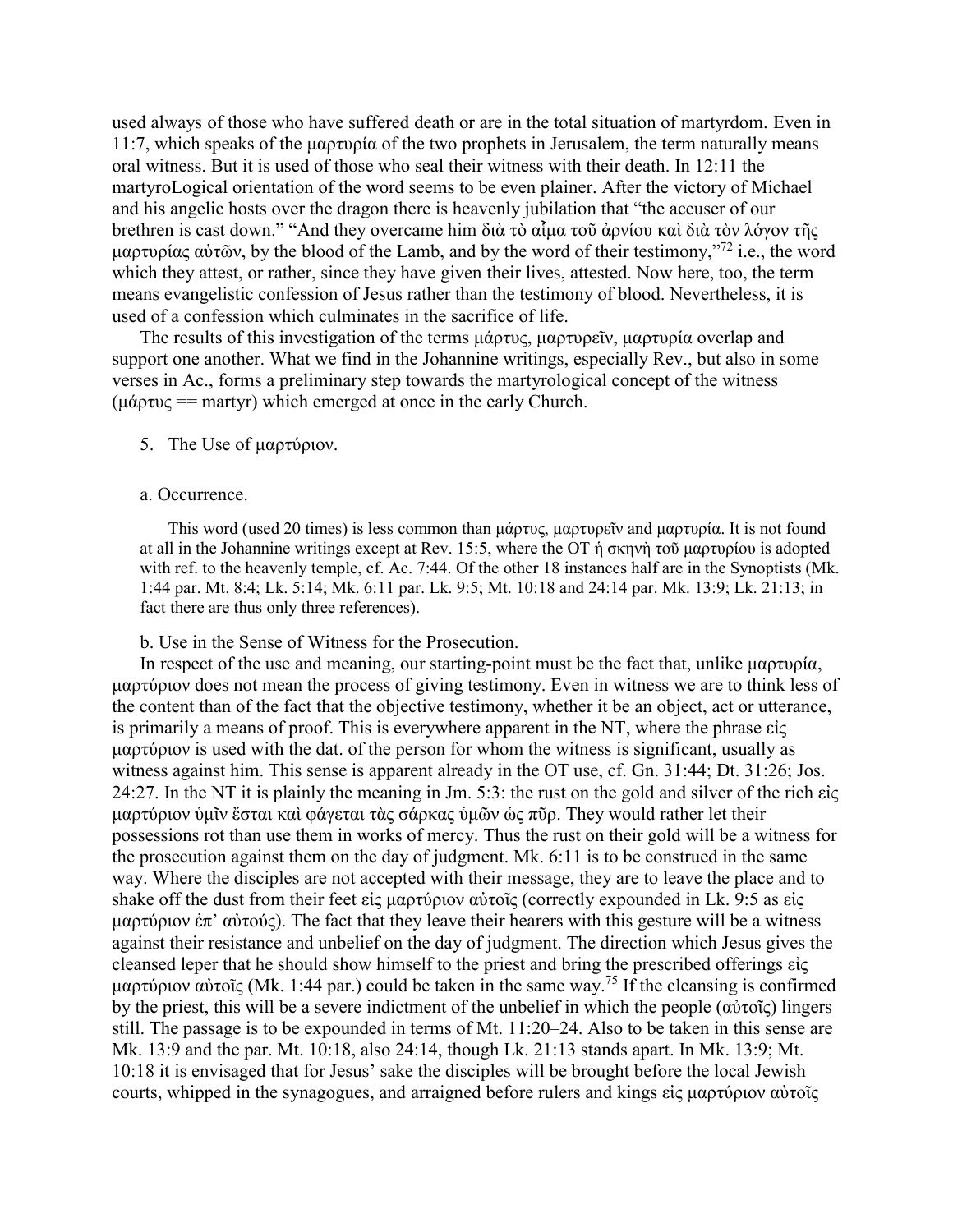(Mk.) or αὐτοῖς καὶ τοῖς ἔθνεσιν (Mt.). The αὐτοί here seem to be the Jews in contrast to the Gentiles represented by the rulers and kings. According to the context the μαρτύριον cannot be the evangelistic witness of missionary preaching, which offers the chance of conversion. The goal of this witness is to make opponents guilty. In Mt. 24:14: "This gospel of the kingdom must be preached in all the world εἰς μαρτύριον πᾶσιν τοῖς ἔθνεσιν, it is apparent from v. 9 (ἔσεσθε μισούμενοι ὑπὸ πάντων τῶν ἐθνῶν διὰ τὸ ὄνομά μου) that the reference is to the witness which makes the Gentiles guilty. Hence we cannot translate: "That they may be given a chance to believe." Only Lk. gives a different turn to the saying with his ἀποβήσεται ὑμῖν εἰς μαρτύριον (21:13). This means, not martyrdom in the later sense, but the opportunity which the disciples are given of making their witness. As always in Lk., the alteration is a thoughtful one, and is designed to form a transition to the ensuing promise that Jesus will help them at the trials. Their witness will thus be of irresistible power (v. 15), so that they will emerge unscathed from the most dangerous situations (v. 18f.).

## c. Witness to Something.

The small alteration here made by Lk. is important because it introduces us to another circle in which μαρτύριον is not witness as a means of proof but witness to something, occasionally in an active sense. The genitive used with it denotes either the subject (τὸ μαρτύριον τῆς συνειδήσεως ἡμῶν, 2 C. 1:12: τὸ μαρτύριον ἡμῶν, 2 Th. 1:10) or the object to which the statement relates (τὸ μαρτύριον … τῆς ἀναστάσεως, Ac. 4:33; τὸ μαρτύριον τοῦ Χριστοῦ, 1 C. 1:6; τὸ μαρτύριον τοῦ θεοῦ, 1 C. 2:1, unless we are to read τὸ μυστὴριον here; τὸ μαρτύριον τοῦ κυρίου, 2 Tm. 1:8). μαρτύριον is here synonymous with εὐαγγέλιον, κήρυγμα, or διδασκαλία. The same is true of the designation of the Christian message as τὸ μαρτύριον καιροῖς ἰδίοις 1 Tm. 2:6.

d. Witness in the Active Sense.

μαρτύριον takes on the active sense of attestation in Hb. 3:5. Moses was faithful in all his house as a servant εἰς μαρτύριον τῶν λαληθησομένων, i.e., the directions, especially the legal statutes, which he receives from God in the tabernacle and is then to attest to the people. This active use is contrary to Greek sensibility and is to be explained by the σκηνὴ τοῦ μαρτυρίου of the LXX,  $\rightarrow$  485.

In clear distinction from μάρτυς, μαρτυρεῖν, μαρτυρία, there is in the NT no trace of any inclination to develop the use of μαρτύριον in the direction of the Church's martyrological usage in the 2nd century (cf. Mart. Pol., 1, 1; 2, 1; 18, 2; 19, 1).

# **F. The Development and Establishment of the Specific Martyrological Use in the Early Church.**

### 1. Review.

In the 2nd century the impulses found in the NT, especially in the Johannine writings, are carried a stage further. Like the beginnings, the development was due to the persecutions which fell on the Christian community. As is only natural, the popular use with its various meanings lived on.<sup>82</sup> So, too, did the older specifically Christian use for verbal evangelistic witness to the truth of the Gospel. The only thing to fade was recollection that the reference was originally to those who were specifically charged to give this witness, or who did in fact give it. The terms are now applied to those who, even if only on occasion, bear witness under threat, for only this is regarded as full witness. Hence the distinction between ὁμολογεῖν and μαρτυρεῖν disappears, as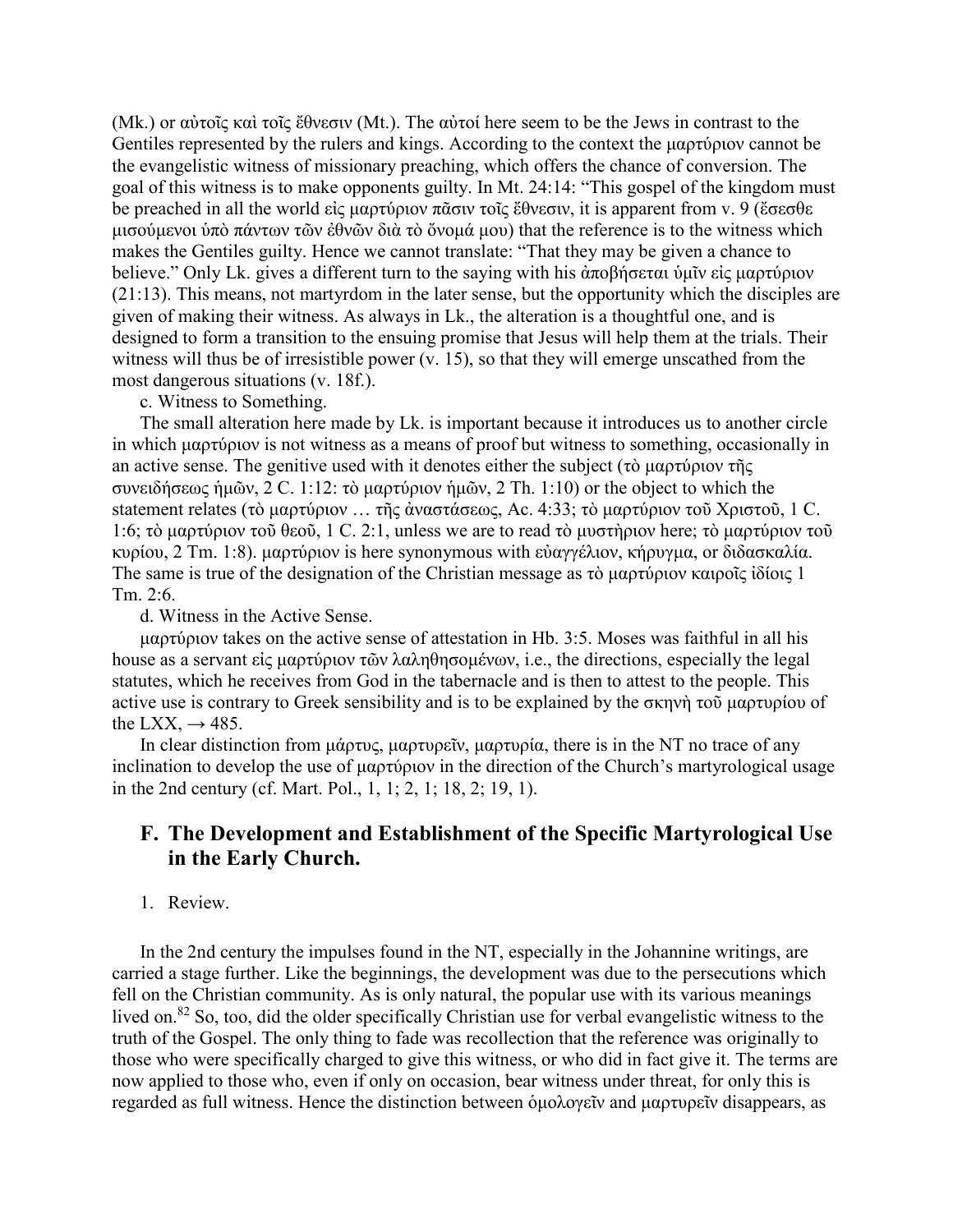may be seen especially in the accounts of the South Gaul martyrdoms in Eus. Hist. Eccl., V, 1, where the two terms are fully interchangeable. But they also draw apart, for the term witness is reserved for those who seal the seriousness of their witness or confession by death, and it becomes a tt. in this sense.

### 2. The Usage.

Whether μαρτυρεῖν is used in this martyrological sense in 1 Cl., 5, 4 and 7 is open to debate. As an example of a ἕως θανάτου ἀθλεῖν (5, 2) Peter is first mentioned, ὃς … οὐχ ἕνα οὐδὲ δύο ἀλλὰ πλείονας ὑπήνεγκε πόνους καὶ οὕτω μαρτυρήσας ἐπορεύθη εἰς τὸν ὀφειλόμενον τόπον τῆς δόξης (5, 4). It is said of Paul that he δικαιοσύνην διδάξας ὅλον τὸν κόσμον, καὶ ἐπὶ τὸ τέρμα τῆς δύσεως ἐλθὼν καὶ μαρτυρήσας ἐπὶ τῶν ἡγουμένων, οὕτως ἀπηλλάγη τοῦ κόσμου (5, 7). In the first verse there has been no mention of Peter's preaching, only of his sufferings. Hence it seems to be said that he suffered a martyr's death. But in what is said about Paul the μαρτυρεῖν seems to refer to his preaching, though this is, of course, the preaching of one who died for the sake of his ministry. The usage is thus fluid. To reserve judgment on this epistle, which comes from the Roman church, is particularly appropriate when one recalls that the Shepherd of Hermss, which also comes from Rome, obviously does not show acquaintance with the technical use of μάρτυς etc. Hermas mentions martyrs, and is vitally concerned about their ecclesiastical rank and heavenly reward, cf. esp. s., 9, 28; v., 3, 1, 9; 2, 1; 5, 2. But his regular term for them is οἱ παθόντες διὰ τὸ ὄνομα or εἴνεκα τοῦ ὀνόματος. No less surprising is the complete lack of any martyrological use of the word group in Ignatius. Ignatius is full of the idea of martyrdom. The content associated with the idea is richly developed by him. He is an imitator, a bearer of Christ. As one who goes to martyrdom, he is on the point of becoming a true disciple of Christ. But nowhere do we find μάρτυς, μαρτυρεῖν etc. He shows no acquaintance whatever with the later use. The same is also true of Justin, who does not use the terms either.

The first work to have all four words μάρτυς κτλ. in the fixed martyrological sense is the Martyrdom of Polycarp written just after Polycarp's death (Feb. 23, 155) by the church of Smyrna to tell the church of Philomelium about it, cf. Mart. Pol., 19, 1: ... Πολύκαρπον, ὃς σὺν τοῖς ἀπὸ φιλαδελφίας δωδέκατος ἐν Σμύρνῃ μαρτυρήσας … οὐ μόνον διδάσκαλος γενόμενος ἐπίσημος, ἀλλὰ καὶ μάρτυς ἔξοχος, οὗ τὸ μαρτύριον πάντες ἐπιθυμοῦσιν μιμεῖσθαι κατὰ τὸ εὐαγγέλιον Χριστοῦ γενόμενον, and 13, 2: παντὶ … καλῷ πρὸ τῆς μαρτυρίας ἐκεκόσμντο. Cf. also μάρτυς in 2, 2; 14, 2; 15, 2; 16, 2; 17, 3; μαρτυρεῖν in 1, 1; 21, 1; 22, 1; epil. 3; μαρτυρία in 1, 1; μαρτύριον in 1, 1; 2, 1; 18, 3. It may also be noted that a little later Melito of Sardis in his work Περὶ τοῦ πάσχα uses the simple ἐμαρτύρησεν when telling of the martyrdom of Bishop Sagaris (Eus. Hist. Eccl., IV, 26, 3), and that a little later still Polycrates of Ephesus, in his letter to Victor of Rome about the paschal question, uses what is almost the fixed double formula ἐπίσκοπος καὶ μάρτυς for the bishops Polycarp of Smyrna, Thraseas of Eumencia and the above Sagaris.

Thus in the church at Smyrna, and, one might say, in the church throughout Asia Minor, we find a fixed and technical martyrological use of the terms by the middle of the second century. We find this use, then, in the area which was the home of Rev., in which the first clear steps are taken towards such a development. Elsewhere at this time no traces of the later concept are to be found. One may conclude that the sphere in which the martyr concept developed was the church in Asia Minor.

We also find the beginnings of a use of the term witness for those who confess at the risk of their lives but without suffering death. Thus acc. to Hegesippus the descendants of Jude, the brother of Jesus, who were haled before Domitian but escaped free and later played a leading role in the Palestinian church, are called μάρτυρες (Eus. Hist. Eccl., III, 20, 6; 32, 6). Hippolytus also uses the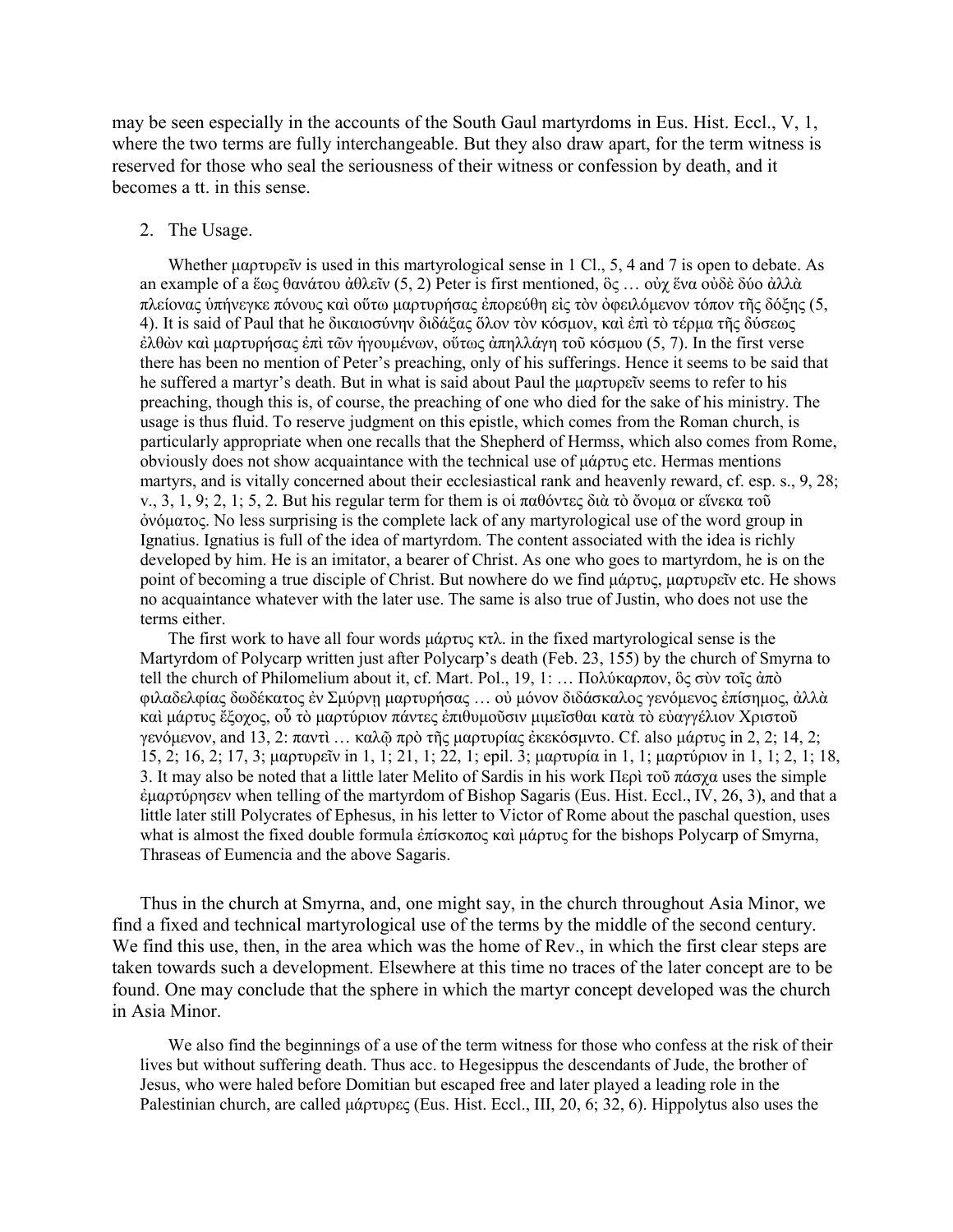word for those who had to do forced labour in the Sardinian mines and who were later liberated (Philos., IX, 12, 10 and 11). He also speaks of the μαρτυρεΐν and μαρτυρία of that dubious Christian the later Pope Calixtus, who had temporarily done forced labour in Sardinia (§ 4). In a letter of Serapion of Antioch there is ref. to a bishop who signed himself Αὐρήλιος Κυρίνιος μάρτυς (Eus. Hist. Eccl., V, 19, 3). In Eus. Hist. Eccl., V, 18, 5 f. there is a Montanist leader Themison, o un βαστάσας τῆς ὁμολογίας τὸ σημεῖον, who purchased his freedom by a big money payment, and also an Alexander, both of whom called themselves witnesses and were honoured as such by their followers.

The usage is only occasional. But it spread rapidly. It is found in the Acts of Justin (c. 6: οἱ ἅγιοι μάρτυρες … ἐτελείωσαν τὸ μαρτύριον ἐν τῇ τοῦ σωτῆρος ἡμῶν ὁμολογίᾳ). Dionysius of Corinth in his letter to Rome wrote that Peter and Paul εἰς τὴν Ἰταλίαν ὁμόσε διδάξαντες ἐμαρτύρησαν κατὰ τὸν αὐτὸν καιρόν (Eus. Hist. Eccl., II, 25, 8). He obviously took the μαρτυρεῖν of 1 Cl., 5, 4 and 7 in the sense of martyrdom. Hegesippus uses μαρτυρεῖν in this sense of the martyrdom of Simon, son of Cleopas, in the time of Trajan (Eus. Hist. Eccl., III, 32, 3), and esp. of the death of the Lord's brother, James. After being thrown from the top of the temple and stoned, James received a blow on the head from a fuller: καὶ οὕτως ἐμαρτύρησεν, Eus. Hist. Eccl., II, 23, 18; cf. also μετὰ τὸ μαρτυρῆσαι Ἰάκωβον τὸν δίκαιον, ὡς καὶ ὁ κύριος, IV, 22, 4. But μαρτυρεῖν is also used by Hegesippus in the ordinary sense (μαρτυροῦμέν σοι καὶ πᾶς ὁ λαὸς ὅτι δίκαιος εἶ, II, 23, 10), and μαρτυρία can mean oral witness to the faith, II, 23, 14, cf. 23, 2. Both ideas are combined at the end of the account: μάρτυς οὗτος ἀληθὴς Ἰουδαίοις τε καὶ Ἕλλησιν γεγένηται ὅτι Ἰησοῦς ὁ Χριστός ἐστιν (23, 18). His oral witness is consummated in his death. Both are one act. He is thus a μάρτυς in the full sense. But the ὅτι clause shows that μάρτυς needed to be filled out in content.

Particularly instructive is the account of the persecution in S. Gaul at the time of Marcus Aurelius (Eus. Hist. Eccl., V, 1 f.), esp. because here for the first time we find the distinction between ὁμόλογοι and μάρτυρες which later carried the field, and the title μάρτυς or ἡ τῆς μαρτυρίας προσηγορία is reserved for Christ Himself and for those οὓς ἐν τῇ ὁμολογίᾳ Χριστὸς ἠξίωσεν ἀναληφθῆναι, ἐπισφραγισάμενος αὐτῶν διὰ τῆς ἐξόδου τὴν μαρτυρίαν (V, 2, 3). The Christians there, for all the terrible tortures they have already had to suffer—οὐχ ἅπαξ οὐδὲ δὶς ἀλλὰ πολλάκις μαρτυρήσαντες, says the account (V, 2, 2)—refused to be called martyrs by their fellow-believers until they were perfected; they were only ὁμόλογοι μέτριοι καὶ ταπεινοί. The account itself, of course, is not so strict in its usage. If it says of those condemned to death προσετίθεντο τῷ τῶν μαρτύρων κλήρῳ etc. (V, 1, 26 and 48), it can already call the living μάρτυρες in so far as they have had to suffer torments for their confession. What is usually ομολογία can also be called τὴν καλὴν μαρτυρίαν (V, 1, 30). It speaks of the repeated μαρτυρεῖν of the same persons (V, 2, 2). It even says of Attalos that he ἀεὶ μάρτυς ἐγεγόνει παρ' ἡμῖν ἀληθείας (V, 1, 43), using the term in the older sense of evangelistic witness. But these are echoes of a less developed and earlier use. Such echoes never die away altogether. We also find spiritualisations, esp. in Cl. Al., cf. Strom., IV. But in the strict sense martyrs are now only those put to death for their faith: κύριως μόνους μάρτυρας ἀνόμασαν τοὺς τῇ ἐκχύσει τοῦ ἑαυτῶν αἵματος μαρτυρήσαντας τῷ τῆς θεοσεβείας μυστηρίῳ (Orig. Comm. in Joh., 2, 210). For as the prophets are perfect (τέλειοι) in prophecy, so οἱ μάρτυρες ἐν ὁμολογίᾳ (Cl. Al. Strom., IV, 21, 133, 1). The content and the current relation of μαρτυρεῖν and ὁμολογεῖν are correctly stated in this observation. Those not yet condemned are, in Tertullian's phrase (Mart., 1), *martyres designati*. The strict sense of witness is only a distant echo in this technical Christian use. The word has acquired a new sense. This is why the Latin speaking church took over the Greek term instead of translating it (by *testis*).

It remains only to note that μαρτύριον, in accordance with its objective trend, was often used later for the place where a martyr was buried or his remains were to be found, cf. P. Oxy., VI, 941, 4 (6th cent. A.D.): ἀντὶς τοῦ μαρτυρίου, over against the altar of the martyr.

### 3. Understanding.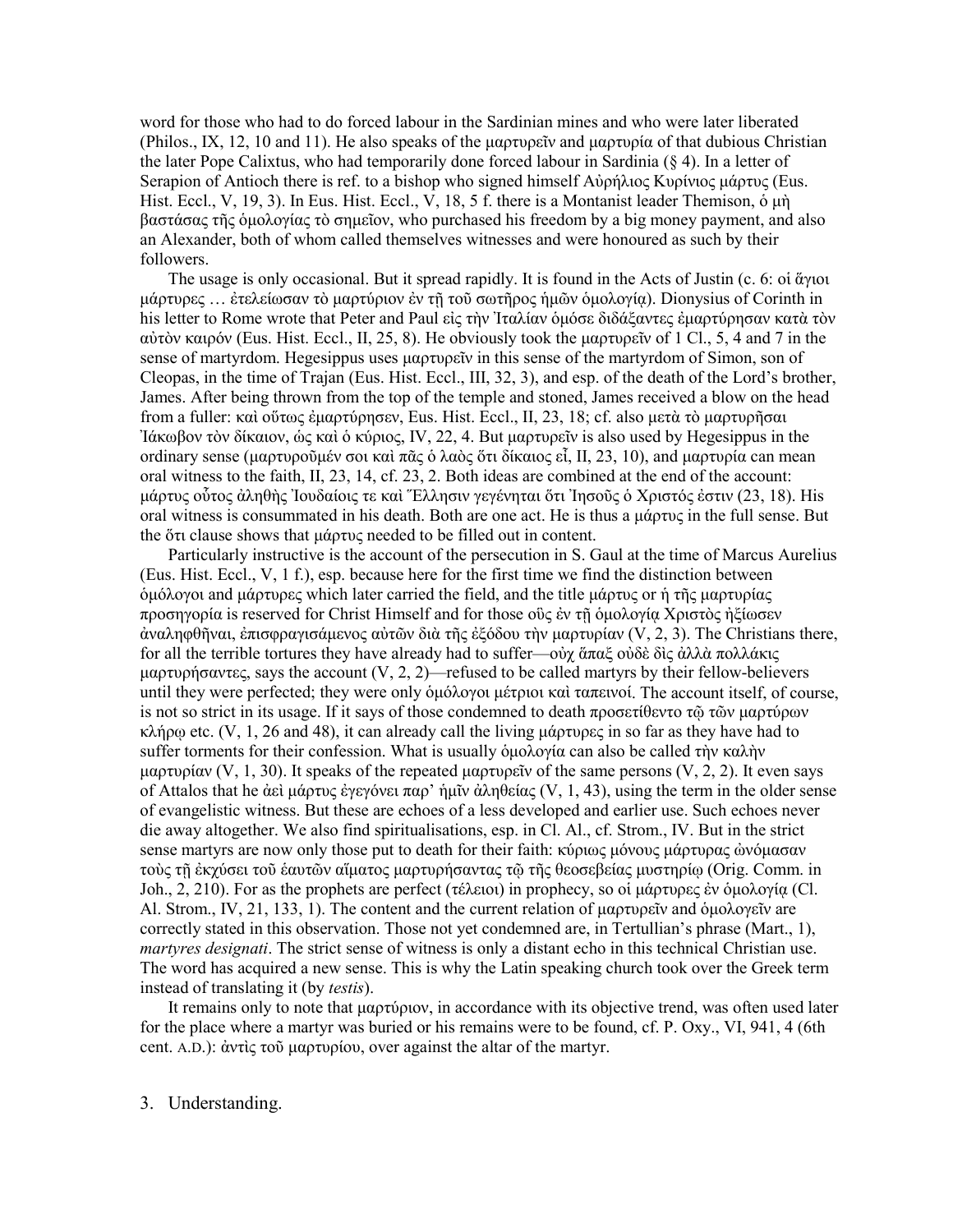The new concept which arose in this way naturally associated itself at once with ideas which had been long in preparation. The Christian who goes forward to martyrdom does not wrestle with flesh and blood. Those who torture him or try to make him recant are agents of the devil. He stands in an ἀγών with this great foe. The conflict with the Egyptian (Egypt is the land of devilish magic) finds particularly graphic description in a vision in the Martyrdom of Perpetua and her companions, c. 10.<sup>88</sup> In this struggle Christians imitate Christ. They also continue His sufferings. Indeed, He Himself fights in them and stands at their side. They are supported by Him and by the Spirit. They are thus enabled to endure without a murmur, and even with a smile, the most terrible torments. In not a few cases they have the privilege of seeing the δόξα κυρίου. They are prepared, encouraged and strengthened by visions and heavenly voices. As they suffer, they are in transition to the heavenly state, μηκέτι ἄνθρωποι, ἀλλ' ἤδη ἄγγελοι (Mart. Pol., 2, 3). It is little wonder that when their bodies are consumed by the flames there comes from them a divine savour. If they are perfected, they go directly to heavenly glory.

These ideas are found very clearly in the older martyrdoms, e.g., of Polycarp, Justin, Perpetua, and the S. Gaul martyrs, though not every trait is present in all of them. The basic elements, namely, the conflict with Satan, the imitation and extension of the sufferings of Christ, His mysterious support, the infilling of power and joy, are fully developed in the epistles of Ignatius. All the decisive points go back to ideas found in the NT itself.<sup>90</sup> Thus disciples who are persecuted for the sake of Christ are called blessed in Mt. 5:11 f. The support of the Spirit is promised to those brought before courts in Mt. 10:17 ff. The promise of life is given to those who offer up their lives in Mt. 16:24 ff. Here and in the eschatological discourses the Gospel tradition offers a wealth of motifs which come together at this point. The note in Ac. 5:41 (they rejoiced because they κατηξιώθησαν ὑπὲρ τοῦ ὀνόματος ἀτιμασθῆναι) breathes the whole mood of martyrdom, not to mention the death of Stephen. To Paul the sufferings which he endures in his missionary work seem to be an ἀνταναπληροῦν of the ὑστερήματα τῶν θλίψεων τοῦ Χριστοῦ (Col. 1:24). This thought determines his whole view of his missionary sufferings. As such, they are sufferings in the service of Christ. The joyous mood of martyrdom is also expressed in Rom. 5:3 and 8:17. In 1 Pt. those who are persecuted are summoned to joy at κοινωνεῖν τοῖς τοῦ Χριστοῦ παθήμασιν (4:13) and exhorted to ἐπακολουθεῖν τοῖς ἴχνεσιν αὐτοῦ, namely, those of the Christ who suffered for others (2:21ff.). Before the eyes of the seer in Rev. stands Christ, the Lamb slain, the original martyr, the faithful witness κατ' ἐξοχήν. In the NT, however, these elements are not yet firmly associated with the concept of the martyr. They cannot be, for the development of the martyrological sense is only a consequence of the martyrdom experienced by the Church. When it arose, this sense necessarily assimilated all the other ideas, and it thus had new implications (e.g., in respect of merits) which it is beyond the scope of this dictionary to pursue.

# † **ἐπιμαρτυρέω,** † **συμμαρτυρέω,** † **συνεπιμαρτυρέω,** † **καταμαρτυρέω.**

The meaning of these compounds is closely related to the popular sense of μαρτυρεῖν (**→** μάρτυς B. 2 and 3).

ἐπιμαρτυρεῖν (Plat., Plut., Lucian, Joseph., very occasionally pap.) is not found in the LXX at all.

ἐπιμαρτυρεῖν occurs in the NT only at 1 Pt. 5:12. It mean "to attest (a preceding assertion)," not just "to attest emphatically" (cf. P. Lond., 1692a, 19 [6th cent. A.D.]: τῶν δεῖνα  $\dot{\epsilon}$ πιμαρτυρούντων). The έπι- simply strengthens an element in the μαρτυρεῖν. But ἐπιμαρτυρεῖν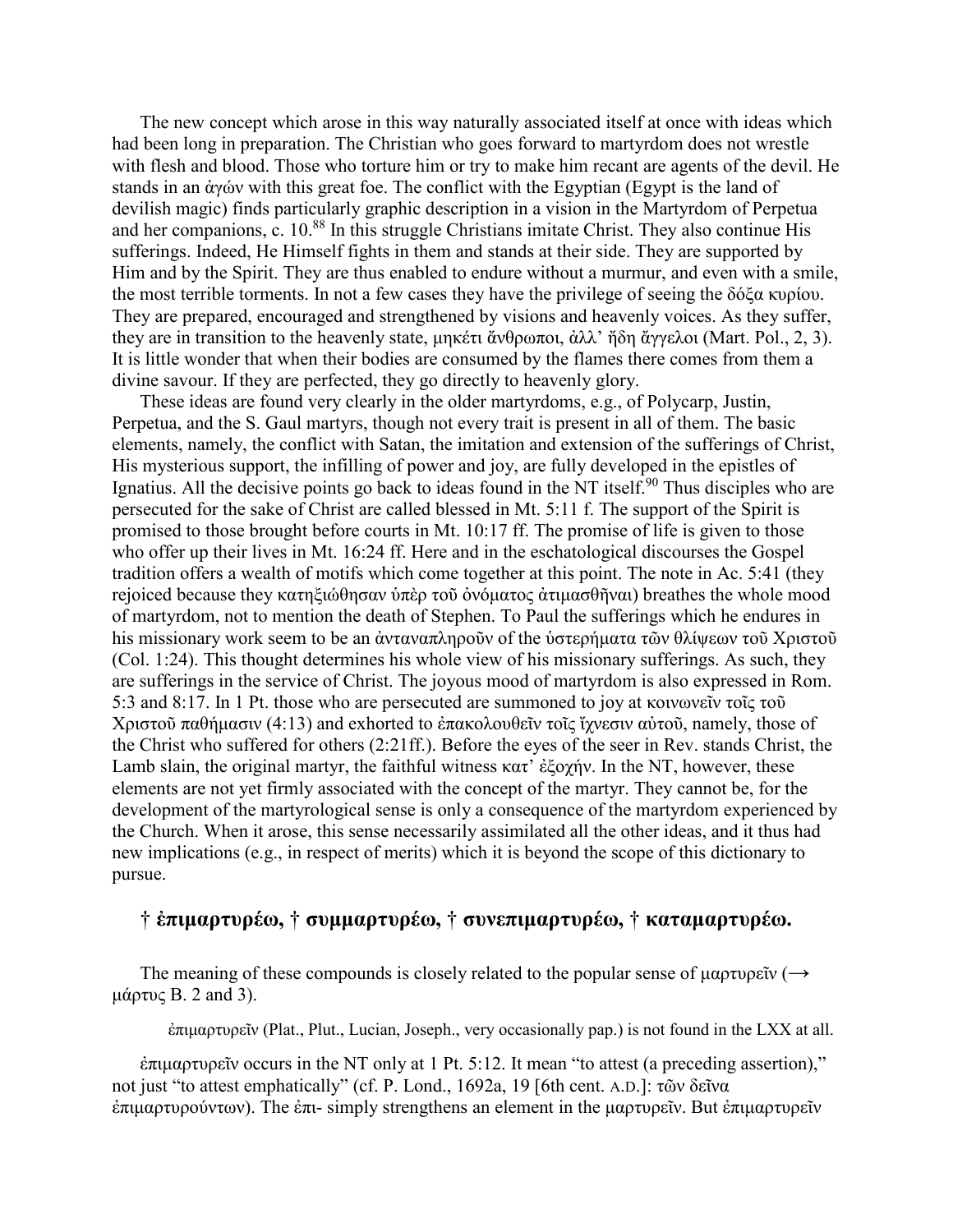can also mean "to affirm," "to agree," and it can be used of the protestation, not of a fact, but of a view or opinion, so that the basic sense of μαρτυρεῖν is lost, cf. Ep. Ar., 197: ἐπιμαρτυρήσας δὲ τούτοις, where ἐπιμαρτυρεῖν means the same as the preceding ἐπιφωνεῖν, ἐπαινεῖν, ἀποδέχεσθαι. There can be no question here of a witness or proof in the strict sense. This may be explained in terms of what was said in  $\rightarrow \mu \omega \rho \tau \nu \zeta$  B. 2. In 1 Pt. 5:12 what is attested is stated in the ensuing acc. c. inf.

συμμαρτυρεῖν is a common compound (Soph., Eur., Isocr., Xenoph., Plut., pap.) which does not occur in the LXX and is used in the NT only at R. 2:15; 8:16; 9:1. It first means "to bear witness with," "to attest or confirm something as one witness along with another or several others." It has this sense in, e.g., BGU, I, 86, 40 ff. (2nd cent. A.D.), where a list of witnesses is linked with the first witness by a συμμαρτιρῶ (or συμμαρτυρῶ) καὶ συνσφραγιῶ (*sic*); cf. also Plut. Comparatio Thesei c. Romulo, 6, 5 and 7 (I, 39b) ὁ χρόνος ἐστὶ μάρτυς … τῷ δὲ τοσούτῳ χρόνῳ συμμαρτυρεῖ καὶ τὰ ἔργα. But then recollection of the basic meaning fades, and συμμαρτυρεῖν simply means "to confirm" (i.e., the statement of another of any kind, whether about a fact or an opinion), or, with the dat., "to agree." Cf. Plat. Hi., I, 282b: συμμαρτυρῆσαι δέ σοι ἔχω ὅτι ἀληθῆ λέγεις, "I must agree with you that you are right" (i.e., with the view expressed). Xenoph. Hist. Graec., VII, 1, 35: ἔλεγε δὲ ὁ Πελοπίδας ὅτι … συνεμαρτύρει δ' αὐτῷ ταῦτα πάντα ὡς ἀληθῆ λέγοι ὁ Ἀθηναῖος Τιμαγόρας, Timagoras confirms the account of Pelopidas. With ref. only to a belief, without mentioning who held it, Plut. Quaest. Conv., VIII, 4, 4 (II, 724c/d): σκύλων δὲ Πυθοῖ καὶ ἀκροθινίων καὶ τροπαίων ἀναθέσεις ἆρα οὐ συμμαρτυροῦσιν ὅτι τῆς εἰς τὸ νικᾶν καὶ κρατεῖν δυνάμεως τῷ θεῷ τούτῳ πλεῖστον μέτεστιν, the votive offerings confirm the opinion of faith that God will help to victory. "Distinction between the two meanings to testify with and to confirm alone does justice to the usage; συμμαρτυρεῖν never denotes, like μαρτυρεῖν, purely authoritative assertion, but always confirmation."

Our starting-point now must be the three passages in Romans. 2:15: οἵτινες ἐνδεικνυνται τὸ ἔργον τοῦ νόμου γραπτὸν ἐν ταῖς καρδίαις αὐτῶν (by their actual conduct, v. 14), συμμαρτυρούσης αὐτῶν τῆς συνειδήσεως. Conscience confirms the ἔνδειξις of the actual conduct of the Gentiles (that they ἑαυτοῖς εἰσιν νόμος, or that the works demanded by the Law are written on their hearts). The constant impulses of the living moral consciousness have independent significance along with the individual acts performed. Similarly, R. 9:1: ἀλήθειαν λέγω ἐν Χριστῷ, οὐ ψεύδομαι, συμμαρτυρούσης μοι τῆς συνειδήσεῶς μου ἐν πνεύματι ἁγίω. The judgment of Paul's conscience as directed by the Holy Spirit accompanies and confirms the statement which he has made or begun to make. It is really true that the unbelief of Israel is a great burden to the apostle. In R. 8:16: αὐτὸ τὸ πνεῦμα συμμαρτυρεῖ τῷ πνεύματι ἡμῶν ὅτι  $\dot{\epsilon}$ σμὲν τέκνα θεοῦ, the divine  $\rightarrow \pi$ νεῦμα confirms what τὸ πνεῦμα ἡμῶν already says, namely, that we Christians are the children of God. The first πνεῦμα is the πνεῦμα υἱοθεσίας by which the sons of God are impelled and which enables them to call upon God as Father (v. 14f.). The πνεῦμα ἡμῶν can only be the spiritual ego of man, the νοῦς, or, as we would say, the soul. πνεῦμα is also used for soul in R. 1:9; 8:10; 1 C. 5:3–5; 7:34; 16:18:2 C. 2:13; 7:1, 13; Gl. 6:18; Phil. 4:23; Col. 2:5; Phlm. 25. If we take συμμαρτυρεῖν strictly, it is implicitly said that the spiritual ego of the man in Christ already declares him to be a child of God. But it is hard to think that Paul could say this. Hence we are forced to give to συμμαρτυρεῖν here the simple sense of "bear witness." If, on the other hand, we think that when Paul relates the πνεῦμα to man he always, or here at least, means the personal life of the Christian as this is shaped by the Spirit of God, then we can take συμμαρτυρεῖν strictly. The statement of faith made by this Christian ego which is aware of being a child of God is confirmed by the Spirit. "Here Paul sets alongside the act of faith the inspirative process. He assigns this to the second place; the first is occupied by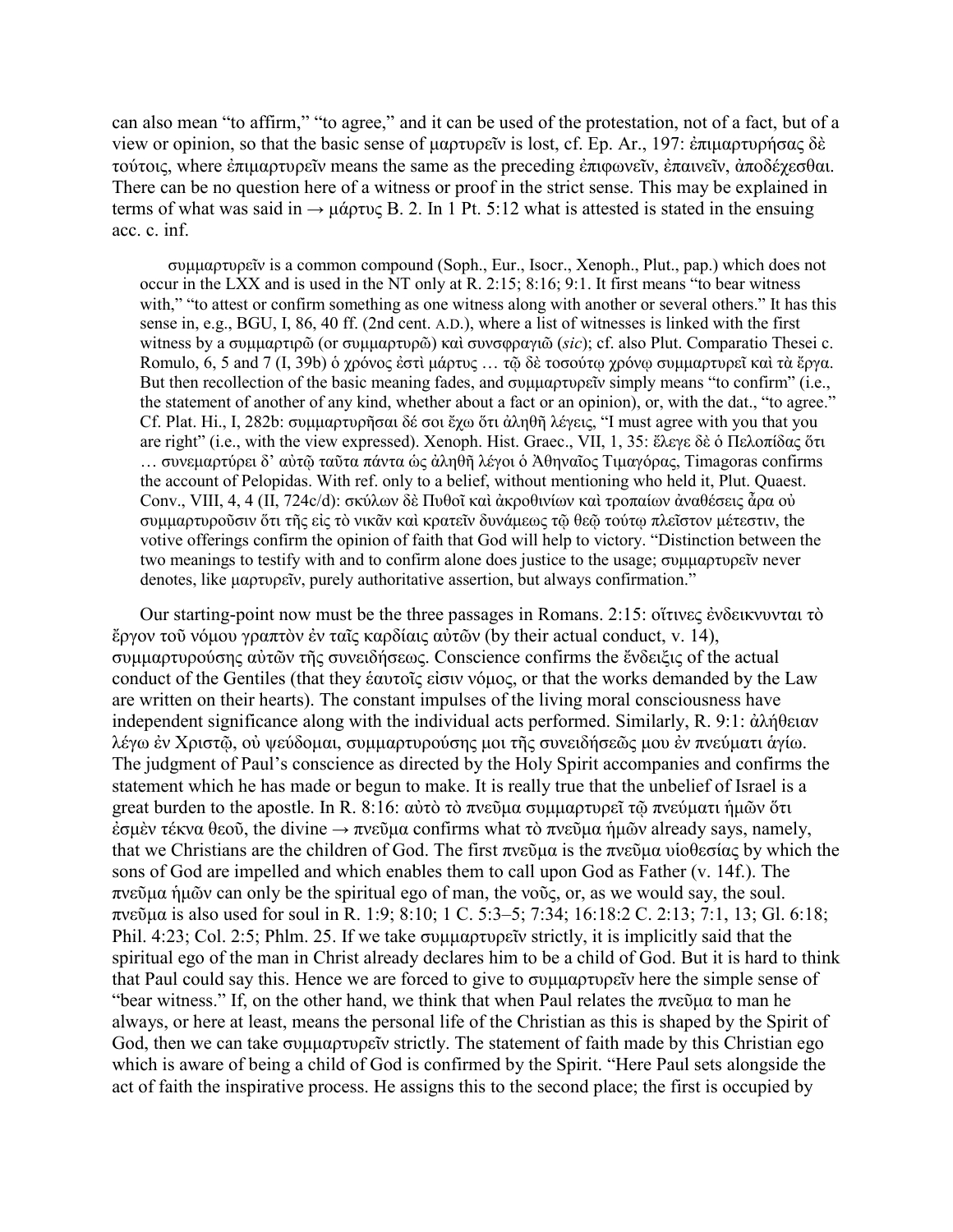the faith based on the message of Jesus." But could the Roman Christians read this from τῷ πνεύματι ἡμῶν? Does it not finally amount to the fact that the Spirit of God confirms Himself?

συνεπιμαρτυρεῖν, which is common in non-biblical Gk. (Aristot., Polyb., Plut.), does not occur in the LXX and is found in the NT only at Hb. 2:4. The salvation first preached by the Lord Himself is confirmed in us by the hearers, συνεπιμαρτυροῦντος τοῦ θεοῦ σημείοις κτλ. On the meaning cf. Ep. Ar., 191: συνεπιμαρτυρήσας δὲ τούτῳ τὸν ἐχόμενον ἠρώτα, "(the king) agreed with this one and asked the next." Cf. also 1 Cl., 23, 5: συνεπιμαρτυρούσης καὶ τῆς γραφῆς. The saying does not imply the presence of another witness who confirms what has been said and with whom there is then a second. It simply means that something seen by another, whether a fact, opinion, or conviction, is accepted by a second as true.

Thus Hb. 2:4 does not carry a reference to yet other μάρτυρες, so that the preachers (ὑπὸ τῶν ἀκουσάντων … ἐβεβαιώθη) are indirectly described as such. They have given assurance and made an impression thereby. But God Himself has confirmed the truth of the preaching by the witness of the σημεΐα. In the case of συνεπιμαρτυρεΐν the situation is much the same as in that of συμμαρτυρεῖν.

καταμαρτυρεῖν (Lys., Demosth., Isaeus, Epict., Dio C., occasionally the pap.) is used with the gen. of person for "making a statement in witness against someone." It occurs a few times in the LXX (for אֲכָל קַרְצֵי דִי פ׳ or שְׁנָה, mostly of false witnesses for the prosecution. It does not have to mean false witnesses; this either emerges from the context (3 Βασ. 20:10 [not B], 13; Sus. 21 Θ) or is expressly indicated by the addition (μαρτυρίαν) ψευδῆ (Prv. 25:18; Sus. 43;49 Θ). The term does not have this implication in Job 15:6: τὰ δὲ χείλη σου καταμαρτυρήσουσίν σου, or Da. 6:25: οἱ καταμαρτυρήσαντες τοῦ Δανιήλ. Cf. also Epict. Diss., IV, 8, 32, of the witness of the genuine Cynic who by his conduct τῇ ἀρετῇ μαρτυρεῖ καὶ τῶν ἐκτὸς καταμαρτυρεῖ (bears witness against the value of everything external).

In the NT the word occurs only at Mk.  $14:60 = Mt$ . 26:62, where the highpriest asks Jesus: οὐκ ἀποκρίῃ οὐδὲν τί οὗτοί σου καταμαρτυροῦσιν; and Mt. 27:13, where Pilate puts to Him the question: οὐκ ἀκούεις πόσα σου καταμαρτυροῦσιν; (Mk.: ἴδε πόσα σου κατηγοροῦσιν). The context shows that there is no basis for the statements.

## † **μαρτύρομαι,** † **διαμαρτύρομαι,** † **προμαρτύρομαι.**

μαρτύρεσθαι originally, "to invoke someone as a witness about something," esp. the gods (Plat. Phileb., 12b: μαρτύρομαι νῦν αὐτὴν τὴν θεόν, Eur. Med., 1410: δαίμονας, Eur. Phoen., 626: γαῖαν καὶ θεούς), but also men, Aesch. Eum., 643: ὑμᾶς δ' ἀκούειν ταῦτ' ἐγὼ μαρτύρομαι, Plat. Resp., II, 364d: οί δὲ τῆς τῶν θεῶν ὑπ' ἀνθρώπων παραγωγῆς τὸν Όμηρον μαρτύρονται, Aristoph. Pl., 932: ὁρᾶς ἃ ποιεῖ; ταῦτ' ἐγὼ μαρτύρομαι, namely, the witness who is addressed (σε to be supplied), cf. Ra., 528; Vesp., 1436; Nu., 1222 and 1297; Plut. Alcibiades, 12 (I, 196d): τὸν Διομήδη … μαρτυρόμενον θεοὺς καὶ ἀνθρώπους, Plut. Aristid., 18 (I, 330a): Ἀριστείδης … μαρτυρόμενος Ἑλληνίους θεοὺς ἀπέχεσθαι μάχης, Marcellus, 7 (I, 301d): Ζεῦ, μαρτύρομαί σε … σοὶ καθιεροῦν, P. Oxy., VIII, 1114, 23 ff. (3rd cent. A.D.): ἐμαρτύρατο τοὺς τόδε τὸ μαρτυροποίημα σφραγίζειν μέλλοντας … Αὐρηλίαν Ἀπολλωνίαν … ἀδιάθετον τελευτῆσαι. It thus passes into general use. Strictly, we should be told what the occasion is. If we are told only to what the witness refers, μαρτύρεσθαι comes to mean "to" make a solemn declaration about." This can then have the sense of an emphatic affirmation that something is so, cf. Plat. Phileb., 47d: ταῦτα δὲ τότε μὲν οὐκ ἐμαρτυράμεθα, νῦν δὲ λέγομεν; Dio C., 41, 3, 2: εἶπόν τε πολλὰ καὶ ἐμαρτύραντο, or simply "to attest": P. Oxy., VIII, 1121, 8 (3rd cent. A.D.): μαρτυρομένη τὰ εἴς με ἐπιχειρηθέντα, cf. line 23 f.: ἐπιδίδωμι τάδε τὰ βιβλία μαρτυρομένη μὲν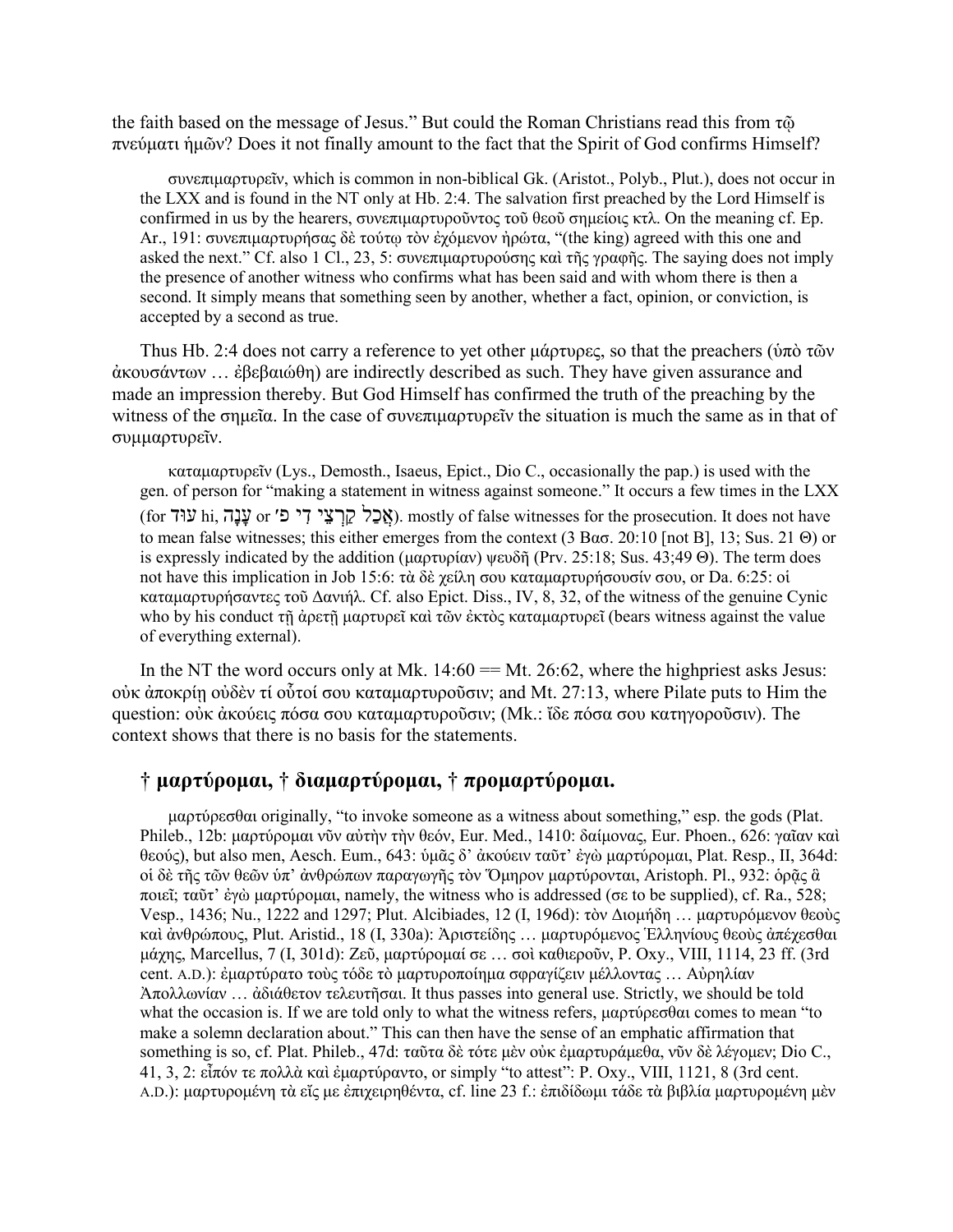τὸ ἐπιχείρημα ἀξιοῦσα δὲ …, also 1120, 11; 1114, 23 (**→** *supra*), or an emphatic demand, requirement or admonition, cf. P. Lips., 37, 25 (4th cent. A.D.): διὰ τοῦτο ἐπιδίδωμι τούσδε τοὺς λιβέλλους μαρτυρόμενος καὶ ἀξιῶν τούτους ἐν ἀσφαλεῖ εἶναι μέχρις τῆς ἐπιδημίας τοῦ ἄρχοντος.

In the LXX it occurs (along with the rather more common ἐπιμαρτύρεσθαι, 9 times) only twice, at Jdt. 7:28: μαρτυρόμεθα ὑμῖν τὸν οὐρανὸν καὶ τὴν γῆν καὶ τὸν θεὸν ἡμῶν, to support a demand previously expressed; and 1 Macc. 2:56, where Caleb receives an inheritance ἐν τῶ μαρτύρασθαι τῆ ἐκκλησίᾳ, because he bore witness to the community in the sense of a summons not to be discouraged by the report of the spies, but to begin the conquest of Canaan trusting in God. Σ has it in  $\psi$  49:7 (for עוּד hi) in the sense "to declare solemnly."

In the NT μαρτύρεσθαι is found twice in Ac. and three times in Pl. It has the meaning of emphatic demand in 1 Th. 2:11 f.: παρακαλοῦντες ὑμᾶς ... καὶ μαρτυρόμενοι εἰς τὸ περιπατεῖν ὑμᾶς ἀξίως τοῦ θεοῦ κτλ., and Eph. 4:17: τοῦτο οὖν λέγω καὶ μαρτύρομαι ἐν κυρίω, μηκέτι ὑμᾶς περιπατεῖν καθὼς καὶ τὰ ἔθνη περιπατεῖ. The translation "I adjure you" strikes a false note, since there is no thought of calling on God to give force to the admonition. In the other three passages it has the sense of emphatic affirmation, each time with the dat. of person. It may be a factual assertion, as in Ac. 20:26: διότι μαρτύρομαι ὑμῖν … ὅτι καθαρός εἰμι ἀπὸ τοῦ αἵματος πάντων. Paul assures the Ephesian elders that he bears no responsibility if anyone perishes. It may refer to a truth to be observed, as in Gl. 5:3: μαρτύρομαι δὲ πάλιν παντὶ ἀνθρώπῳ περιτεμνομένῳ ὅτι ὀφειλέτης ἐστὶν ὅλον τὸν νόμον ποιησαι. In particular, it refers to the message of the Gospel which Paul attests both to small and great (Ac. 26:22).

There is hardly any difference in meaning between διαμαρτύρεσθαι and μαρτύρεσθαι. The first meaning is "to invoke someone (gods or men) as witness with reference to something," "to declare with an appeal to witnesses," and then secondly "to declare emphatically," whether with ref. to facts or truths (so esp. Demosth.) or in the sense of a summons, admonition, or warning.

It occurs a few times in the LXX, almost always for עוּד hi, but once each for זהר hi, עוּד hoph,

and twice for ידע hi. It has its basic sense at Dt. 4:26: διαμαρτύρομαι ὑμῖν (against you) σήμερον τόν τε οὐρανὸν καὶ τὴν γῆν, ὅτι ἀπωλείᾳ ἀπολεῖσθε κτλ., cf. 30:19; 31:28; in Ιερ. 39:10, 44 (διαμαρτύρεσθαι μάρτυρας) the ref. is to the part of witnesses at the signing of agreements. Elsewhere it means "to declare emphatically," whether with ref. to statutes to be followed (Ex. 18:20; 19:10, 21; 1 Βασ. 8:9), to representations made to someone (Ex. 21:29; 2 Εσδρ. 23:21), occasionally to a promise given (Zech. 3:6), or commonly to prophetic warnings to repent (4 Βασ. 17:13; 2 Παρ. 24:19; 2 Εσδρ. 19:26, 34; ψ 49:7; 80:8; Ιερ. 6:10; Ez. 16:2; 20:4 in these two passages with the obj. τὰς ἀνομίας). With these meanings we often find the dat of person, e.g., Dt. 32:46; Ex. 19:21. There is a special use in Mal. 2:14: ὅτι Κύριος διεμαρτύρατο ἀνὰ μέσον σοῦ καὶ ἀνὰ μέσον γυναικός νεότητός σου, "He was present as a witness."

Of the 15 NT occurrences, 10 are in the Lucan writings (9 in Ac.), 3 in the Past., one each in 1 Th. and Hb. The meaning is never "to invoke as witness." "To declare emphatically" in the sense of a warning is the meaning in Lk. 16:28: ὅπως διαμαρτύρηται αὐτοῖς, ἵνα μὴ καὶ αὐτοὶ ἔλθωσιν εἰς τὸν τόπον τοῦτον τῆς βασάνου, and 2 Tm. 2:14: διαμαρτυρόμενος ἐνώπιον τοῦ θεοῦ μὴ λογομαχεῖν. Here the ἐνώπιον τοῦ θεοῦ reminds us of the original sphere of the term. This is also true in 1 Tm. 5:21 and esp. 2 Tm. 4:1, where the meaning is "to declare emphatically" by way of admonition. In the latter passage: Διαμαρτύρομαι ἐνώπιον τοῦ θεοῦ καὶ Χριστοῦ Ἰησοῦ … καὶ τὴν ἐπιφάνειαν αὐτοῦ καὶ τὴν βασιλείαν αὐτοῦ· κήρυξον τὸν λόγον, διαμαρτύρεσθαι is similar to ὁρκίζω τινά τι in Mk. 5:7; Ac. 19:13; cf. 1 Th. 5:27, and it obviously has the sense "to adjure." To avoid this we should have to take τὴν ἐπιφάνειαν κτλ. as the object of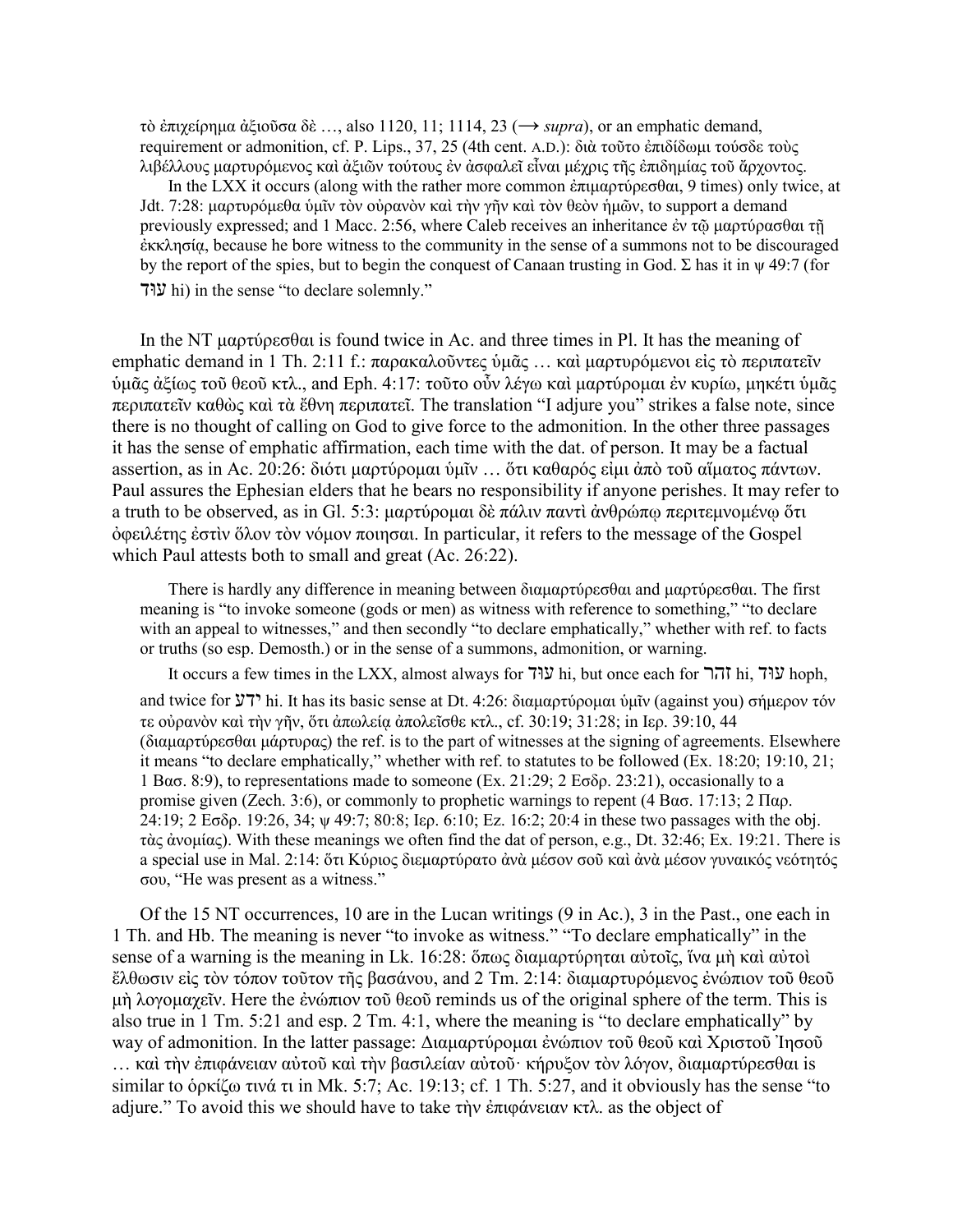διαμαρτύρομαι, which is against the context. In all other instances the meaning is (emphatic) "affirmation" that a thing is or will be so, cf. the intimation of Paul's imprisonment in Ac. 20:23, the adducing of a truth attested in the OT in Hb. 2:6, Paul's preaching of future judgment in 1 Th. 4:6, and in Ac. (up to 20:23) the apostolic preaching of the Gospel with the object τὸ εὐαγγέλιον τῆς χάριτος τοῦ θεοῦ (20:24), τὴν βασιλείαν τοῦ θεοῦ (28:23), τὸν λόγον τοῦ κυρίου (8:25), τὰ περὶ ἐμοῦ (Christ, 23:11), τὴν εἰς θεὸν μετάνοιαν καὶ πίστιν εἰς τὸν κύριον ἡμῶν Ἰησοῦν (20:21). In 18:5 the content is given by the phrase εἶναι τὸν χριστὸν Ἰησοῦν and in 10:42 by a ὃτι clause. In 2:40 it is made clear by the context.

προμαρτύρεσθαι occurs for the first time outside the Bible in an 8th cent. pap. in the sense "to summon to something in advance" (P. Lond., IV, 1356. 32: προμαρτυρόμενος [αὐτοὺς εἰ]ς τὸ σχεῖν τὸν φόβον τοῦ θεοῦ πρὸ ὀφθαλμῶν).

It does not occur in the LXX and the only NT instance is at 1 Pt. 1:11 in the sense "to attest or declare in advance as a fact (which will come to pass)." The πνεῦμα (of Christ) dwelling in the prophets was προμαρτυρόμενον τὰ εἰς Χριστὸν παθήματα (the sufferings ordained for Christ) καὶ τὰς μετὰ ταῦτα δόξας.

# † **ψευδόμαρτυς,** † **ψευδομαρτυρέω,** † **ψευδομαρτυρία**

ψευδόμαρτυς, "the false witness." Like ψευδομαρτυρεῖα and ψευδομαρτυρία it occurs already in class Gk., cf. esp., Anaxim. in Ps.-Aristot. Rhet. Al., 16, p. 1431b, 20 ff., esp. 41 f., where there is an express discussion *de testimoniis et testibus*, and all three words are found. On the other hand, they do not occur at all in the pap., though we find ψευδομαρτύριον (**→** 514). The construction is not to be explained in the same way as ψευδοφίλιππος (Luc.), ψευδηρακλῆς (Menand.), ψευδόχριστος (Mt. 24:24), ψευδοπάρθενος (Hdt.), ψευδόχρυσος (Plut.), ψευδόδειπνον (Aesch.) etc., where the ψευδοimplies that what the main word denotes is claimed only ψευδῶς or falsely. On the contrary, the main word is taken verbally as in ψευδάγγελος (declaring lies, false messenger, Hom., Aristot.), ψευδοκῆρυξς (Soph.), ψευδόμαντις (Aesch., Soph.). The word thus means one who attests something which is false. It is not contested that the person concerned is a witness, as though he had no direct knowledge of the persons, relations or events at issue. What is disputed is the correctness of what he says; τά ψευδῆ μαρτυρεῖν, ψευδομαρτυρία, ψευδόμαρτυς correspond (cf. Anaxim. Rhet. Al., 16). When in Plat. Gorg. (472b), in the discussion of the thesis of Socrates τὸν ἀδικοῦντα οὐκ εὐδαίμονα εἶναι, Polos brings against Socrates the whole host of the Athenians as witnesses, and Socrates calls all these ψευδομάρτυρας with whose help ἐπιχειρεῖς ἐκβάλλειν με ἐκ τῆς οὐσίας καὶ τοῦ ἀληθοῦς, he is not saying that they cannot be regarded as witnesses, but simply that οὗτος ὁ ἔλεγχος οὐδενὸς ἄαξιός ἐστι πρὸς τὴν ἀλήθειαν (471e) because they testify to what is false. Whether a man is μάρτυς or ψευδόμαρτυς depends on whether or not he tells the truth.

The biblical usage is similar. In the LXX ψευδόμαρτυς occurs only in Sus. 60 (cf. Θ v. 61), where it is said of Daniel and the two elders who laid traps for Susannah: αὐτοὺς κατέστησεν ἀμφοτέρους ψευδομάρτυρας, "he convicted them both as false witnesses."

In the NT the word is used at Mt. 26:60 for those who bore witness against Jesus at His trial. The high-priest and the whole council sought ψευδομαρτυρίαν κατὰ τοῦ Ἰησοῦ, ὅπως αὐτὸν θανατώσωσιν, καὶ οὐχ εὗρον πολλῶν προσελθόντων ψευδομαρτύρων. Here the standpoint of the narrator merges into that of the assembly inasmuch as his judgment of the quality of the witnesses becomes a description of the purpose of the Sanhedrin

The only other instance of  $\psi \in \delta_0$  ( $\alpha \in \mathcal{O}$  is at 1 C. 15:15. If Christ is not risen, our preaching is in vain and so is your faith. εὑρισκόμεθα δὲ καὶ ψευδομάρτυρες τοῦ θεοῦ, ὅτι ἐμαρτυρήσαμεν